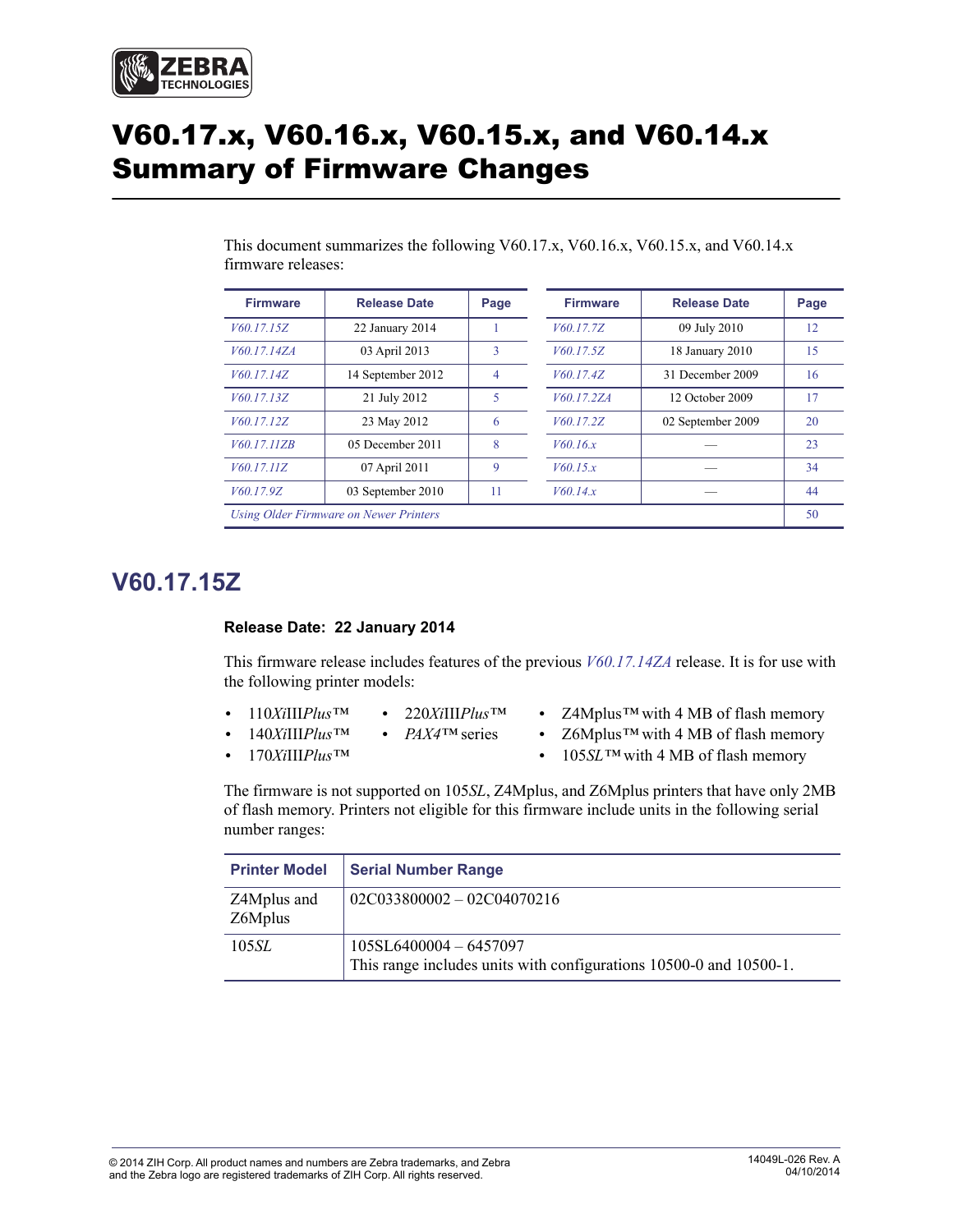If this firmware is sent to an unsupported unit in the serial number ranges listed above, the printer will attempt to load the firmware, but will then display the message Download Not Supported. The printer will then be reset and return to using the firmware currently loaded on the unit.

**Important •** Before you attempt to download firmware version V60.14.X or later to a 105*SL* printer, please note that this firmware version cannot be used in 105*SL* printers that have ANY of the following:

- a Hardware ID of V06 or V07,
- **•** existing firmware version V40.10.1 and lower, or
- **•** a configurator number beginning with 105xx-0xxx-xxx or 105xx-1xxx-xxxx.

To determine your printer's Hardware ID and firmware version, locate HARDWARE ID and FIRMWARE on the configuration label. To print a configuration label, have the printer loaded and ready to print. Press and hold the CANCEL button while turning on the printer. Release the button after approximately three seconds. If the HARDWARE ID shows versions V06 or V07 (found on some older 105*SL* models), please contact Zebra Technical Support at [www.zebra.com/support](http://www.zebra.com/support) for information on upgrading to V60.14.x or later versions.

- A problem where the Odometer on some *PAX*4 units was not saved across power cycles has been corrected.
- Power management for the stepper motor has been enhanced.

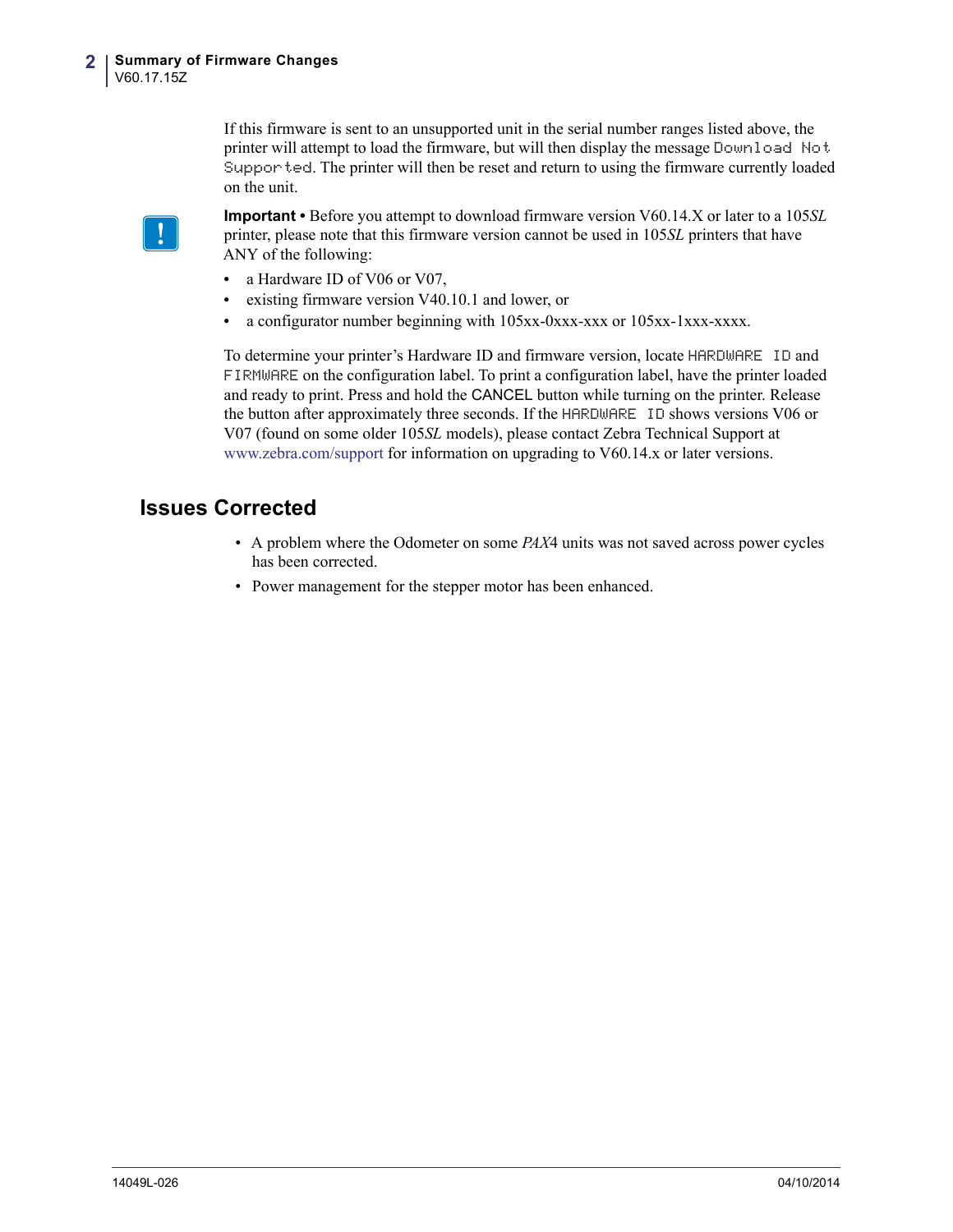### <span id="page-2-1"></span>**V60.17.14ZA**

#### <span id="page-2-0"></span>**Release Date: 03 April 2013**

This firmware release includes features of the previous *[V60.17.14Z](#page-3-0)* release. It is for use with the following printer models:

- **•** 110*Xi*III*Plus™* **•** 220*Xi*III*Plus™*
- **•** Z4Mplus*™* with 4 MB of flash memory
- **•** 140*Xi*III*Plus™*
- **•** *PAX4™* series
- **•** 170*Xi*III*Plus™*
- **•** Z6Mplus*™* with 4 MB of flash memory
- **•** 105*SL™* with 4 MB of flash memory

The firmware is not supported on 105*SL*, Z4Mplus, and Z6Mplus printers that have only 2MB of flash memory. Printers not eligible for this firmware include units in the following serial number ranges:

| <b>Printer Model</b>   | <b>Serial Number Range</b>                                                                     |
|------------------------|------------------------------------------------------------------------------------------------|
| Z4Mplus and<br>Z6Mplus | $02C033800002 - 02C04070216$                                                                   |
| 105 <i>SL</i>          | $105SL6400004 - 6457097$<br>This range includes units with configurations 10500-0 and 10500-1. |

If this firmware is sent to an unsupported unit in the serial number ranges listed above, the printer will attempt to load the firmware, but will then display the message Download Not Supported. The printer will then be reset and return to using the firmware currently loaded on the unit.



**Important •** Before you attempt to download firmware version V60.14.X or later to a 105*SL* printer, please note that this firmware version cannot be used in 105*SL* printers that have ANY of the following:

- a Hardware ID of V06 or V07,
- **•** existing firmware version V40.10.1 and lower, or
- **•** a configurator number beginning with 105xx-0xxx-xxx or 105xx-1xxx-xxxx.

To determine your printer's Hardware ID and firmware version, locate HARDWARE ID and FIRMWARE on the configuration label. To print a configuration label, have the printer loaded and ready to print. Press and hold the CANCEL button while turning on the printer. Release the button after approximately three seconds. If the HARDWARE ID shows versions V06 or V07 (found on some older 105*SL* models), please contact Zebra Technical Support at [www.zebra.com/support](http://www.zebra.com/support) for information on upgrading to V60.14.x or later versions.

- Using a " $\setminus$  (" followed by any non-numeric character (for example, " $\setminus$  (a") in a Field Block field  $(^{\wedge}FB)$  is now correctly supported.
- Enhanced memory management to resolve text field not printing issue.
- The Ribbon Low signal's default behavior has been corrected. The default is now "active low".
- Printer will now continue printing when the Real Time Clock (RTC) reaches 00:00:00.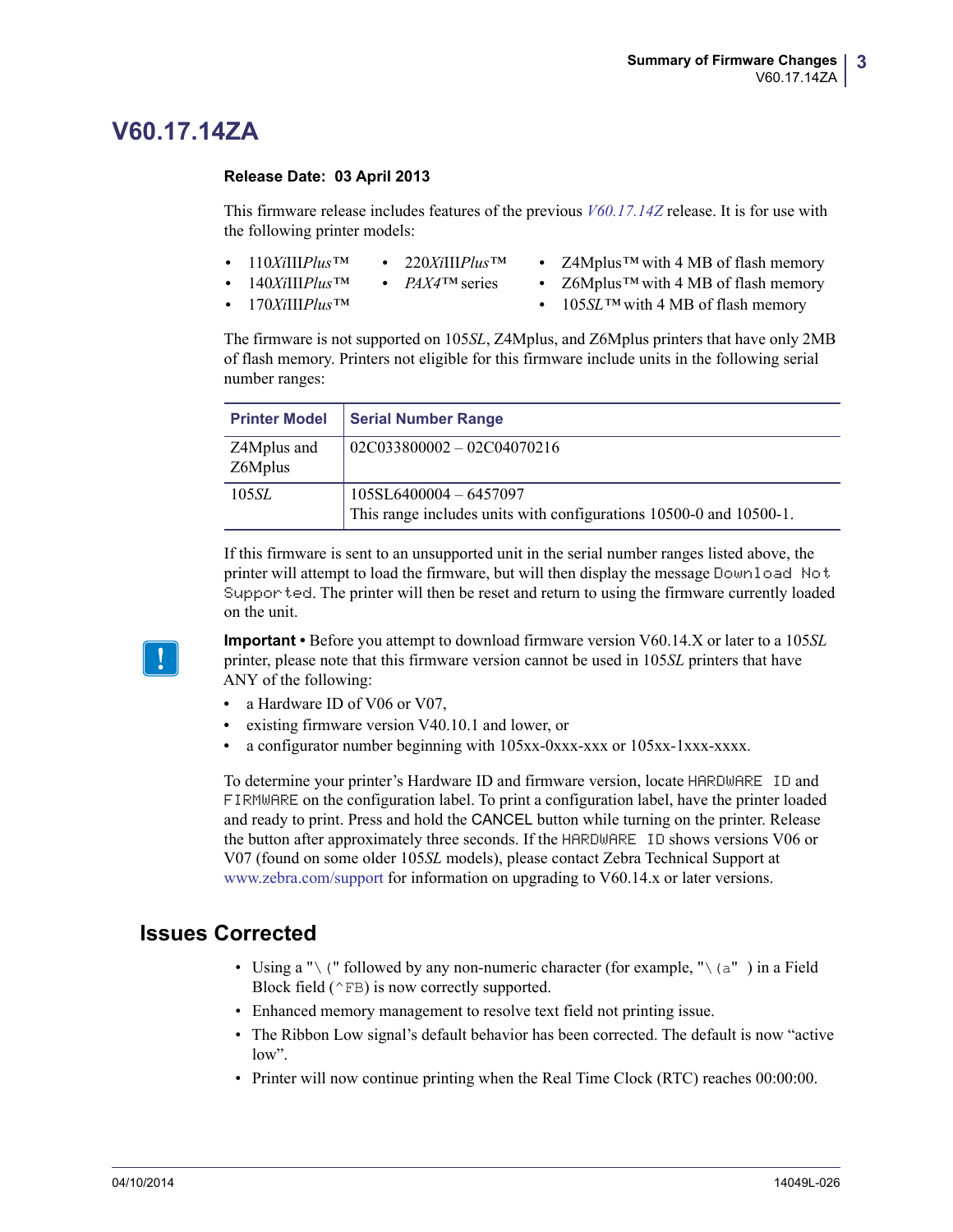## <span id="page-3-0"></span>**V60.17.14Z**

#### <span id="page-3-1"></span>**Release Date: 14 September 2012**

This firmware release includes features of the previous *[V60.17.13Z](#page-4-0)* release. It is for use with the following printer models:

- **•** 110*Xi*III*Plus™* **•** 220*Xi*III*Plus™*
- **•** Z4Mplus*™* with 4 MB of flash memory
- **•** 140*Xi*III*Plus™* **•** *PAX4™* series
- **•** Z6Mplus*™* with 4 MB of flash memory

**•** 170*Xi*III*Plus™*

**•** 105*SL™* with 4 MB of flash memory

The firmware is not supported on 105*SL*, Z4Mplus, and Z6Mplus printers that have only 2MB of flash memory. Printers not eligible for this firmware include units in the following serial number ranges:

| <b>Printer Model</b>   | <b>Serial Number Range</b>                                                                 |
|------------------------|--------------------------------------------------------------------------------------------|
| Z4Mplus and<br>Z6Mplus | $02C033800002 - 02C04070216$                                                               |
| 105 <i>SL</i>          | 105SL6400004-6457097<br>This range includes units with configurations 10500-0 and 10500-1. |

If this firmware is sent to an unsupported unit in the serial number ranges listed above, the printer will attempt to load the firmware, but will then display the message Download Not Supported. The printer will then be reset and return to using the firmware currently loaded on the unit.



**Important •** Before you attempt to download firmware version V60.14.X or later to a 105*SL* printer, please note that this firmware version cannot be used in 105*SL* printers that have ANY of the following:

- a Hardware ID of V06 or V07,
- **•** existing firmware version V40.10.1 and lower, or
- **•** a configurator number beginning with 105xx-0xxx-xxx or 105xx-1xxx-xxxx.

To determine your printer's Hardware ID and firmware version, locate HARDWARE ID and FIRMWARE on the configuration label. To print a configuration label, have the printer loaded and ready to print. Press and hold the CANCEL button while turning on the printer. Release the button after approximately three seconds. If the HARDWARE ID shows versions V06 or V07 (found on some older 105*SL* models), please contact Zebra Technical Support at [www.zebra.com/support](http://www.zebra.com/support) for information on upgrading to V60.14.x or later versions.

### **Issues Corrected**

Start Print Signal is now viewable from the control panel LCD.

### **Changes**

None.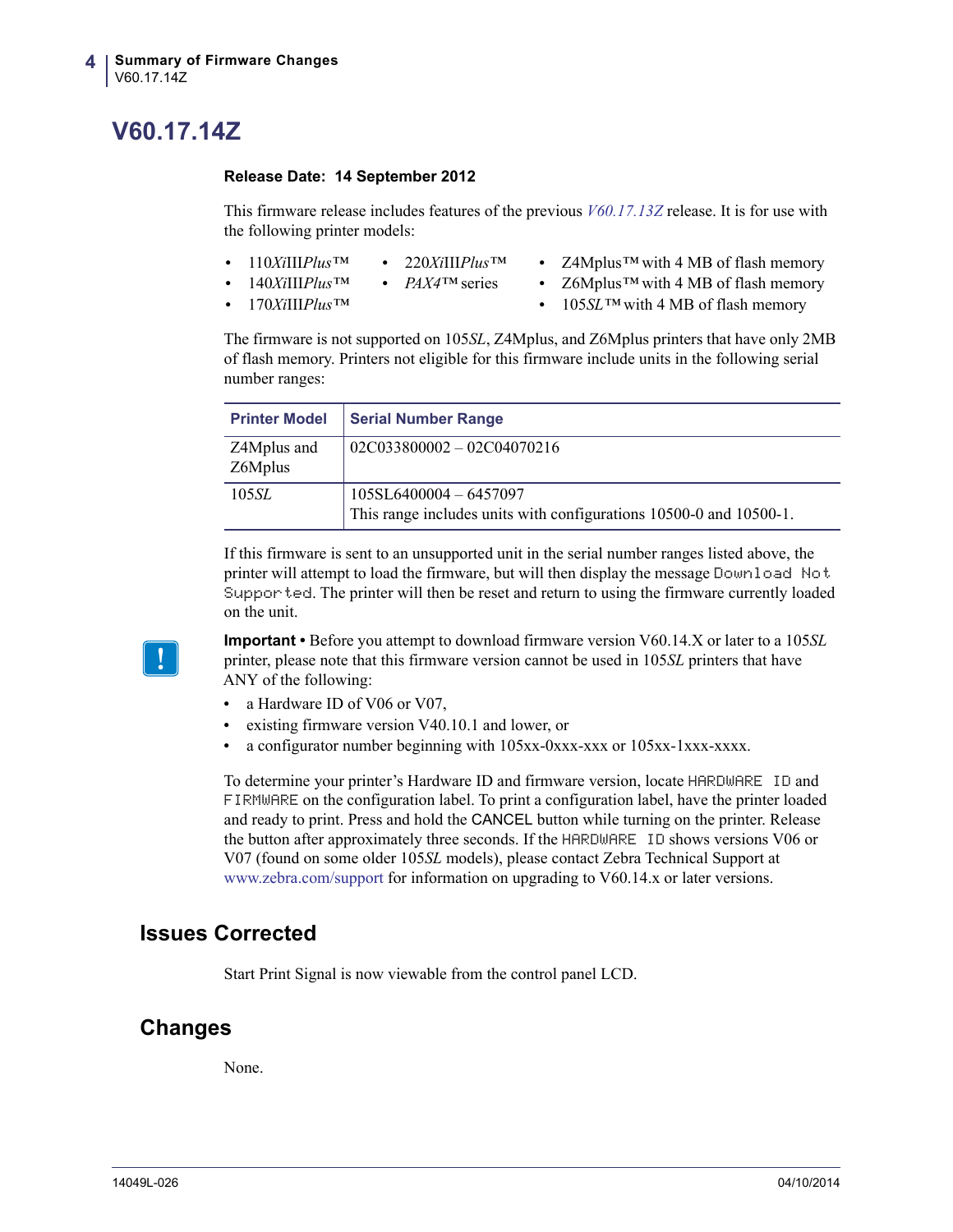### <span id="page-4-0"></span>**V60.17.13Z**

#### <span id="page-4-1"></span>**Release Date: 21 July 2012**

This firmware release includes features of the previous *[V60.17.12Z](#page-5-0)* release. It is for use with the following printer models:

- **•** 110*Xi*III*Plus™* **•** 220*Xi*III*Plus™*
- **•** Z4Mplus*™* with 4 MB of flash memory
- **•** 140*Xi*III*Plus™*
- **•** *PAX4™* series
- **•** 170*Xi*III*Plus™*
- **•** Z6Mplus*™* with 4 MB of flash memory
- **•** 105*SL™* with 4 MB of flash memory

The firmware is not supported on 105*SL*, Z4Mplus, and Z6Mplus printers that have only 2MB of flash memory. Printers not eligible for this firmware include units in the following serial number ranges:

| <b>Printer Model</b>   | <b>Serial Number Range</b>                                                                     |
|------------------------|------------------------------------------------------------------------------------------------|
| Z4Mplus and<br>Z6Mplus | $02C033800002 - 02C04070216$                                                                   |
| 105 <i>SL</i>          | $105SL6400004 - 6457097$<br>This range includes units with configurations 10500-0 and 10500-1. |

If this firmware is sent to an unsupported unit in the serial number ranges listed above, the printer will attempt to load the firmware, but will then display the message Download Not Supported. The printer will then be reset and return to using the firmware currently loaded on the unit.



**Important •** Before you attempt to download firmware version V60.14.X or later to a 105*SL* printer, please note that this firmware version cannot be used in 105*SL* printers that have ANY of the following:

- a Hardware ID of V06 or V07,
- **•** existing firmware version V40.10.1 and lower, or
- **•** a configurator number beginning with 105xx-0xxx-xxx or 105xx-1xxx-xxxx.

To determine your printer's Hardware ID and firmware version, locate HARDWARE ID and FIRMWARE on the configuration label. To print a configuration label, have the printer loaded and ready to print. Press and hold the CANCEL button while turning on the printer. Release the button after approximately three seconds. If the HARDWARE ID shows versions V06 or V07 (found on some older 105*SL* models), please contact Zebra Technical Support at [www.zebra.com/support](http://www.zebra.com/support) for information on upgrading to V60.14.x or later versions.

### **Issues Corrected**

The 200 dpi 110*PAX*4, 170*PAX*4, and 170III*Plus* printer models will no longer operate over the current darkness setting when printing at maximum speed.

### **Changes**

None.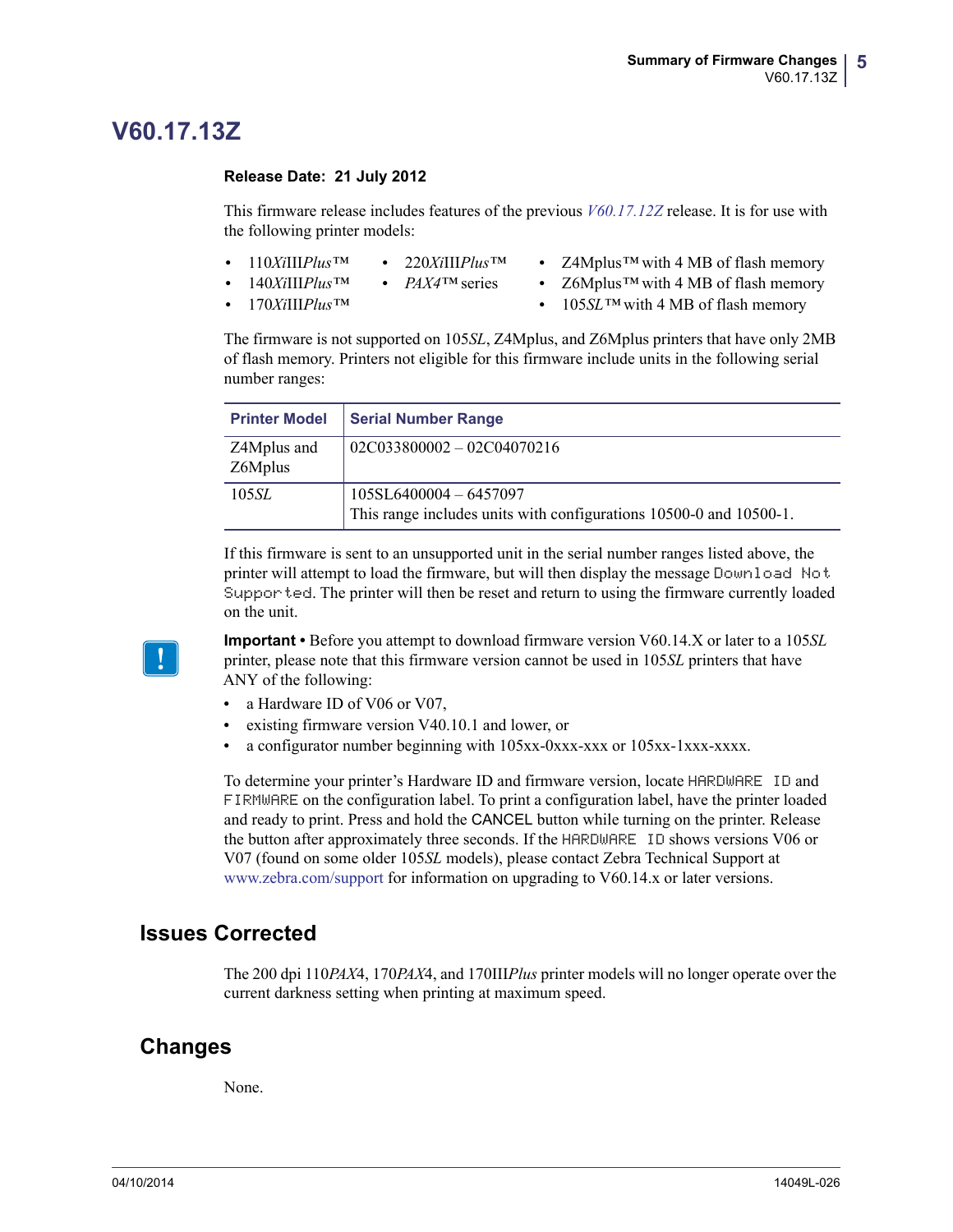## <span id="page-5-0"></span>**V60.17.12Z**

#### <span id="page-5-1"></span>**Release Date: 23 May 2012**

This firmware release includes features of the previous *[V60.17.11ZB](#page-7-0)* release. It is for use with the following printer models:

- **•** 110*Xi*III*Plus™* **•** 220*Xi*III*Plus™*
- **•** Z4Mplus*™* with 4 MB of flash memory
- **•** 140*Xi*III*Plus™*
- **•** *PAX4™* series
- **•** 170*Xi*III*Plus™*
- **•** Z6Mplus*™* with 4 MB of flash memory
- **•** 105*SL™* with 4 MB of flash memory

The firmware is not supported on 105*SL*, Z4Mplus, and Z6Mplus printers that have only 2MB of flash memory. Printers not eligible for this firmware include units in the following serial number ranges:

| <b>Printer Model</b>   | <b>Serial Number Range</b>                                         |
|------------------------|--------------------------------------------------------------------|
| Z4Mplus and<br>Z6Mplus | $02C033800002 - 02C04070216$                                       |
| 105 <i>SL</i>          | $105SL6400004 - 6457097$                                           |
|                        | This range includes units with configurations 10500-0 and 10500-1. |

If this firmware is sent to an unsupported unit in the serial number ranges listed above, the printer will attempt to load the firmware, but will then display the message Download Not Supported. The printer will then be reset and return to using the firmware currently loaded on the unit.



**Important •** Before you attempt to download firmware version V60.14.X or later to a 105*SL* printer, please note that this firmware version cannot be used in 105*SL* printers that have ANY of the following:

- a Hardware ID of V06 or V07,
- **•** existing firmware version V40.10.1 and lower, or
- **•** a configurator number beginning with 105xx-0xxx-xxx or 105xx-1xxx-xxxx.

To determine your printer's Hardware ID and firmware version, locate HARDWARE ID and FIRMWARE on the configuration label. To print a configuration label, have the printer loaded and ready to print. Press and hold the CANCEL button while turning on the printer. Release the button after approximately three seconds. If the HARDWARE ID shows versions V06 or V07 (found on some older 105*SL* models), please contact Zebra Technical Support at [www.zebra.com/support](http://www.zebra.com/support) for information on upgrading to V60.14.x or later versions.

- The reporting for "Number of formats in the Receive buffer" has been corrected.
- Unicode characters that do not have an entry in the current DAT table and are used in a QR code are now processed correctly.
- ^HZA now correctly reports the Antenna Port settings.
- An RSS type CC-C barcode that has an encoding error will no longer print a corrupted barcode. Instead, no barcode is printed.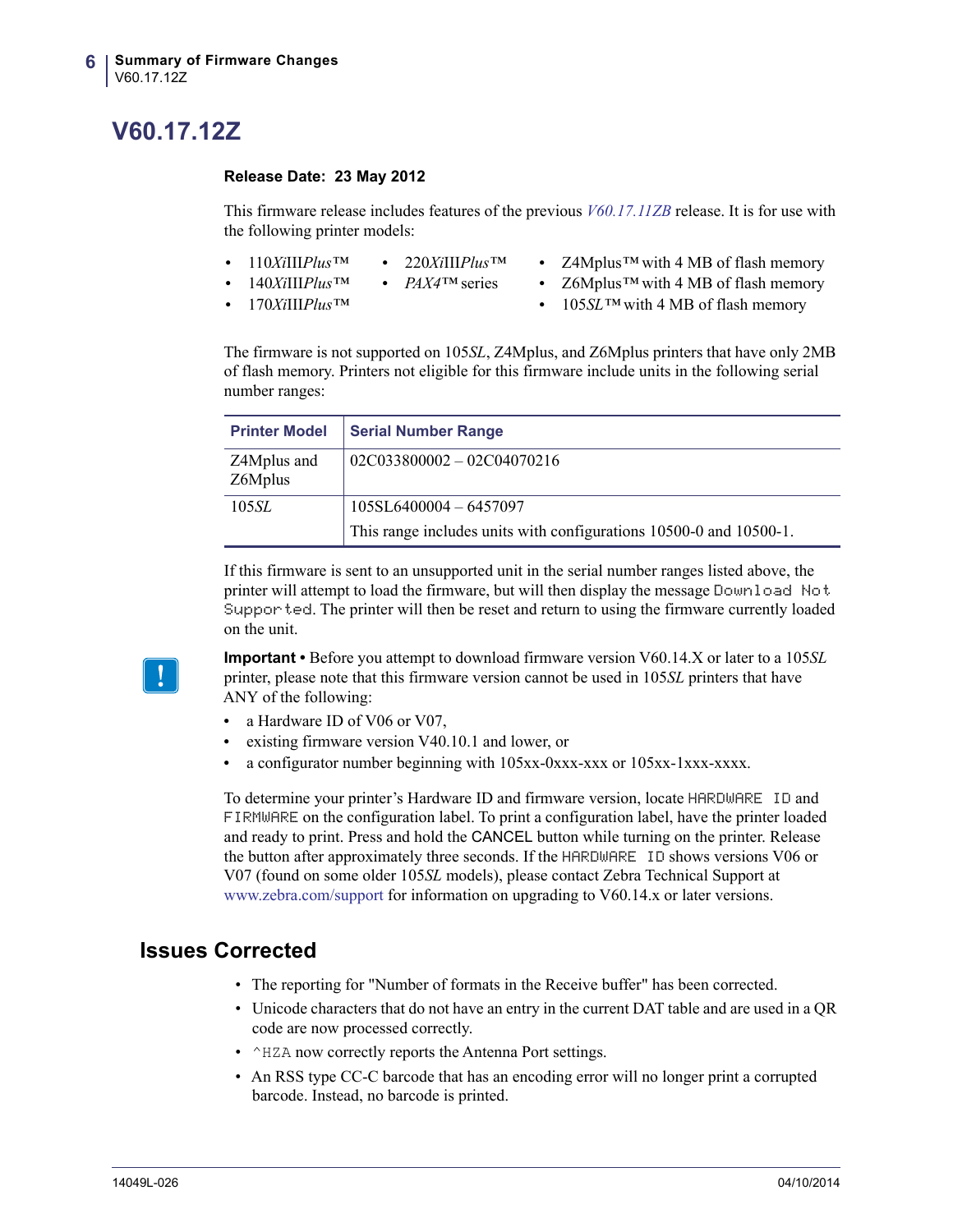- The behavior of the Delayed Cut feature has been enhanced so that after a non-printing format is sent to the printer, the printer will cut when the  $\sim$  JK command is sent.
- Odometer writing has been optimized to enhance printer throughput.
- When running in print modes other than Applicator, printing will not stop if Start Print is set to level mode and Start Print signal is held asserted.
- The Start Print pulse mode now works in all print modes.
- When Slew and Backfeed speeds are set and saved, those settings will be persistent through a power cycle.
- Print Quality of short barcodes on *PAX*4 printers has been enhanced.
- The date off-set for Real Time clock fields now carry over correctly when the day count is greater than or equal to the month offset maximum count.
- The printer web pages will now be available when Format Prefix is changed from the default value.
- Support for SHA224, SHA256, SHA384, SHA512 certificates has been added to the ZebraNet b/g Print Server.
- WEP128 with Shared Authentication is now supported on the ZebraNet b/g Print Server.
- The Internal Wired Print Server & ZebraNet b/g Print Server now support the -n option for FTP.
- LPR support has been enhanced to support additional protocol use scenarios on the ZebraNet b/g Print Server and Internal Wired Print Server.
- When a print server is installed the format card menu no longer displays the option of formatting A: memory.
- Print server web pages are now available after a network reset.
- The print server contact link now points to the Zebra Support Web Site.
- The ZebraNet b/g Print Server and Internal Wired Print Server have been optimized to handle additional port scanning scenarios.
- Front Panel/ZBI interactions have been optimized to avoid conflicts.

### **Changes**

- *Xi*III*Plus* and *PAX*4 printers now support a device.command\_override Set-Get-Do command, which allows the user to define a list of commands for the printer to ignore. The commands to ignore can be expressed as comma delimited list or as a file stored in the E: drive memory location. Refer to the Programming Guide for more details.
- *Xi*III*Plus* and *PAX*4 printers now support a "data ready activation" Set-Get-Do command—device.applicator.data\_ready\_activation—with choices print and format.
	- print indicates the data ready is activated on printing labels only.
	- format indicates the data ready is activated on all formats.
- The *Xi*III*Plus* and *PAX*4 printers now support a Applicator Port signal Inversion Feature.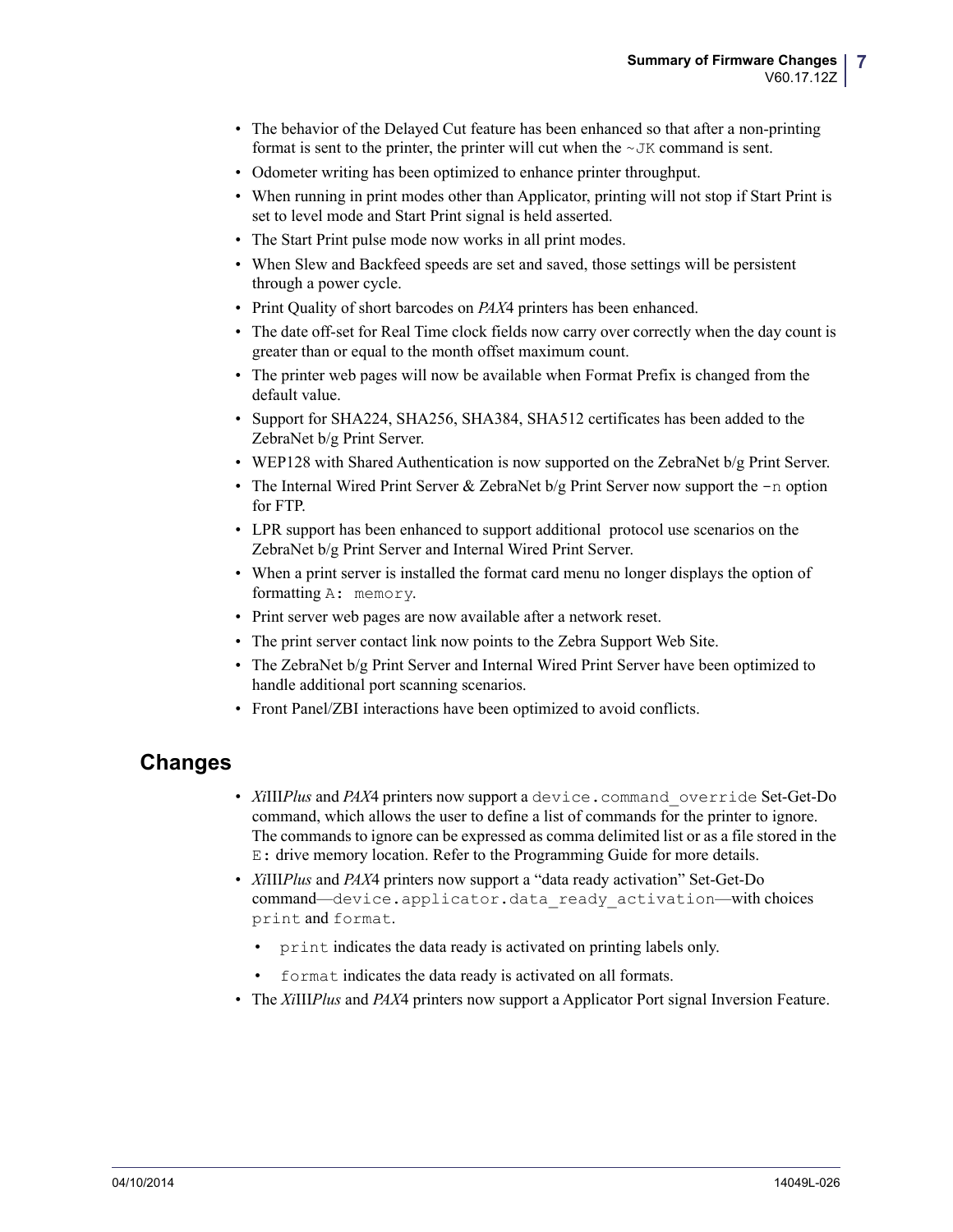## <span id="page-7-0"></span>**V60.17.11ZB**

#### <span id="page-7-1"></span>**Release Date: 05 December 2011**

This firmware release includes features of the previous *[V60.17.11Z](#page-8-0)* release. It is for use with the following printer models:

- **•** 110*Xi*III*Plus™* **•** 220*Xi*III*Plus™*
- **•** Z4Mplus*™* with 4 MB of flash memory
- **•** 140*Xi*III*Plus™*
- **•** *PAX4™* series
- **•** 170*Xi*III*Plus™*
- **•** Z6Mplus*™* with 4 MB of flash memory
- **•** 105*SL™* with 4 MB of flash memory

The firmware is not supported on 105*SL*, Z4Mplus, and Z6Mplus printers that have only 2MB of flash memory. Printers not eligible for this firmware include units in the following serial number ranges:

| <b>Printer Model</b>   | <b>Serial Number Range</b>                                                                     |
|------------------------|------------------------------------------------------------------------------------------------|
| Z4Mplus and<br>Z6Mplus | $02C033800002 - 02C04070216$                                                                   |
| 105 <i>SL</i>          | $105SL6400004 - 6457097$<br>This range includes units with configurations 10500-0 and 10500-1. |

If this firmware is sent to an unsupported unit in the serial number ranges listed above, the printer will attempt to load the firmware, but will then display the message Download Not Supported. The printer will then be reset and return to using the firmware currently loaded on the unit.



**Important •** Before you attempt to download firmware version V60.14.X or later to a 105*SL* printer, please note that this firmware version cannot be used in 105*SL* printers that have ANY of the following:

- a Hardware ID of V06 or V07,
- **•** existing firmware version V40.10.1 and lower, or
- **•** a configurator number beginning with 105xx-0xxx-xxx or 105xx-1xxx-xxxx.

To determine your printer's Hardware ID and firmware version, locate HARDWARE ID and FIRMWARE on the configuration label. To print a configuration label, have the printer loaded and ready to print. Press and hold the CANCEL button while turning on the printer. Release the button after approximately three seconds. If the HARDWARE ID shows versions V06 or V07 (found on some older 105*SL* models), please contact Zebra Technical Support at [www.zebra.com/support](http://www.zebra.com/support) for information on upgrading to V60.14.x or later versions.

- PAX units will now retain  $S$  and  $B$  parameters of  $\cap$  PR through a power cycle.
- When running in print modes other than Applicator mode, printing will not stop if the Start Print signal is set to level mode and the Start Print signal is held asserted.
- Using different raw ports on internal wired print servers and wireless printservers is now supported.
- The internal wired print server has been enhanced to tolerate higher levels of traffic.
- The internal wired and wireless print servers will now maintain connectivity when receiving DCHP option 60 requests.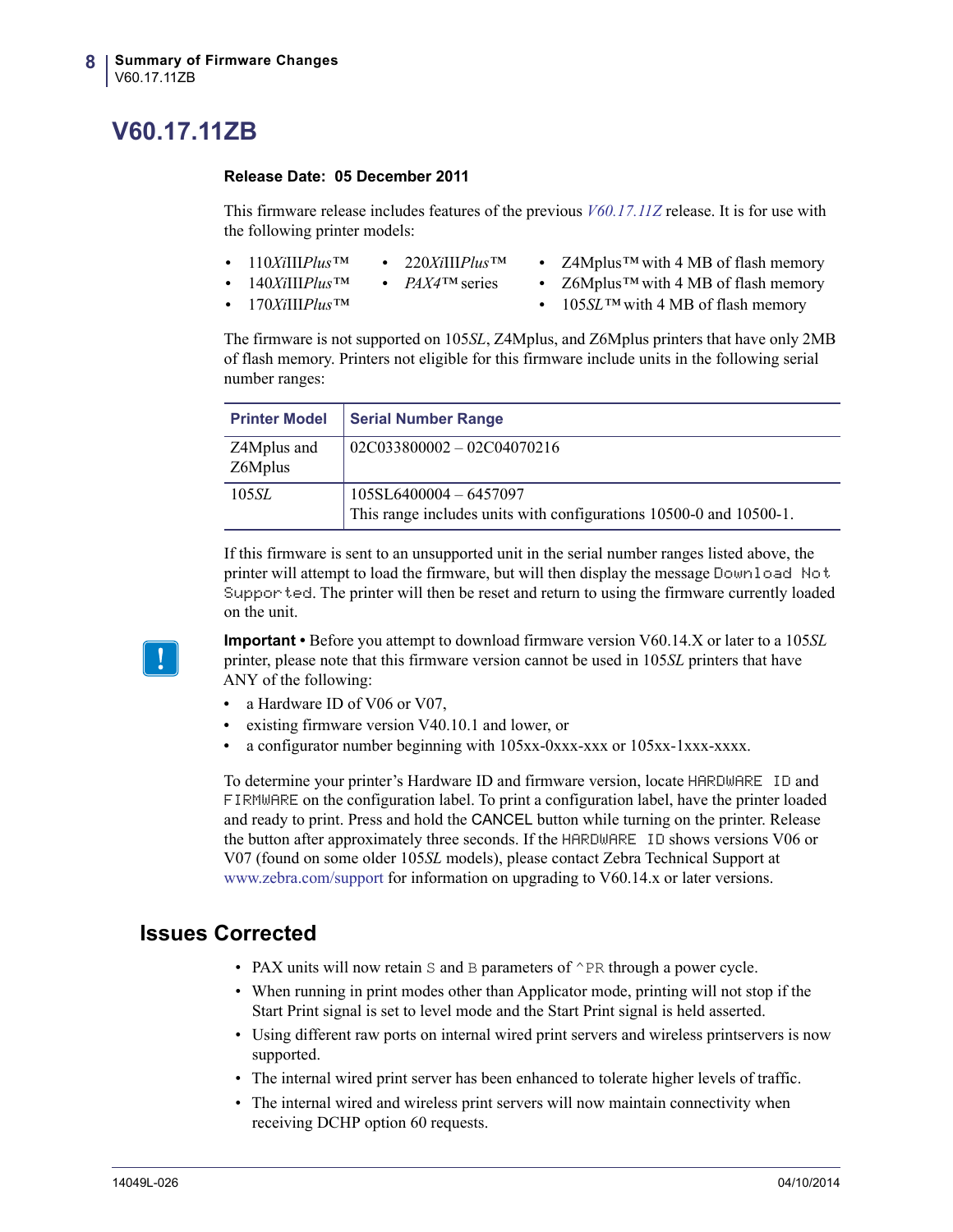### <span id="page-8-0"></span>**V60.17.11Z**

#### <span id="page-8-1"></span>**Release Date: 07 April 2011**

This firmware release includes features of the previous *[V60.17.9Z](#page-10-0)* release. It is for use with the following printer models:

- **•** 110*Xi*III*Plus™* **•** 220*Xi*III*Plus™*
- **•** Z4Mplus*™* with 4 MB of flash memory
- **•** 140*Xi*III*Plus™*
- **•** *PAX4™* series
- **•** 170*Xi*III*Plus™*
- **•** Z6Mplus*™* with 4 MB of flash memory
- **•** 105*SL™* with 4 MB of flash memory

The firmware is not supported on 105*SL*, Z4Mplus, and Z6Mplus printers that have only 2MB of flash memory. Printers not eligible for this firmware include units in the following serial number ranges:

| <b>Printer Model</b>   | <b>Serial Number Range</b>                                         |
|------------------------|--------------------------------------------------------------------|
| Z4Mplus and<br>Z6Mplus | $02C033800002 - 02C04070216$                                       |
| 105 <i>SL</i>          | $105SL6400004 - 6457097$                                           |
|                        | This range includes units with configurations 10500-0 and 10500-1. |

If this firmware is sent to an unsupported unit in the serial number ranges listed above, the printer will attempt to load the firmware, but will then display the message Download Not Supported. The printer will then be reset and return to using the firmware currently loaded on the unit.



**Important •** Before you attempt to download firmware version V60.14.X or later to a 105*SL* printer, please note that this firmware version cannot be used in 105*SL* printers that have ANY of the following:

- a Hardware ID of V06 or V07,
- **•** existing firmware version V40.10.1 and lower, or
- **•** a configurator number beginning with 105xx-0xxx-xxx or 105xx-1xxx-xxxx.

To determine your printer's Hardware ID and firmware version, locate HARDWARE ID and FIRMWARE on the configuration label. To print a configuration label, have the printer loaded and ready to print. Press and hold the CANCEL button while turning on the printer. Release the button after approximately three seconds. If the HARDWARE ID shows versions V06 or V07 (found on some older 105*SL* models), please contact Zebra Technical Support at [www.zebra.com/support](http://www.zebra.com/support) for information on upgrading to V60.14.x or later versions.

- Meter display has been modified for better display on printer.
- Random numbers will no longer be displayed for "x of y printed" content on front panel.
- Polish translation for TEAR OFF has been updated.
- Polish translation for RIBBON OUT has been updated.
- Support for using FNC1 in code 128 now complies to AIM ITS/99-005 4 November 1999.
- FTP connections are no longer incorrectly closed during data transmission.
- Print servers now properly handles fragmented TCP packets.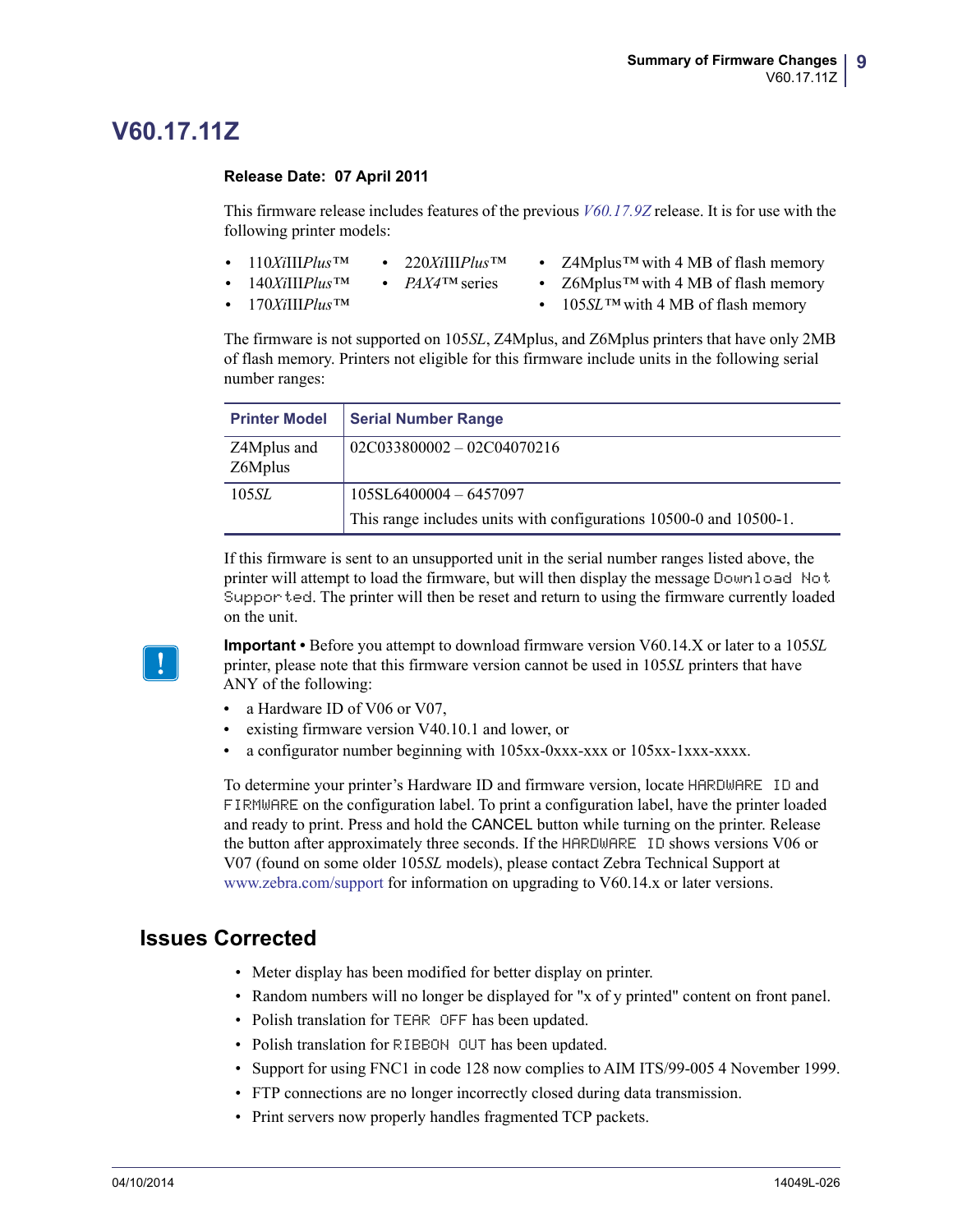- Issues found when printing via LPD have been resolved.
- Issue with wireless print servers not connecting to certain access points when using WPA-PSK is resolved.
- Issue with authentication failure when using PEAP on IAS2008 server is resolved.
- Issue with wireless print servers losing communication for extended periods of time with certain controllers when configured for WPA-LEAP is resolved.
- Applicator mode no longer affects printer when printing at power up.
- *PAX4* Prinhead resistance value is now persistant after power cycles.
- Russian translations for WEB and DELAYED CUT have been updated.
- $\sim$  JS has been updated function correctly when lower case letters are used in parameters.
- Printserver will now try to renew DHCP address once lease is up.
- File names with more than 8 characters will no longer be changed during the defragmentation process.
- RAM management has been improved to reduce out of memory errors .

### **Changes**

- The ZebraNet Wireless Plus Print Server option board firmware has been updated to version 2.12.1761.
- The ZebraNet Internal Wireless Plus Print Server option board firmware has been updated to version 2.12.1761.
- The ZebraNet b/g Print Server is now supported for the *PAX4* series printers.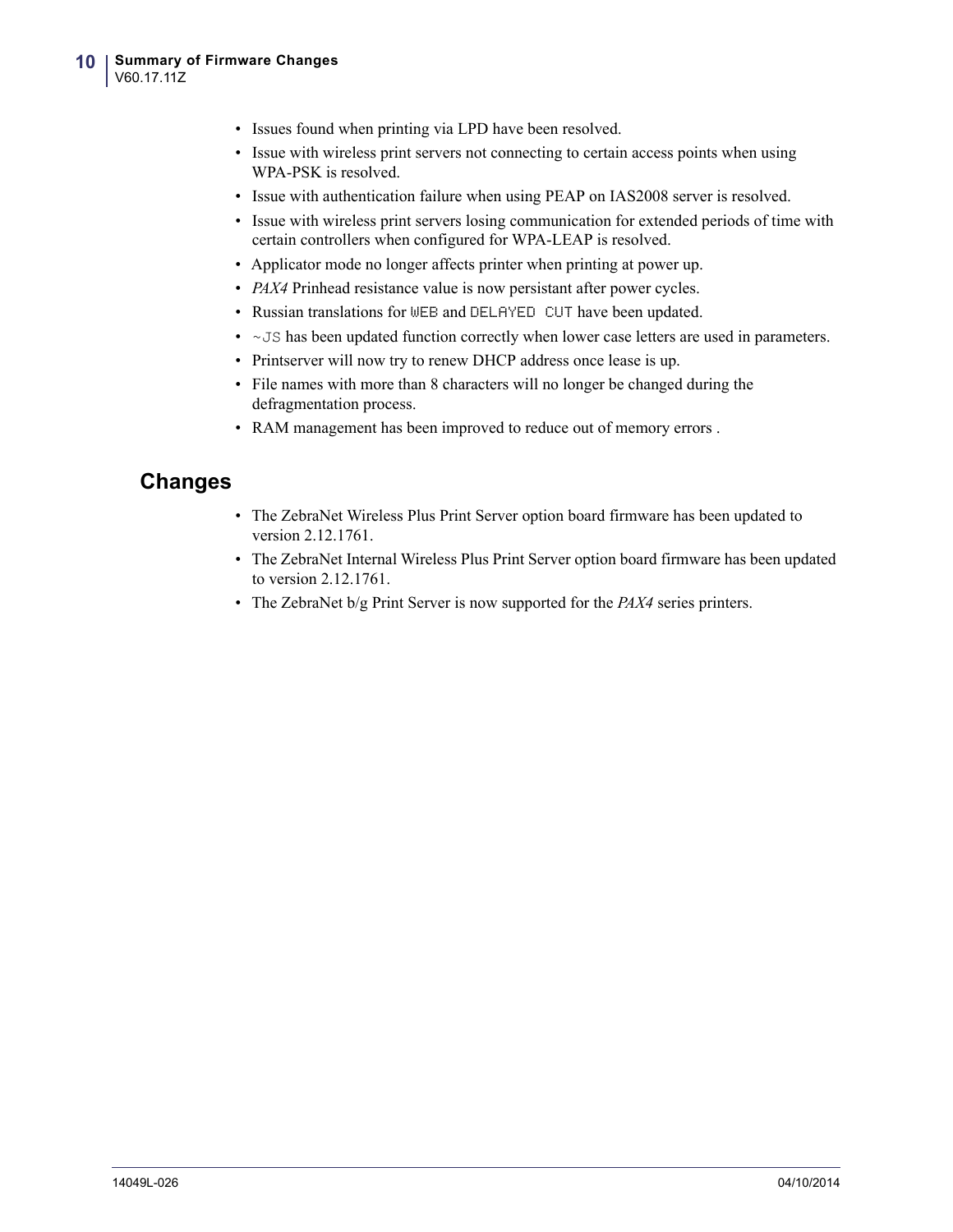### <span id="page-10-0"></span>**V60.17.9Z**

#### <span id="page-10-1"></span>**Release Date: 03 September 2010**

This firmware release includes features of the previous V60.17.7Z release. It is for use with the following printer models:

- **•** 110*Xi*III*Plus™* **•** 220*Xi*III*Plus™*
- **•** Z4Mplus*™* with 4 MB of flash memory
- **•** 140*Xi*III*Plus™*
- **•** *PAX4™* series
- **•** 170*Xi*III*Plus™*
- **•** Z6Mplus*™* with 4 MB of flash memory
- **•** 105*SL™* with 4 MB of flash memory

The firmware is not supported on 105*SL*, Z4Mplus, and Z6Mplus printers that have only 2MB of flash memory. Printers not eligible for this firmware include units in the following serial number ranges:

| <b>Printer Model</b>   | <b>Serial Number Range</b>                                         |
|------------------------|--------------------------------------------------------------------|
| Z4Mplus and<br>Z6Mplus | $02C033800002 - 02C04070216$                                       |
| 105 <i>SL</i>          | $105SL6400004 - 6457097$                                           |
|                        | This range includes units with configurations 10500-0 and 10500-1. |

If this firmware is sent to an unsupported unit in the serial number ranges listed above, the printer will attempt to load the firmware, but will then display the message Download Not Supported. The printer will then be reset and return to using the firmware currently loaded on the unit.



**Important •** Before you attempt to download firmware version V60.14.X or later to a 105*SL* printer, please note that this firmware version cannot be used in 105*SL* printers that have ANY of the following:

- a Hardware ID of V06 or V07,
- **•** existing firmware version V40.10.1 and lower, or
- **•** a configurator number beginning with 105xx-0xxx-xxx or 105xx-1xxx-xxxx.

To determine your printer's Hardware ID and firmware version, locate HARDWARE ID and FIRMWARE on the configuration label. To print a configuration label, have the printer loaded and ready to print. Press and hold the CANCEL button while turning on the printer. Release the button after approximately three seconds. If the HARDWARE ID shows versions V06 or V07 (found on some older 105*SL* models), please contact Zebra Technical Support at [www.zebra.com/support](http://www.zebra.com/support) for information on upgrading to V60.14.x or later versions.

### **Issues Corrected**

- Only one .DAT file will be listed as the selected file on the printers web page (as chosen by the  $^{\wedge}$  SE command).
- The printer will now correctly calibrate labels shorter than 6 in. after loading printer defaults.

### **Changes**

None.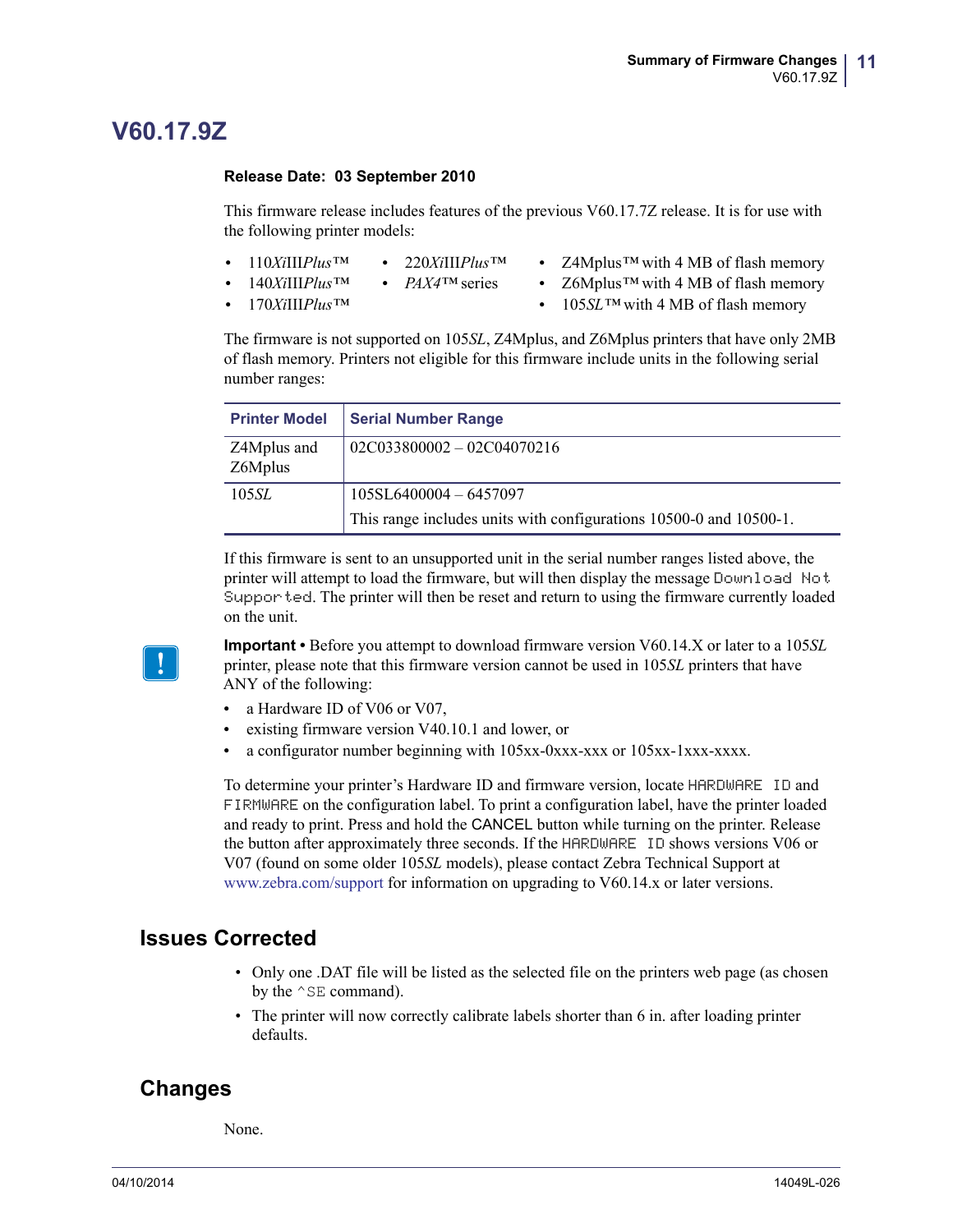## <span id="page-11-0"></span>**V60.17.7Z**

#### <span id="page-11-1"></span>**Release Date: 09 July 2010**

This firmware release includes features of the previous V60.17.5Z release. It is for use with the following printer models:

- **•** 110*Xi*III*Plus™* **•** 220*Xi*III*Plus™*
	- **•** *PAX4™* series **•** Z4Mplus*™* with 4 MB of flash memory
- **•** 140*Xi*III*Plus™*

**•** Z6Mplus*™* with 4 MB of flash memory

**•** 170*Xi*III*Plus™*

**•** 105*SL™* with 4 MB of flash memory

The firmware is not supported on 105*SL*, Z4Mplus, and Z6Mplus printers that have only 2MB of flash memory. Printers not eligible for this firmware include units in the following serial number ranges:

| <b>Printer Model</b>   | <b>Serial Number Range</b>                                         |
|------------------------|--------------------------------------------------------------------|
| Z4Mplus and<br>Z6Mplus | $02C033800002 - 02C04070216$                                       |
| 105 <i>SL</i>          | 105SL6400004-6457097                                               |
|                        | This range includes units with configurations 10500-0 and 10500-1. |

If this firmware is sent to an unsupported unit in the serial number ranges listed above, the printer will attempt to load the firmware, but will then display the message Download Not Supported. The printer will then be reset and return to using the firmware currently loaded on the unit.



**Important •** Before you attempt to download firmware version V60.14.X or later to a 105*SL* printer, please note that this firmware version cannot be used in 105*SL* printers that have ANY of the following:

- a Hardware ID of V06 or V07.
- **•** existing firmware version V40.10.1 and lower, or
- **•** a configurator number beginning with 105xx-0xxx-xxx or 105xx-1xxx-xxxx.

To determine your printer's Hardware ID and firmware version, locate HARDWARE ID and FIRMWARE on the configuration label. To print a configuration label, have the printer loaded and ready to print. Press and hold the CANCEL button while turning on the printer. Release the button after approximately three seconds. If the HARDWARE ID shows versions V06 or V07 (found on some older 105*SL* models), please contact Zebra Technical Support at [www.zebra.com/support](http://www.zebra.com/support) for information on upgrading to V60.14.x or later versions.

- The printer will no longer pause between printed labels when configured for Applicator Port Mode 1.
- The reset counter will now remain at zero when ~RO1 is sent after a power cycle.
- The printer can now successfully process the SGD command  $file$ , run consistently.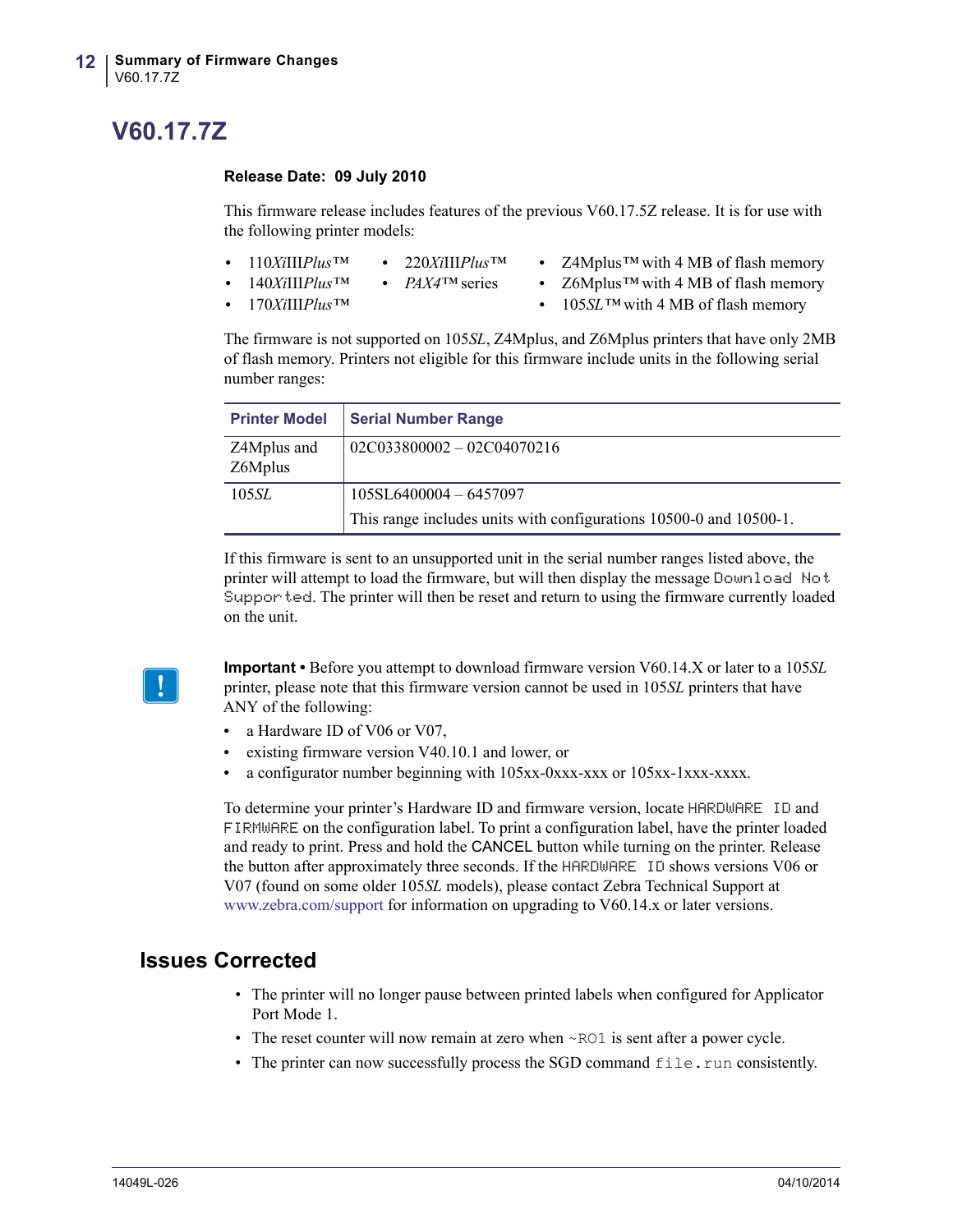### **Changes**

Updated the *^CM [— Change Memory Letter Designation](#page-12-0)* command to include the multiple alias parameter (see below).

### <span id="page-12-0"></span>**^CM — Change Memory Letter Designation**

**Description** The  $^{\wedge}$ CM command allows you to reassign a letter designation to the printer's memory devices. If a format already exists, you can reassign the memory device to the corresponding letter without forcing, altering, or recreating the format itself.

Using this command affects every subsequent command that refers to specific memory locations.

**Format** ^CMa,b,c,d

| <b>Parameters</b>                     | <b>Details</b>                                                                                                                                                                                                                                                  |
|---------------------------------------|-----------------------------------------------------------------------------------------------------------------------------------------------------------------------------------------------------------------------------------------------------------------|
| $=$ memory alias for $\overline{B}$ : | Accepted Values: $B: E: R: A:$ , and NONE                                                                                                                                                                                                                       |
| a                                     | Default Value: B:                                                                                                                                                                                                                                               |
| $=$ memory alias for $E$ :            | <i>Accepted Values:</i> $B: E: R: A:$ , $A:$ , and NONE                                                                                                                                                                                                         |
| $\mathsf{D}$                          | Default Value: E:                                                                                                                                                                                                                                               |
| memory alias for $R$ :                | <i>Accepted Values:</i> $B: E: R: A:$ , And NONE                                                                                                                                                                                                                |
| $=$                                   | Default Value: R:                                                                                                                                                                                                                                               |
| $=$ memory alias for A:               | <i>Accepted Values:</i> $B: E: R: A:$ , $A:$ , and NONE                                                                                                                                                                                                         |
| d                                     | Default Value: A:                                                                                                                                                                                                                                               |
| multiple alias<br>$=$<br>e            | <i>Accepted Values:</i> M, or no value<br>Default Value: no value<br>This parameter is supported on Xi4 and ZM400/ZM600 printers using<br>$\bullet$<br>firmware V53.17.7Z or later.<br>This parameter is supported on G-Series printers using firmware versions |
|                                       | v56.17.7Z and v61.17.7Z or later.<br>This parameter is supported on printers using firmware V60.17.7Z or later.                                                                                                                                                 |

**Comments** Unless the e (multiple alias) parameter is used, when two or more parameters specify the same letter designator, all letter designators are set to their default values.

It is recommended that after entering the  $\sim$ CM command,  $\sim$  JUS is entered to save changes to EEPROM. Any duplicate parameters entered will reset the letter designations back to the default.

If any of the parameters are out of specification, the command is ignored.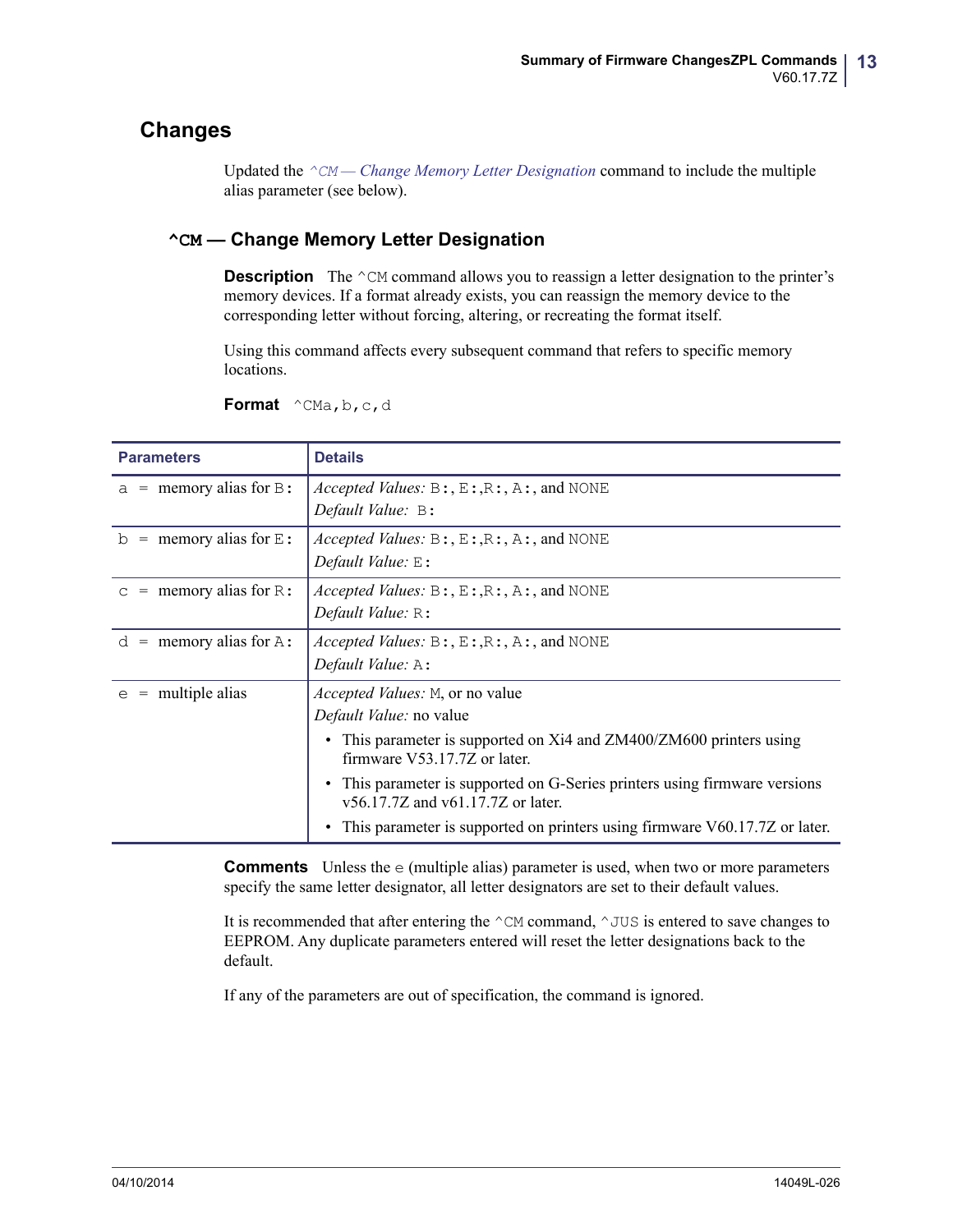**Example 1** • This example designates letter E: to point to the B: memory device, and the letter B: to point to the E:memory device.

```
^{\wedge}XA
^{\wedge}CME, B, R, A
^JUS
^{\wedge}XZ
```
**Example 2** • This example designates that content sent to, or read from the B: or E: memory locations will be sent to or read from the E: memory location.

```
^{\wedge}XA
^{\wedge}CME, E, R, A, M
^JUS
^XZ
```
**Example 3** • This example designates that content sent to, or read from the A: or E: memory locations will be sent to or read from the E: memory location.

```
^{\wedge}XA
^{\wedge}CMB, E, R, E, M
^{\wedge} JUS
^XZ
```
**Example 4** • This example designates that content sent to, or read from the A:, B: or E: memory locations will be sent to or read from the E: memory location.

```
^{\wedge}XA
^{\wedge}CME,E,R,E,M
^JUS
^XZ
```


**Note •** Examples 2, 3 and 4 are the only valid uses of the multiple alias parameter.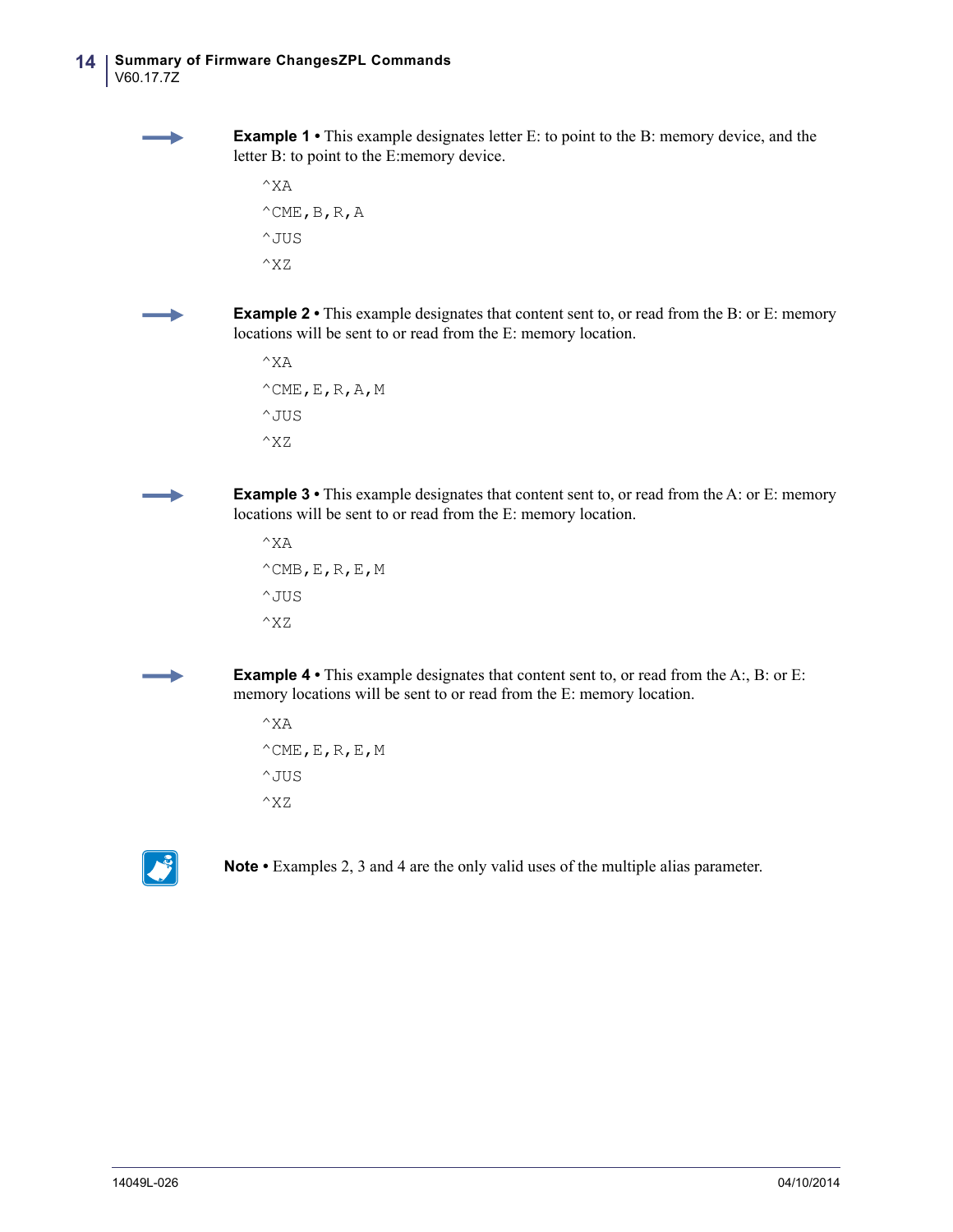### <span id="page-14-0"></span>**V60.17.5Z**

#### <span id="page-14-1"></span>**Release Date: 18 January 2010**

This firmware release includes features of the previous V60.17.4Z release. It is for use with the following printer models:

- **•** 110*Xi*III*Plus™*
- **•** 140*Xi*III*Plus™*
- **•** 170*Xi*III*Plus™*
- **•** 220*Xi*III*Plus™*
- **•** *PAX4™* series
- **•** Z4Mplus*™* with 4 MB of flash memory
- **•** Z6Mplus*™* with 4 MB of flash memory
- **•** 105*SL™* with 4 MB of flash memory

The firmware is not supported on 105*SL*, Z4Mplus, and Z6Mplus printers that have only 2MB of flash memory. Printers not eligible for this firmware include units in the following serial number ranges:

| <b>Printer Model</b>   | <b>Serial Number Range</b>                                         |
|------------------------|--------------------------------------------------------------------|
| Z4Mplus and<br>Z6Mplus | $02C033800002 - 02C04070216$                                       |
| 105 <i>SL</i>          | $105SL6400004 - 6457097$                                           |
|                        | This range includes units with configurations 10500-0 and 10500-1. |

If this firmware is sent to an unsupported unit in the serial number ranges listed above, the printer will attempt to load the firmware, but will then display the message Download Not Supported. The printer will then be reset and return to using the firmware currently loaded on the unit.



**Important •** Before you attempt to download firmware version V60.14.X or later to a 105*SL* printer, please note that this firmware version cannot be used in 105*SL* printers that have ANY of the following:

- a Hardware ID of V06 or V07,
- **•** existing firmware version V40.10.1 and lower, or
- **•** a configurator number beginning with 105xx-0xxx-xxx or 105xx-1xxx-xxxx.

To determine your printer's Hardware ID and firmware version, locate HARDWARE ID and FIRMWARE on the configuration label. To print a configuration label, have the printer loaded and ready to print. Press and hold the CANCEL button while turning on the printer. Release the button after approximately three seconds. If the HARDWARE ID shows versions V06 or V07 (found on some older 105*SL* models), please contact Zebra Technical Support at [www.zebra.com/support](http://www.zebra.com/support) for information on upgrading to V60.14.x or later versions.

### **Changes**

None.

### **Issues Corrected**

• Wireless Print Server will no longer send a continuous DHCP-DISCOVER when "DHCP" is the only selected addressing method.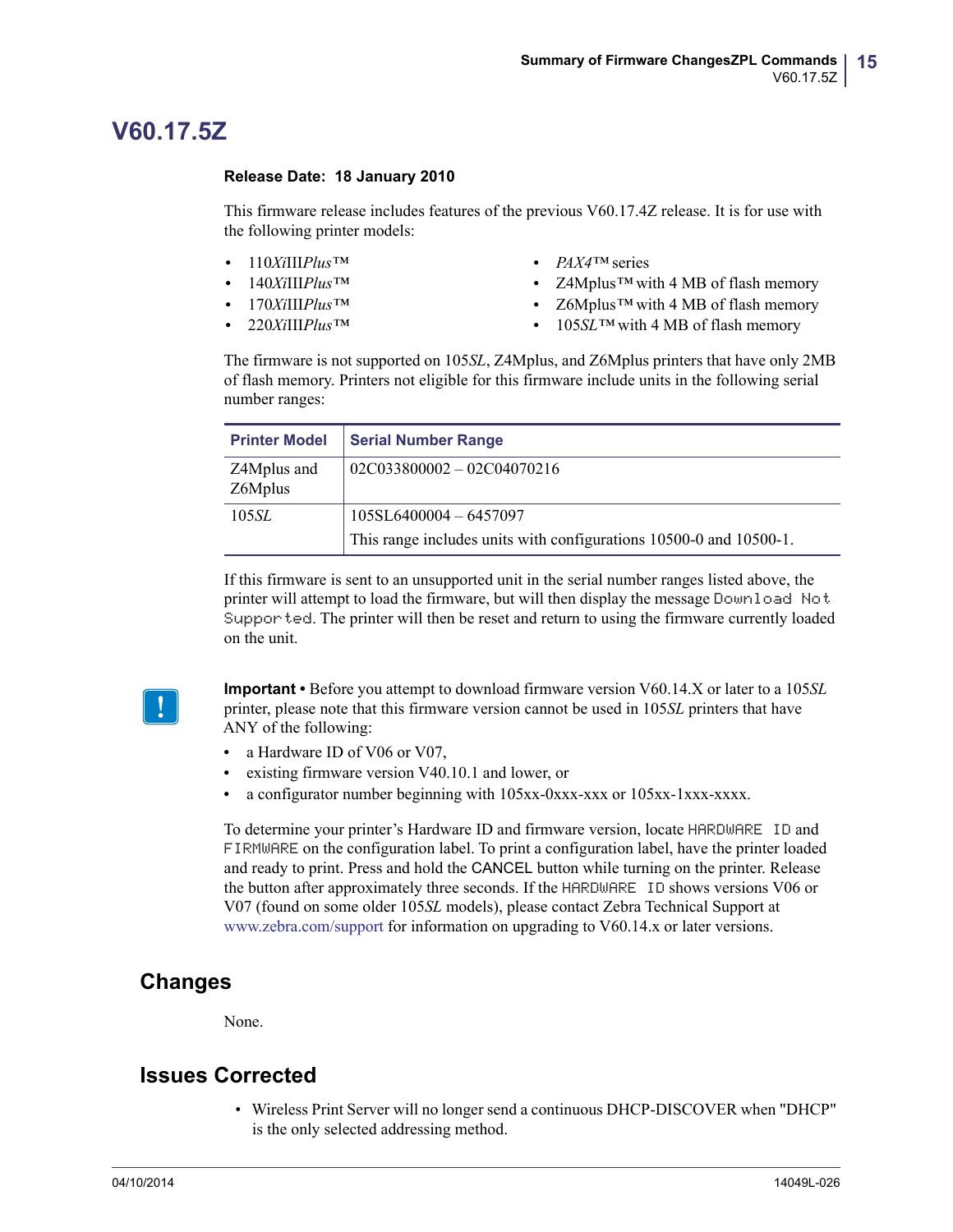### <span id="page-15-0"></span>**V60.17.4Z**

#### <span id="page-15-1"></span>**Release Date: 31 December 2009**

This firmware release includes features of previous V60.13.0.x, V60.14.x, V60.15.x, V60.16.x, and V60.17.x releases. It is for use with the following printer models:

- **•** 110*Xi*III*Plus™* **•** 220*Xi*III*Plus™*
	-
- **•** Z4Mplus*™* with 4 MB of flash memory
- **•** 140*Xi*III*Plus™* **•** *PAX4™* series
- **•** Z6Mplus*™* with 4 MB of flash memory

**•** 170*Xi*III*Plus™*

**•** 105*SL™* with 4 MB of flash memory

The firmware is not supported on 105*SL*, Z4Mplus, and Z6Mplus printers that have only 2MB of flash memory. Printers not eligible for this firmware include units in the following serial number ranges:

| <b>Printer Model</b>   | <b>Serial Number Range</b>                                         |
|------------------------|--------------------------------------------------------------------|
| Z4Mplus and<br>Z6Mplus | $02C033800002 - 02C04070216$                                       |
| 105SL                  | 105SL6400004-6457097                                               |
|                        | This range includes units with configurations 10500-0 and 10500-1. |

If this firmware is sent to an unsupported unit in the serial number ranges listed above, the printer will attempt to load the firmware, but will then display the message Download Not Supported. The printer will then be reset and return to using the firmware currently loaded on the unit.



**Important •** Before you attempt to download firmware version V60.14.X or later to a 105*SL* printer, please note that this firmware version cannot be used in 105*SL* printers that have ANY of the following:

- a Hardware ID of V06 or V07,
- **•** existing firmware version V40.10.1 and lower, or
- **•** a configurator number beginning with 105xx-0xxx-xxx or 105xx-1xxx-xxxx.

To determine your printer's Hardware ID and firmware version, locate HARDWARE ID and FIRMWARE on the configuration label. To print a configuration label, have the printer loaded and ready to print. Press and hold the CANCEL button while turning on the printer. Release the button after approximately three seconds. If the HARDWARE ID shows versions V06 or V07 (found on some older 105*SL* models), please contact Zebra Technical Support at [www.zebra.com/support](http://www.zebra.com/support) for information on upgrading to V60.14.x or later versions.

### **Changes**

None.

- Print Server will now completely close a connection after a connection timeout
- A print job will resume after the print head is opened, closed and an error has been cleared
- Multiple connections being opened and closed at the same time will no longer cause labels to print out of order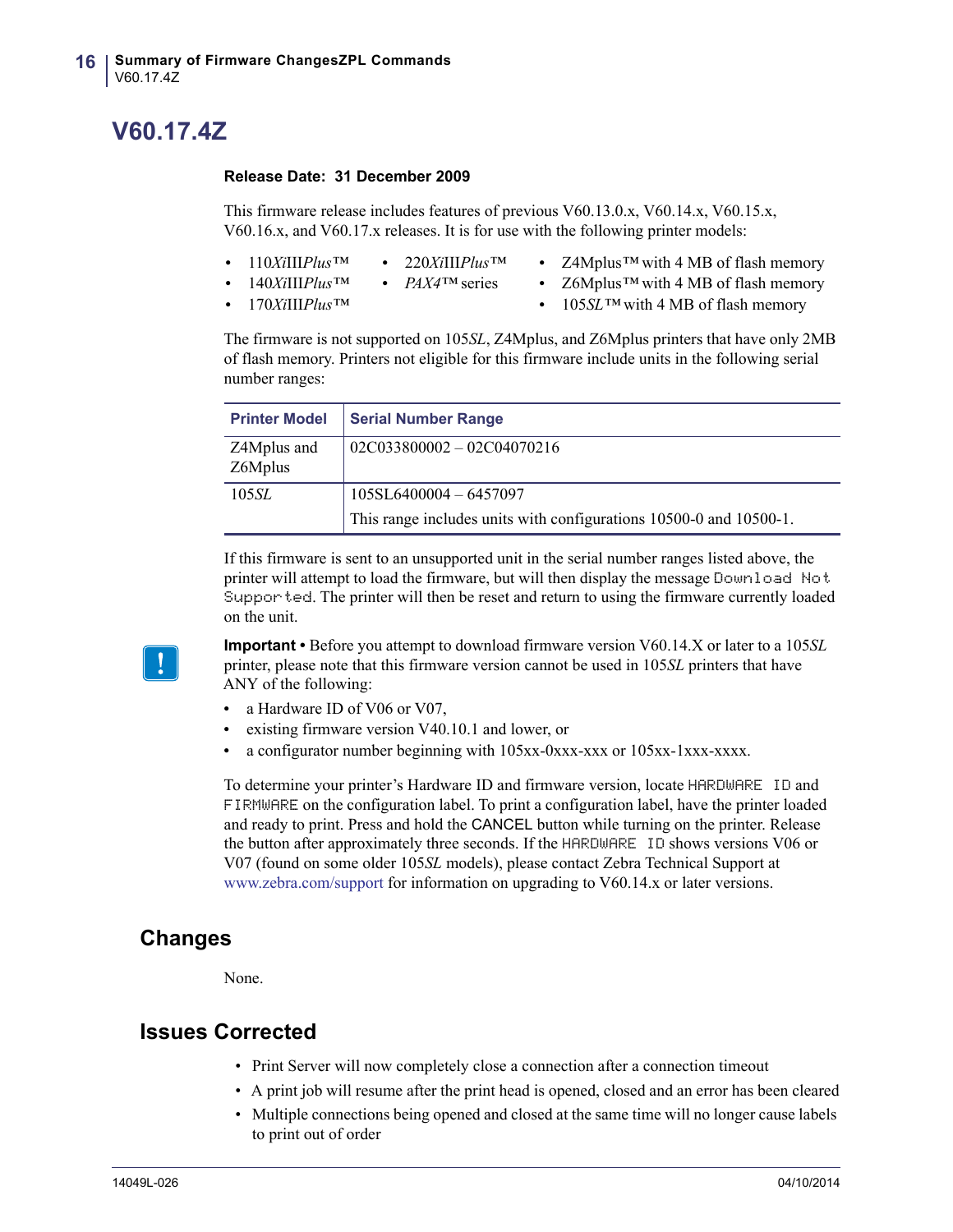### <span id="page-16-0"></span>**V60.17.2ZA**

#### <span id="page-16-1"></span>**Release Date: 12 October 2009**

This firmware release includes features of previous V60.13.0.x, V60.14.x, and V60.15.x releases. It is for use with the following printer models:

- **•** 110*Xi*III*Plus™* **•** 220*Xi*III*Plus™*
	- - **•** Z4Mplus*™* with 4 MB of flash memory
- **•** 140*Xi*III*Plus™*
- **•** *PAX4™* series
- **•** 170*Xi*III*Plus™*
- **•** Z6Mplus*™* with 4 MB of flash memory
- **•** 105*SL™* with 4 MB of flash memory

The firmware is not supported on 105*SL*, Z4Mplus, and Z6Mplus printers that have only 2MB of flash memory. Printers not eligible for this firmware include units in the following serial number ranges:

| <b>Printer Model</b>   | <b>Serial Number Range</b>                                         |
|------------------------|--------------------------------------------------------------------|
| Z4Mplus and<br>Z6Mplus | $02C033800002 - 02C04070216$                                       |
| 105SL                  | $105SL6400004 - 6457097$                                           |
|                        | This range includes units with configurations 10500-0 and 10500-1. |

If this firmware is sent to an unsupported unit in the serial number ranges listed above, the printer will attempt to load the firmware, but will then display the message Download Not Supported. The printer will then be reset and return to using the firmware currently loaded on the unit.

**Important •** Before you attempt to download firmware version V60.14.X or later to a 105*SL* printer, please note that this firmware version cannot be used in 105*SL* printers that have ANY of the following:

- a Hardware ID of V06 or V07.
- **•** existing firmware version V40.10.1 and lower, or
- **•** a configurator number beginning with 105xx-0xxx-xxx or 105xx-1xxx-xxxx.

To determine your printer's Hardware ID and firmware version, locate HARDWARE ID and FIRMWARE on the configuration label. To print a configuration label, have the printer loaded and ready to print. Press and hold the CANCEL button while turning on the printer. Release the button after approximately three seconds. If the HARDWARE ID shows versions V06 or V07 (found on some older 105*SL* models), please contact Zebra Technical Support at [www.zebra.com/support](http://www.zebra.com/support) for information on upgrading to V60.14.x or later versions.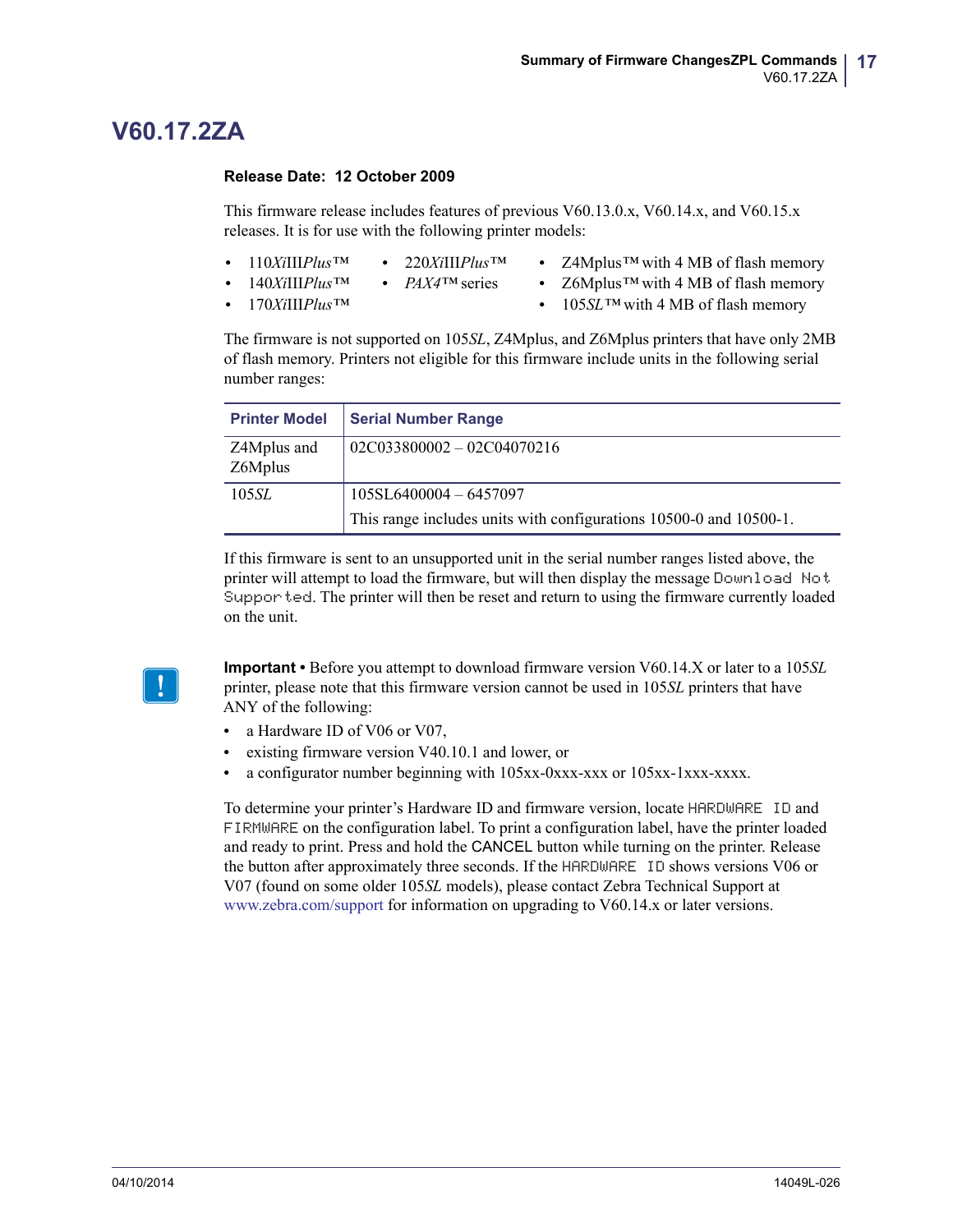### **Changes**

The ip.mirror.reset delay command allows you to configure the number of seconds between when the printer receives the last byte of the last file from the /commands directory and when the printer resets during a mirror event. The default is five seconds. This new command makes it possible to place files that require processing by the ZPL or SGD engines in the /command directory. Zebra recommends placing files that require processing by the ZPL or SGD engines into the /command directory and using the ip.mirror.reset\_delay command, rather than performing character substitution on content being placed in the /files directory. The default setting for the ip.mirror.reset delay command is 5 seconds, in some cases it may be necessary to use a longer delay to allow for full processing of longer or more complex files.

The /commands directory — with the use of the ip.mirror.reset\_delay command — is now for files that need processing by the ZPL or SGD engine. This includes:

- Stored formats using the  $\wedge$ DF command
- Saved formats using the  $\sim$ IS command
- Graphics and font files that do need processing to be stored (content using the  $\sim$ DY,  $\sim$ DG,  $\sim$ DS,  $\sim$ DT, and  $\sim$ DU commands)

The /files directory is for use with files that do not require processing by the ZPL or SGD engines. This includes:

- .ttf, .png or .bmp files (that previously would have been sent using  $\sim DY$ )
- .wml files
- ZBI programs
- Wireless certificate files
- .nrd files (containing either certificate content or command content)

### **ip.mirror.reset\_delay**



**Description** This command specifies the number of seconds between when the printer receives the last byte of the last file from the /commands directory and when the printer resets during a mirror event.

**Type** getvar;setvar



**Note •** This command is available in V53.17.2ZA, V56.17.3ZA, V60.17.2ZA, V61.17.3ZA and later versions.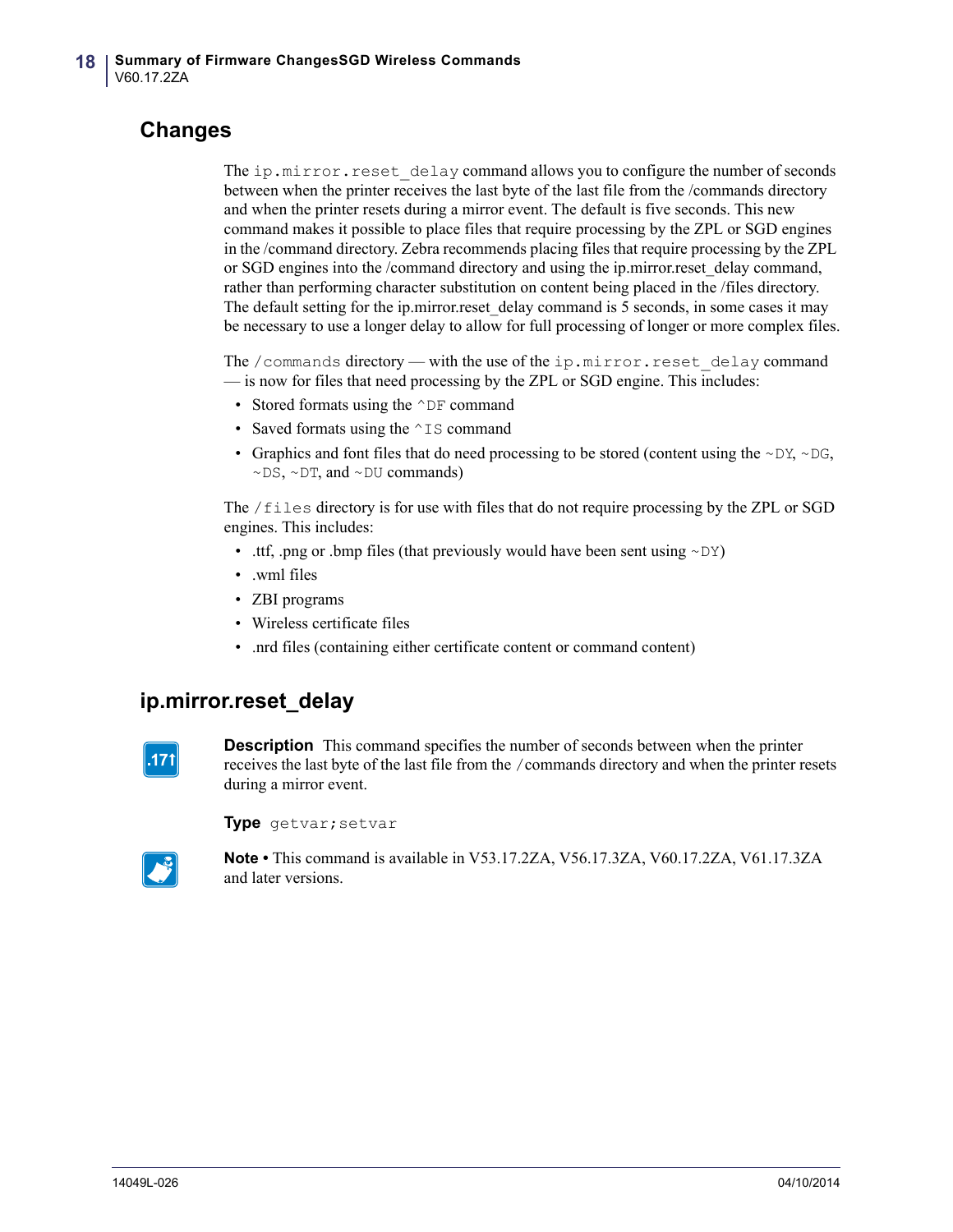| <b>Commands</b> | <b>Details</b>                                                                                                                                                                                      |  |  |  |
|-----------------|-----------------------------------------------------------------------------------------------------------------------------------------------------------------------------------------------------|--|--|--|
| getvar          | This command retrieves the number of seconds between when the printer<br>receives the last byte of the last file from the /commands directory and<br>when the printer resets during a mirror event. |  |  |  |
|                 | Format: ! U1 getvar "ip.mirror.reset delay"                                                                                                                                                         |  |  |  |
| setvar          | This command sets the number of seconds between when the printer<br>receives the last byte of the last file from the /commands directory and<br>when the printer resets during a mirror event.      |  |  |  |
|                 | Format: ! U1 setvar "ip.mirror.reset delay" "value"                                                                                                                                                 |  |  |  |
|                 | Values: 0 - 900 (seconds)                                                                                                                                                                           |  |  |  |
|                 | Default Value: "5"                                                                                                                                                                                  |  |  |  |

This table identifies the command for this format:



**Example •** This setvar example shows the value set to "10".

```
! U1 setvar "ip.mirror.reset delay" "10"
```
When the setvar value is set to "10", the getvar result is "10".



Note • The default setting for the ip.mirror.reset delay command is 5 seconds; in some cases it may be necessary to use a longer delay to allow for full processing of longer or more complex files.

- When a  $^{\wedge}$ SE command is used, and a .dat file is in use, the printer will now correctly resume a print job after the print head is open and closed.
- A printer will now be available for communication with after a firmware download via USB.
- The value for ?wlan.ip.addr ? will now be cleared after a reset.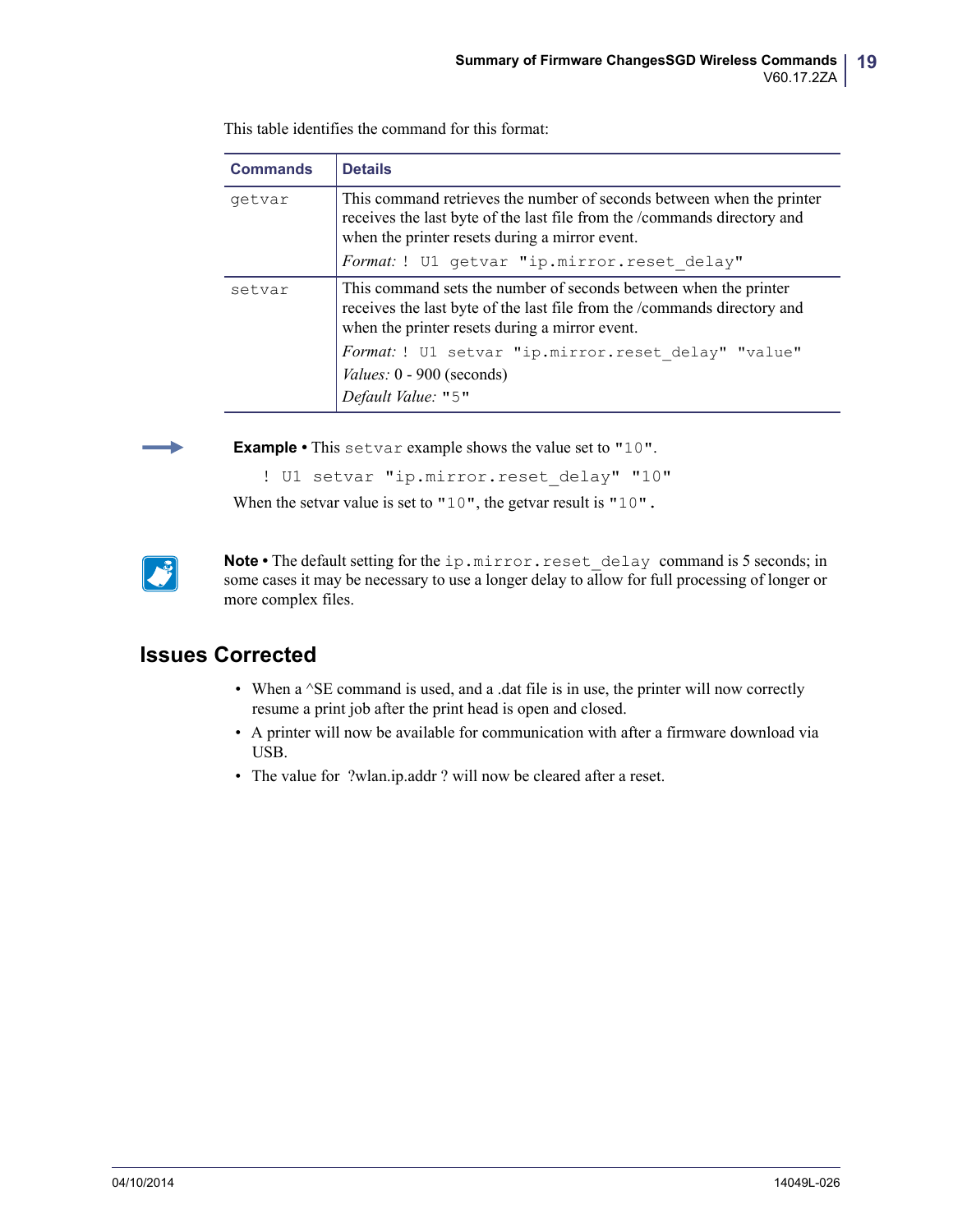## <span id="page-19-0"></span>**V60.17.2Z**

#### <span id="page-19-1"></span>**Release Date: 02 September 2009**

This firmware release includes features of previous V60.13.0.x, V60.14.x, and V60.15.x releases. It is for use with the following printer models:

- **•** 110*Xi*III*Plus™* **•** 220*Xi*III*Plus™*
- **•** Z4Mplus*™* with 4 MB of flash memory
- **•** 140*Xi*III*Plus™*
- **•** *PAX4™* series
- **•** 170*Xi*III*Plus™*
- **•** Z6Mplus*™* with 4 MB of flash memory
- **•** 105*SL™* with 4 MB of flash memory

The firmware is not supported on 105*SL*, Z4Mplus, and Z6Mplus printers that have only 2MB of flash memory. Printers not eligible for this firmware include units in the following serial number ranges:

| <b>Printer Model</b>   | <b>Serial Number Range</b>                                         |
|------------------------|--------------------------------------------------------------------|
| Z4Mplus and<br>Z6Mplus | $02C033800002 - 02C04070216$                                       |
| 105 <i>SL</i>          | 105SL6400004-6457097                                               |
|                        | This range includes units with configurations 10500-0 and 10500-1. |

If this firmware is sent to an unsupported unit in the serial number ranges listed above, the printer will attempt to load the firmware, but will then display the message Download Not Supported. The printer will then be reset and return to using the firmware currently loaded on the unit.



**Important •** Before you attempt to download firmware version V60.14.X or later to a 105*SL* printer, please note that this firmware version cannot be used in 105*SL* printers that have ANY of the following:

- **•** a Hardware ID of V06 or V07,
- **•** existing firmware version V40.10.1 and lower, or
- **•** a configurator number beginning with 105xx-0xxx-xxx or 105xx-1xxx-xxxx.

To determine your printer's Hardware ID and firmware version, locate HARDWARE ID and FIRMWARE on the configuration label. To print a configuration label, have the printer loaded and ready to print. Press and hold the CANCEL button while turning on the printer. Release the button after approximately three seconds. If the HARDWARE ID shows versions V06 or V07 (found on some older 105*SL* models), please contact Zebra Technical Support at [www.zebra.com/support](http://www.zebra.com/support) for information on upgrading to V60.14.x or later versions.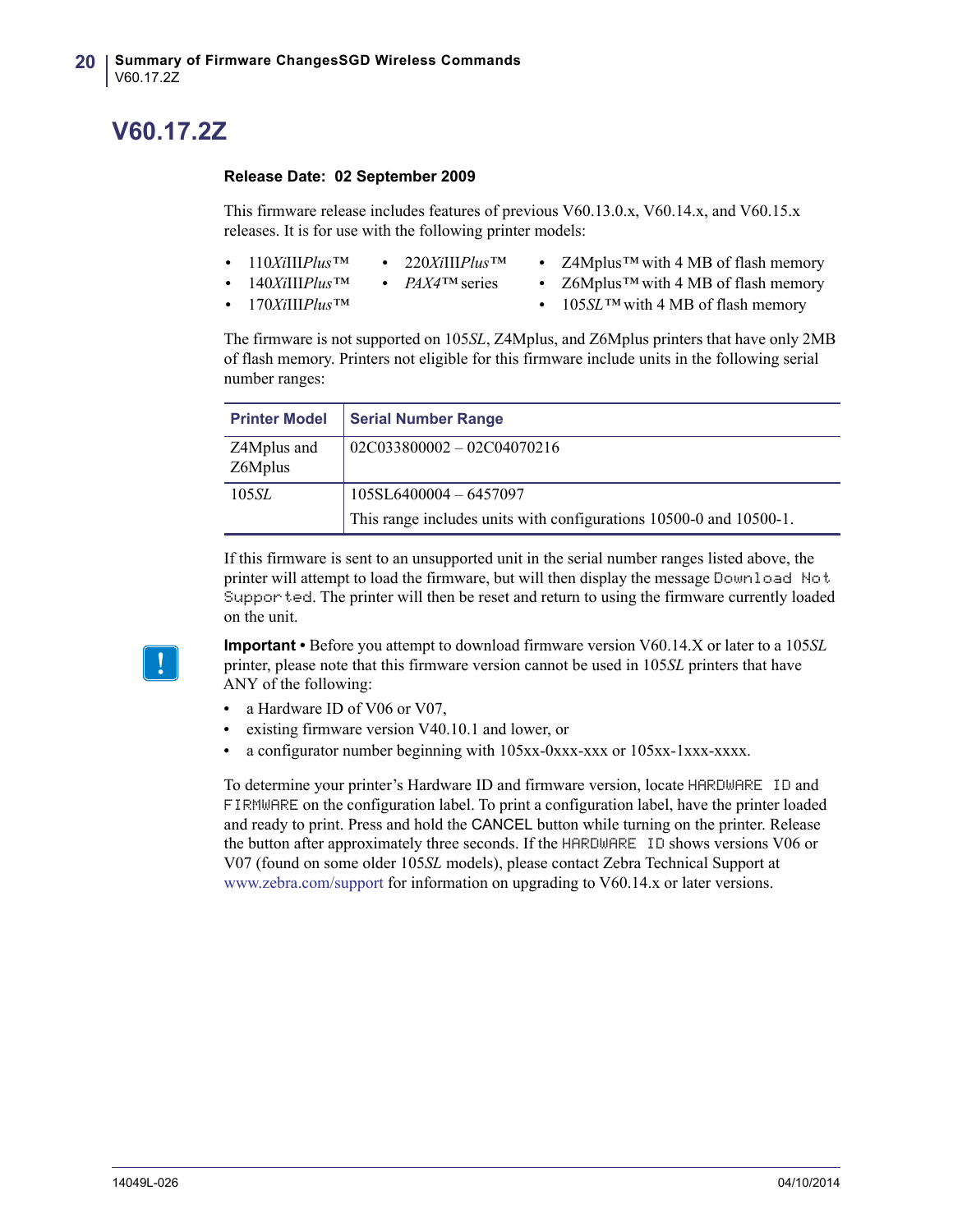### **Changes**

| Head Cold Warning    | The Head Cold warning is now disabled by default.                                                                                                                                                                                                                                                                                                                                                                                                                                                                                                                                                                                            |                                                                                                                                                                                                                                                                                                                                                                                                                                                                                                             |  |  |  |
|----------------------|----------------------------------------------------------------------------------------------------------------------------------------------------------------------------------------------------------------------------------------------------------------------------------------------------------------------------------------------------------------------------------------------------------------------------------------------------------------------------------------------------------------------------------------------------------------------------------------------------------------------------------------------|-------------------------------------------------------------------------------------------------------------------------------------------------------------------------------------------------------------------------------------------------------------------------------------------------------------------------------------------------------------------------------------------------------------------------------------------------------------------------------------------------------------|--|--|--|
| Mirror               | Mirror is a feature that gives you the ability to:                                                                                                                                                                                                                                                                                                                                                                                                                                                                                                                                                                                           |                                                                                                                                                                                                                                                                                                                                                                                                                                                                                                             |  |  |  |
|                      | ٠<br>printers<br>$\bullet$<br>remote updates<br>$\bullet$<br>$\bullet$<br><b>Benefits</b>                                                                                                                                                                                                                                                                                                                                                                                                                                                                                                                                                    | Centrally manage and monitor the deployment of your Zebra<br>Centrally configure and maintain your Zebra printers through<br>Remotely monitor printer updates – via the "Feedback" feature<br>There are several Set/Get/Do (SGD) commands that can initiate<br>Mirror. For details seethe ZPL Manual.<br>When using Mirror, updating the configuration and firmware on<br>the printer is remotely managed from a centralized FTP server.<br>Configurations can be uniformly deployed to individual printers |  |  |  |
|                      | or to groups of printers. Unique Configurations can also be<br>targeted to printers as needed. Through the "Feedback" feature,<br>Administrators can easily log and monitor configuration updates<br>on a printer-by-printer basis. Typical uses of Mirror include:<br>Configuring printers as they are first received.<br>$\bullet$<br>Performing scheduled maintenance updates, sending firmware,<br>$\bullet$<br>fonts, graphics and other objects to the printer as needed.<br>Changing printer Configurations in order to move printers from<br>$\bullet$<br>one role to another.<br>Supported printers and print servers:<br>$\bullet$ |                                                                                                                                                                                                                                                                                                                                                                                                                                                                                                             |  |  |  |
|                      | <b>Printer</b>                                                                                                                                                                                                                                                                                                                                                                                                                                                                                                                                                                                                                               | <b>Print Servers</b>                                                                                                                                                                                                                                                                                                                                                                                                                                                                                        |  |  |  |
|                      | $XiIPlus^{TM}$ -<br>series                                                                                                                                                                                                                                                                                                                                                                                                                                                                                                                                                                                                                   | <b>Internal Wireless Plus</b><br>$\bullet$                                                                                                                                                                                                                                                                                                                                                                                                                                                                  |  |  |  |
|                      | 105 SL <sup>TM</sup>                                                                                                                                                                                                                                                                                                                                                                                                                                                                                                                                                                                                                         | <b>Internal Wireless Plus</b><br>$\bullet$                                                                                                                                                                                                                                                                                                                                                                                                                                                                  |  |  |  |
|                      | <b>РАХ4ТМ</b>                                                                                                                                                                                                                                                                                                                                                                                                                                                                                                                                                                                                                                | <b>Internal Wireless Plus</b><br>$\bullet$                                                                                                                                                                                                                                                                                                                                                                                                                                                                  |  |  |  |
|                      | Print Servers connected to the parallel port, either<br>externally or internally, are not supported for Mirror use.                                                                                                                                                                                                                                                                                                                                                                                                                                                                                                                          |                                                                                                                                                                                                                                                                                                                                                                                                                                                                                                             |  |  |  |
|                      | See the ZPL Manual for full details on the Mirror feature                                                                                                                                                                                                                                                                                                                                                                                                                                                                                                                                                                                    |                                                                                                                                                                                                                                                                                                                                                                                                                                                                                                             |  |  |  |
| ZBI 2.1              | ZBI 2.1 programs can now leverage comma separated variable<br>(CSV) files and text files for the purpose of storing data on the<br>printer. See the ZPL manual for examples and details on the<br>CSVLOAD, CSVSTORE, TXTLOAD and TXTSTORE commands.                                                                                                                                                                                                                                                                                                                                                                                          |                                                                                                                                                                                                                                                                                                                                                                                                                                                                                                             |  |  |  |
| <b>Wireless Plus</b> | The Wireless Plus option board firmware has been updated to<br>version 2.10.1761.                                                                                                                                                                                                                                                                                                                                                                                                                                                                                                                                                            |                                                                                                                                                                                                                                                                                                                                                                                                                                                                                                             |  |  |  |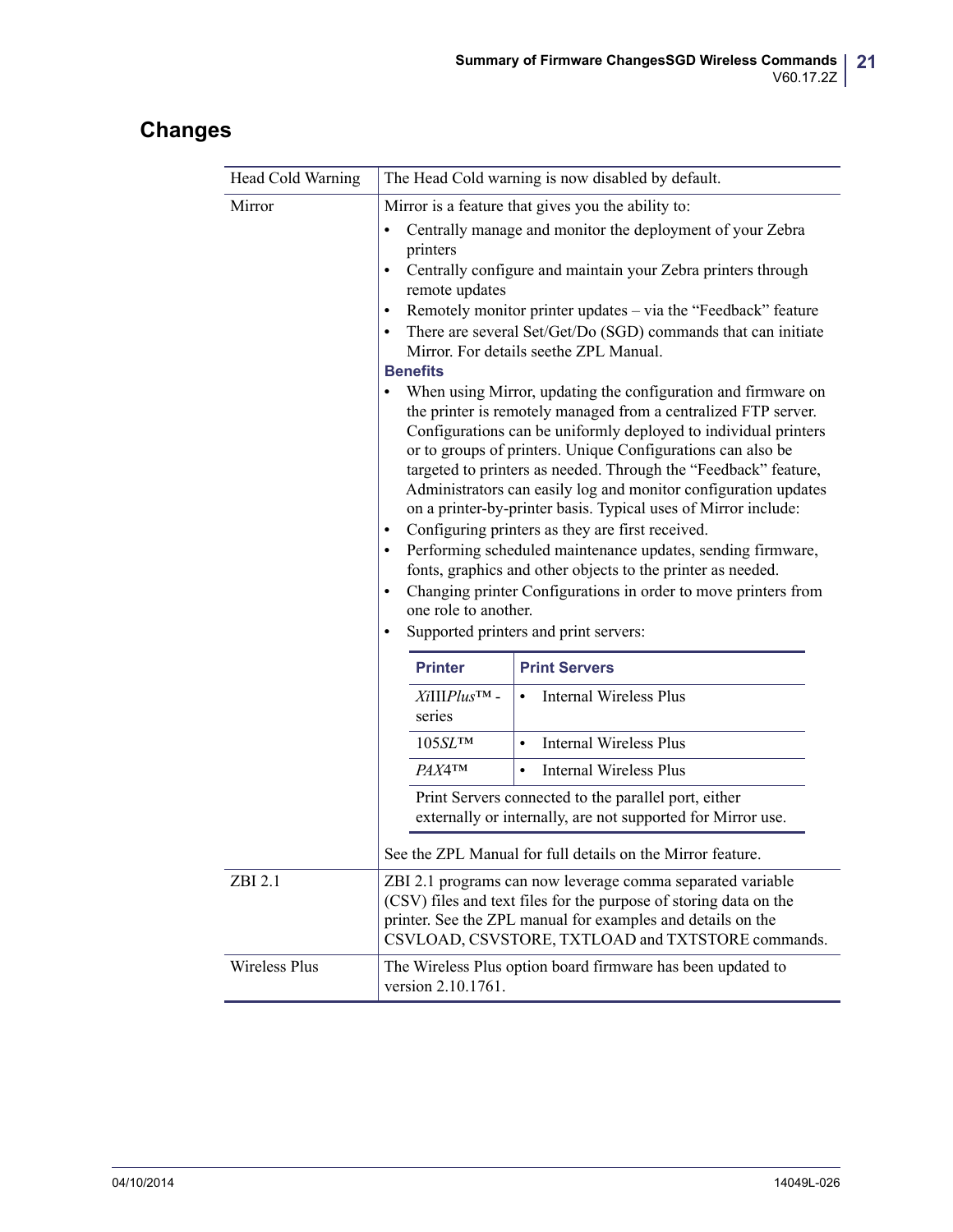- Changing REPRINT MODE during print job no longer impacts the "Printing X of X" counter on the control panel.
- The / and \ characters are now allowed in EAN128 barcodes.
- The hexadecimal indicator value of B0 can now be used in the  $\sim$ FH command.
- USB port buffer management has been improved.
- Variable data printed via XML-Enabled printing can now include commas.
- The ZBI READ command will now read up to the maximum amount of bytes specified.
- The printer now requires the user to enter a password when changing the "IP PROTOCOL", "IP ADDRESS", "SUBNET MASK" OR "DEFAULT GATEWAY".
- The sequence of the Full Media and Ribbon Calibration procedure has been corrected.
- The Ribbon Low Mode will now remain disabled after a power cycle when it is configured for Disabled.
- End Print Signal, when enabled, is now correctly sent for each label.
- The Poor Signal and No Signal warning are now functioning correctly.
- The "Cover Open" warning on PAX units is now spelled correctly in German.
- The integrated internal wired and wireless print servers will now close the connection when the Host resets a connection that does not contain any data.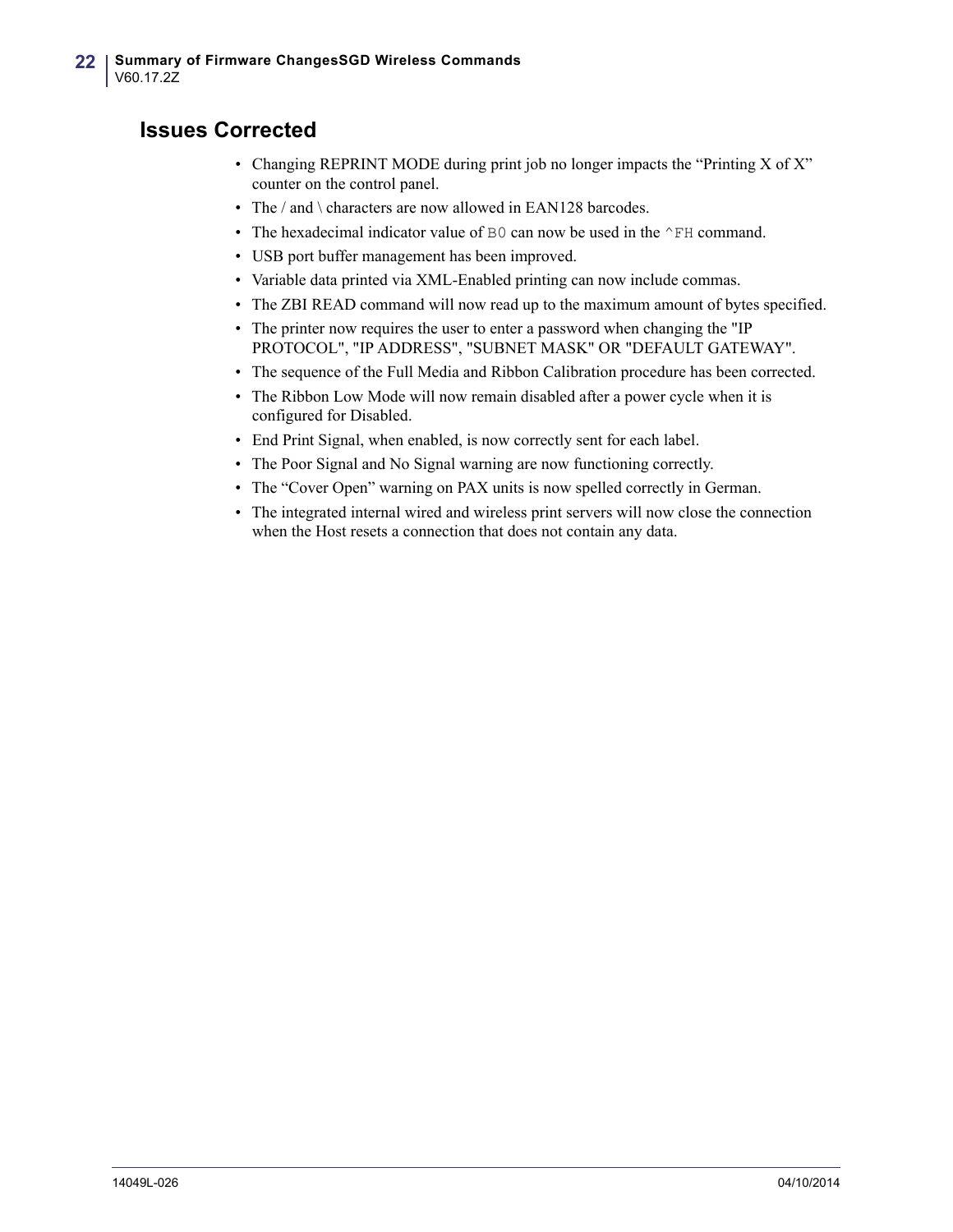# <span id="page-22-0"></span>**V60.16.x**

| <b>Firmware</b>                        | <b>Release Date</b> | Page |  | <b>Firmware</b> | <b>Release Date</b> | Page |
|----------------------------------------|---------------------|------|--|-----------------|---------------------|------|
| <i>V60.16.6Z</i>                       | 16 February 2009    | 23   |  | V60.16.3ZA      | 28 May 2008         | 28   |
| V60.16.5Z                              | 21 October 2008     | 24   |  | V60.16.3Z       | 11 April 2008       | 29   |
| V60.16.4Z                              | 13 June 2008        | 27   |  | V60.16.2Z       | 03 March 2008       | 30   |
| Using Older Firmware on Newer Printers |                     |      |  |                 | 50                  |      |

### <span id="page-22-1"></span>**V60.16.6Z**

#### <span id="page-22-2"></span>**Release Date: 16 February 2009**

This firmware release includes features of previous V60.13.0.x, V60.14.x, and V60.15.x releases. It is for use with the following printer models:

- **•** 110*Xi*III*Plus™* **•** 220*Xi*III*Plus™*
	-
- **•** Z4Mplus*™* with 4 MB of flash memory
- **•** 140*Xi*III*Plus™*
- **•** *PAX4™* series
- **•** 170*Xi*III*Plus™*
- **•** Z6Mplus*™* with 4 MB of flash memory
- **•** 105*SL™* with 4 MB of flash memory

The firmware is not supported on 105*SL*, Z4Mplus, and Z6Mplus printers that have only 2MB of flash memory. Printers not eligible for this firmware include units in the following serial number ranges:

| <b>Printer Model</b>   | <b>Serial Number Range</b>                                                                     |
|------------------------|------------------------------------------------------------------------------------------------|
| Z4Mplus and<br>Z6Mplus | $02C033800002 - 02C04070216$                                                                   |
| 105 <i>SL</i>          | $105SL6400004 - 6457097$<br>This range includes units with configurations 10500-0 and 10500-1. |

If this firmware is sent to an unsupported unit in the serial number ranges listed above, the printer will attempt to load the firmware, but will then display the message Download Not Supported. The printer will then be reset and return to using the firmware currently loaded on the unit.



**Important •** Before you attempt to download firmware version V60.14.X or later to a 105*SL* printer, please note that this firmware version cannot be used in 105*SL* printers that have ANY of the following:

- a Hardware ID of V06 or V07,
- **•** existing firmware version V40.10.1 and lower, or
- **•** a configurator number beginning with 105xx-0xxx-xxx or 105xx-1xxx-xxxx.

To determine your printer's Hardware ID and firmware version, locate HARDWARE ID and FIRMWARE on the configuration label. To print a configuration label, have the printer loaded and ready to print. Press and hold the CANCEL button while turning on the printer. Release the button after approximately three seconds. If the HARDWARE ID shows versions V06 or V07 (found on some older 105*SL* models), please contact Zebra Technical Support at [www.zebra.com/support](http://www.zebra.com/support) for information on upgrading to V60.14.x or later versions.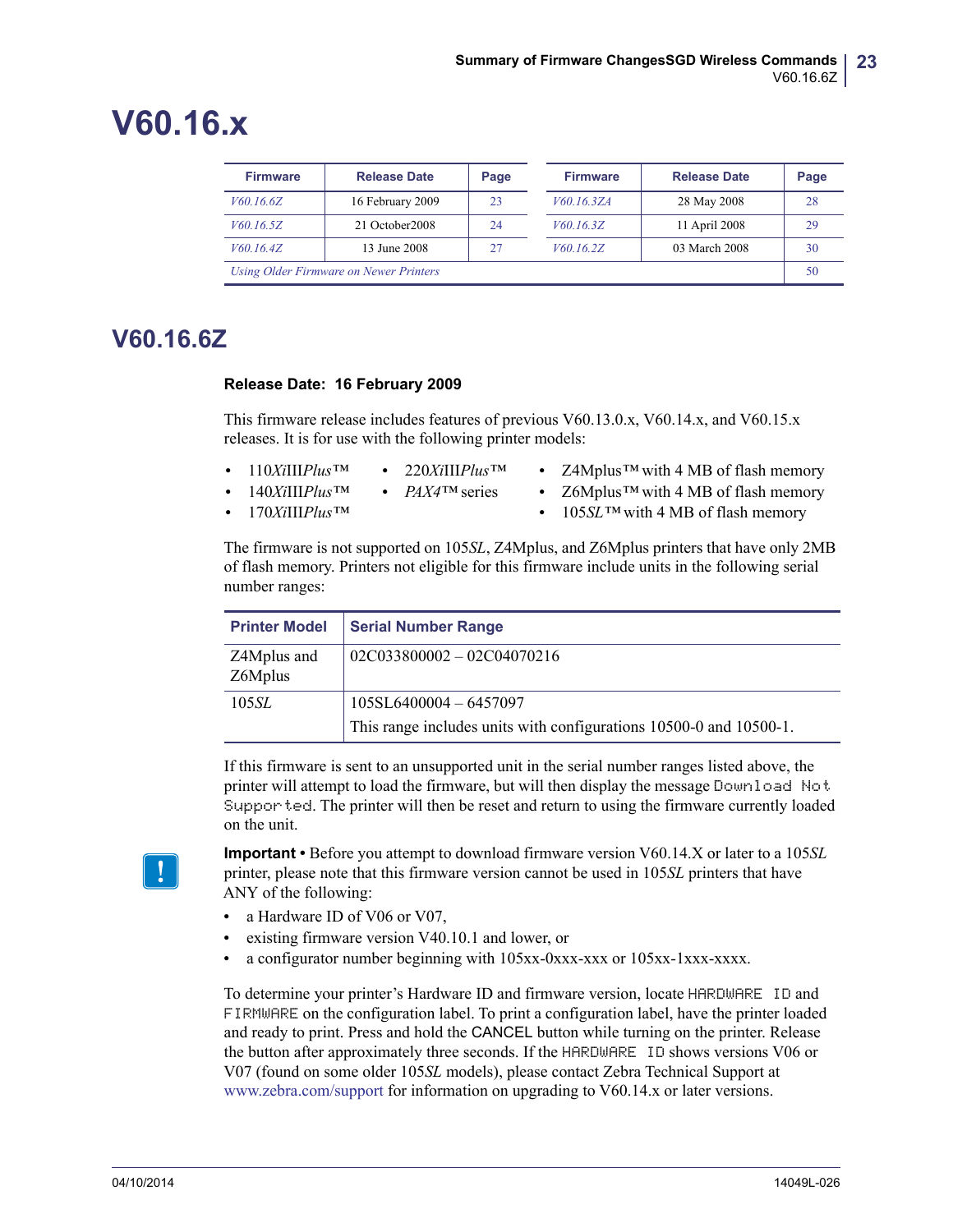### **Changes**

• HTTP POST has been enhanced to include an HTTP OK response. Jobs can be posted to the URL<http://xxx.xxx.xxx.xxx/printer/pstprnt> (where xxx.xxx.xxx.xxx is the IP address of the printer). Upon a successful HTTP Post event, the printer will respond with a HTTP OK response. The HTTP OK response will be sent to the IP address that transmitted the HTTP POST. Printers with this capability can be identified by the XML Schema version number 1.3 on the printers configuration label.

### **Issues Corrected**

- The  $\textdegree$ FV command now works correctly in TLC39 bar codes.
- The front panel now displays full Clean Head message sequence.
- The USB port will now perform a disconnect and reconnect after the  $\sim$  JR command is used.
- Multiple Set/Get/Do commands can now be used in the same script.
- The ~JN command now causes no behavior change on the Z4M/Z6M.
- Unsolicited alerts now contain the day and month.
- If an incorrect password is used to enter the printer's Settings web pages, the web page will not continually return to the password page once the correct password is used.
- The total number of bytes in the  $\sim$ DY command will no longer act as a required parameter.
- The ZBI command SERVERSOCKET can now be used with or without the port number being defined if the port type is TCP (the default of 9100 will be used if the port type is TCP).
- When the Communications Mode DIAGNOSTIC is selected in the menu, and settings are saved from the control panel, the printer will now remain in DIAGNOSTIC mode.
- The Datamatrix barcode is now more tolerant of data that uses spaces in the  $\sim$ FD data.
- Use of the  $\gamma$ JB command can no longer delete files that are marked as persistent.
- "On-printer" ZBI program debugging commands are now more reliably transmitted via the wired and wireless settings.
- The  $\gamma$ GFA command, when used within a stored format now prints correctly.

### <span id="page-23-0"></span>**V60.16.5Z**

#### <span id="page-23-1"></span>**Release Date: 21 October2008**

This firmware release includes features of previous V60.13.0.x, V60.14.x, and V60.15.x releases. It is for use with the following printer models:

- **•** 110*Xi*III*Plus™*
- **•** 220*Xi*III*Plus™*
- **•** Z4Mplus*™* with 4 MB of flash memory
- **•** 140*Xi*III*Plus™*
- **•** *PAX4™* series
	- **•** Z6Mplus*™* with 4 MB of flash memory

**•** 170*Xi*III*Plus™*

**•** 105*SL™* with 4 MB of flash memory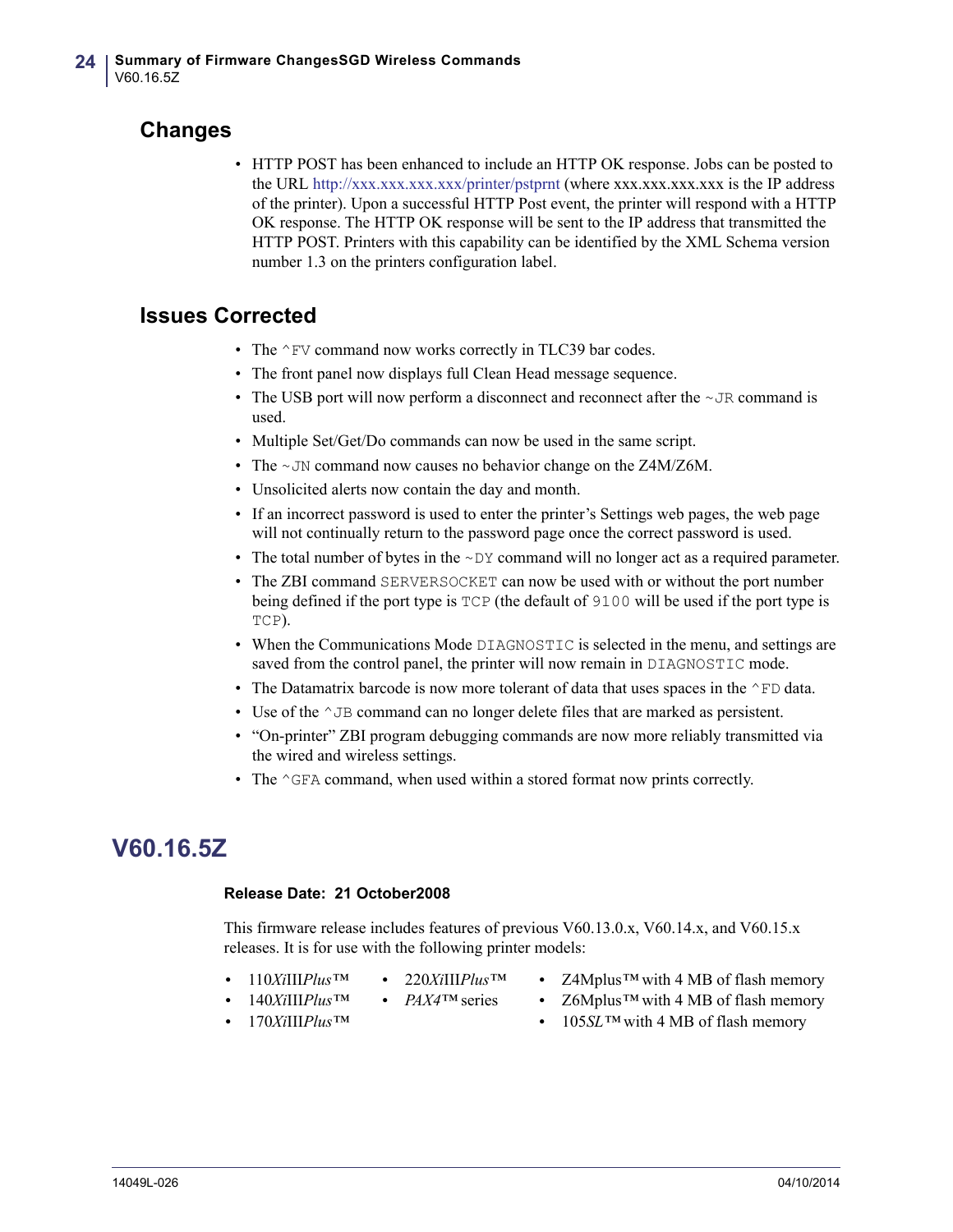The firmware is not supported on 105*SL*, Z4Mplus, and Z6Mplus printers that have only 2MB of flash memory. Printers not eligible for this firmware include units in the following serial number ranges:

| <b>Printer Model</b>   | <b>Serial Number Range</b>                                         |
|------------------------|--------------------------------------------------------------------|
| Z4Mplus and<br>Z6Mplus | $02C033800002 - 02C04070216$                                       |
| 105 <i>SL</i>          | 105SL6400004 - 6457097                                             |
|                        | This range includes units with configurations 10500-0 and 10500-1. |

If this firmware is sent to an unsupported unit in the serial number ranges listed above, the printer will attempt to load the firmware, but will then display the message Download Not Supported. The printer will then be reset and return to using the firmware currently loaded on the unit.

**Important •** Before you attempt to download firmware version V60.14.X or later to a 105*SL* printer, please note that this firmware version cannot be used in 105*SL* printers that have ANY of the following:

- a Hardware ID of V06 or V07,
- **•** existing firmware version V40.10.1 and lower, or
- **•** a configurator number beginning with 105xx-0xxx-xxx or 105xx-1xxx-xxxx.

To determine your printer's Hardware ID and firmware version, locate HARDWARE ID and FIRMWARE on the configuration label. To print a configuration label, have the printer loaded and ready to print. Press and hold the CANCEL button while turning on the printer. Release the button after approximately three seconds. If the HARDWARE ID shows versions V06 or V07 (found on some older 105*SL* models), please contact Zebra Technical Support at [www.zebra.com/support](http://www.zebra.com/support) for information on upgrading to V60.14.x or later versions.

### **Changes**

- Support added for the "SEH" brand PS105-Z and PS102-Z IPv6 print server.
- Rectangular Datamatrix bar codes are now supported. A new "aspect ratio" parameter has been added to the ^BX command to support this new functionality. Refer to the *ZPL II Programming Guide* for complete details.

### **Issues Corrected**

- Printer web pages now load when using advanced wireless security settings.
- Intermittent image distortion issue when printing graphics no longer occurs.
- Formats using graphics and binary 02, 03, 0f characters now print correctly.
- 170*PAX*4 will no longer return to the pause state once the cover has been closed and the printer taken out of pause.

### **Wired Note**

It is recommended to use firmware version 1.01.6 or later on the external 10/100 PrintServer.

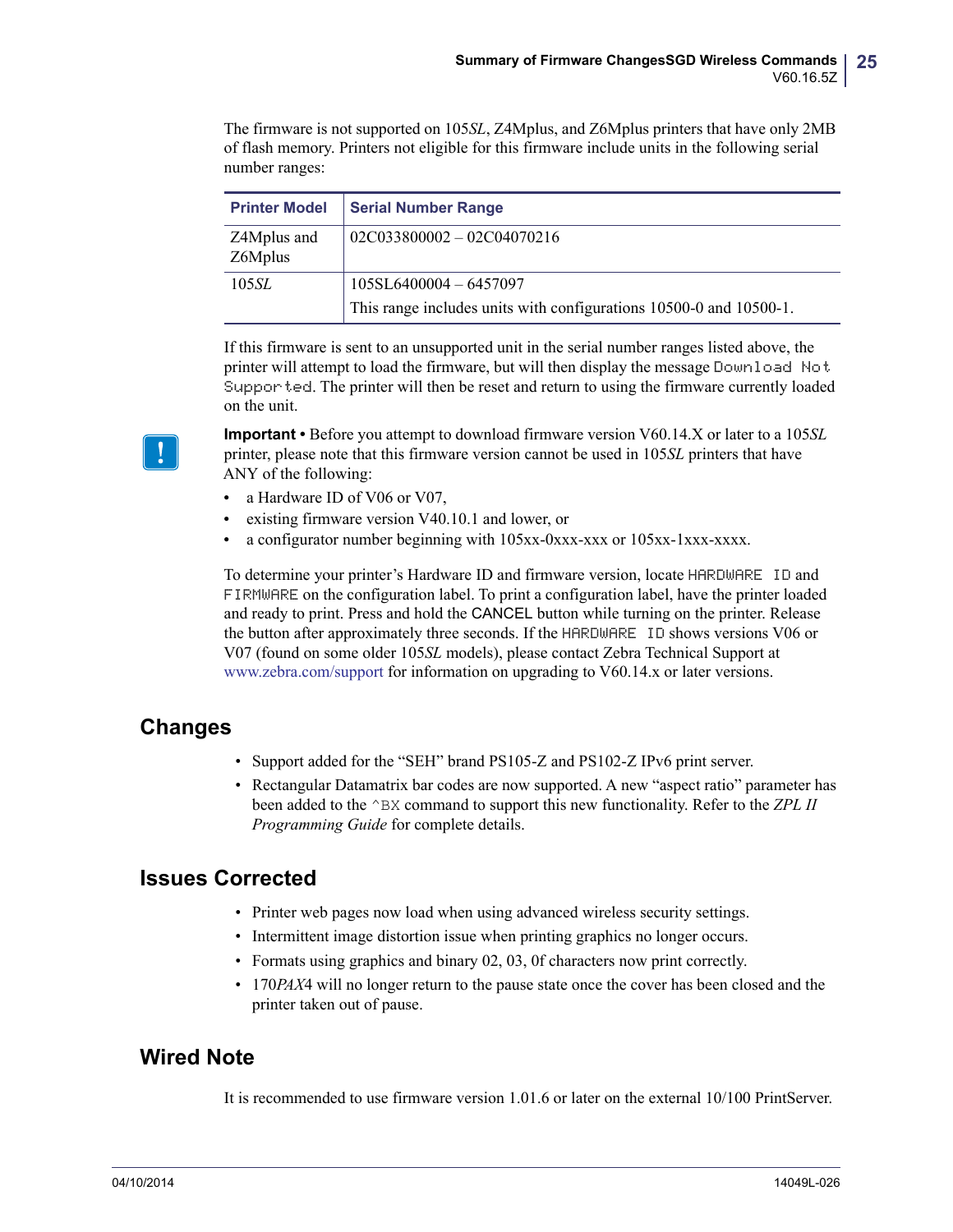### **Wireless Notes**

The following items are issues Zebra has noted during testing with various wireless networking products:

- Conflicts can exist between the Symbol LA-4137CF and some Cisco Access Points. This is characterized by the RF card reaching the Maximum Retry timeout.
- Conflicts can exist between the 802.11B Symbol LA-4137CF and 802.11G support on some Access Points. One potential work-around is to disable G support on the Access Point.
- It is recommended to set WPA Handshaking to 1000.
- It is recommended to disable the Aironet Extensions.
- It is recommended to use Cisco Access Point firmware 12.3(8)JAE1 or later.
- The Wireless Plus option board firmware has been updated to version 2.9.1761.

#### **Table 1 • Wireless Plus PrintServer and Internal Wireless Plus PrintServer Security Support**

| <b>Securities</b><br><b>Supported</b> | <b>Cisco CB21</b><br>(CardBus) | <b>Cisco 350</b><br>(PCMCIA) | LA-4121<br>(PCMCIA) | <b>LA-4137CF</b><br>(Compact Flash) | <b>Internal</b><br><b>Wireless Plus</b> |
|---------------------------------------|--------------------------------|------------------------------|---------------------|-------------------------------------|-----------------------------------------|
| Open                                  | Yes                            | Yes                          | Yes                 | Yes                                 | Yes                                     |
| <b>KERBEROS</b>                       | Not Supported                  | Not Supported                | Yes                 | Yes                                 | Not Supported                           |
| WEP 40-bit & 128-bit                  | Yes                            | <b>Yes</b>                   | Yes                 | Yes                                 | Yes                                     |
| <b>LEAP</b>                           | Yes                            | <b>Yes</b>                   | Yes                 | Yes                                 | Yes                                     |
| <b>PEAP</b>                           | Yes                            | Not Supported                | Yes                 | Yes                                 | Yes                                     |
| <b>EAP-FAST</b>                       | Yes                            | Not Supported                | Yes                 | Yes                                 | Yes                                     |
| <b>EAP-TLS</b>                        | Yes                            | Not Supported                | Yes                 | Yes                                 | Yes                                     |
| <b>EAP-TTLS</b>                       | Yes                            | Not Supported                | Yes                 | Yes                                 | Yes                                     |
| <b>WPA PSK</b>                        | Yes                            | Yes                          | Yes                 | Yes                                 | Yes                                     |
| <b>WPA LEAP</b>                       | Yes                            | Yes                          | Yes                 | Yes                                 | Yes                                     |
| <b>WPA PEAP</b>                       | Yes                            | Yes                          | Yes                 | Yes                                 | Yes                                     |
| <b>WPA EAP-FAST</b>                   | Yes                            | Yes                          | Yes                 | Yes                                 | Yes                                     |
| <b>WPA EAP-TLS</b>                    | Yes                            | <b>Yes</b>                   | Not Supported       | Yes                                 | Yes                                     |
| <b>WPA EAP-TTLS</b>                   | Yes                            | Yes                          | Not Supported       | Yes                                 | Yes                                     |
| WPA2 PSK                              | Yes                            | Not Supported                | Not Supported       | Not Supported                       | Yes                                     |
| <b>WPA2 LEAP</b>                      | Yes                            | Not Supported                | Not Supported       | Not Supported                       | Yes                                     |
| <b>WPA2 PEAP</b>                      | Yes                            | Not Supported                | Not Supported       | Not Supported                       | Yes                                     |
| <b>WPA2 EAP-FAST</b>                  | Yes                            | Not Supported                | Not Supported       | Not Supported                       | Yes                                     |
| <b>WPA2 EAP-TLS</b>                   | Yes                            | Not Supported                | Not Supported       | Not Supported                       | Yes                                     |
| <b>WPA2 EAP-TTLS</b>                  | Yes                            | Not Supported                | Not Supported       | Not Supported                       | Yes                                     |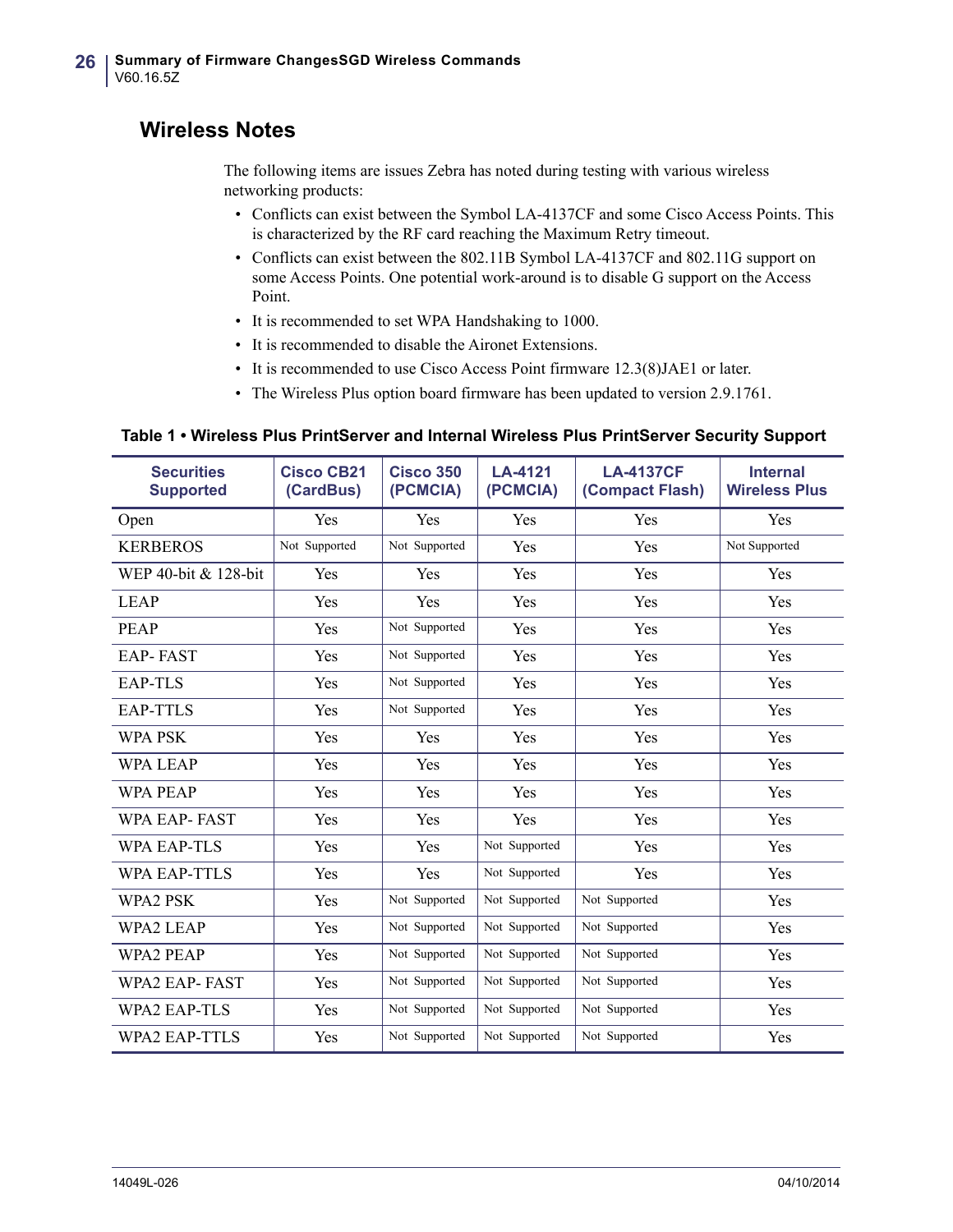### <span id="page-26-0"></span>**V60.16.4Z**

#### <span id="page-26-1"></span>**Release Date: 13 June 2008**

This firmware release includes features of previous V60.13.0.x, V60.14.x, and V60.15.x releases. It is for use with the following printer models:

- **•** 110*Xi*III*Plus™* **•** 220*Xi*III*Plus™*
	- - **•** Z4Mplus*™* with 4 MB of flash memory
- **•** 140*Xi*III*Plus™*
- **•** *PAX4™* series
- **•** 170*Xi*III*Plus™*
- **•** Z6Mplus*™* with 4 MB of flash memory
- **•** 105*SL™* with 4 MB of flash memory

The firmware is not supported on 105*SL*, Z4Mplus, and Z6Mplus printers that have only 2MB of flash memory. Printers not eligible for this firmware include units in the following serial number ranges:

| <b>Printer Model</b>   | <b>Serial Number Range</b>                                         |
|------------------------|--------------------------------------------------------------------|
| Z4Mplus and<br>Z6Mplus | $02C033800002 - 02C04070216$                                       |
| 105SL                  | 105SL6400004-6457097                                               |
|                        | This range includes units with configurations 10500-0 and 10500-1. |

If this firmware is sent to an unsupported unit in the serial number ranges listed above, the printer will attempt to load the firmware, but will then display the message Download Not Supported. The printer will then be reset and return to using the firmware currently loaded on the unit.

**Important •** Before you attempt to download firmware version V60.14.X or later to a 105*SL* printer, please note that this firmware version cannot be used in 105*SL* printers that have ANY of the following:

- a Hardware ID of V06 or V07.
- **•** existing firmware version V40.10.1 and lower, or
- **•** a configurator number beginning with 105xx-0xxx-xxx or 105xx-1xxx-xxxx.

To determine your printer's Hardware ID and firmware version, locate HARDWARE ID and FIRMWARE on the configuration label. To print a configuration label, have the printer loaded and ready to print. Press and hold the CANCEL button while turning on the printer. Release the button after approximately three seconds. If the HARDWARE ID shows versions V06 or V07 (found on some older 105*SL* models), please contact Zebra Technical Support at [www.zebra.com/support](http://www.zebra.com/support) for information on upgrading to V60.14.x or later versions.

### **Changes**

- New SetGetDo Commands. Refer to the *ZPL II Programming Guide* for complete details.
- The Wireless Plus option board firmware has been updated to version 2.7.1761.
- Support for the USPS Intelligent Mail Barcode (IMB) was added. This barcode is also known as OneCode. Elements in USPS IMB have 4 states - Full, Ascender, Tracker and **Descender**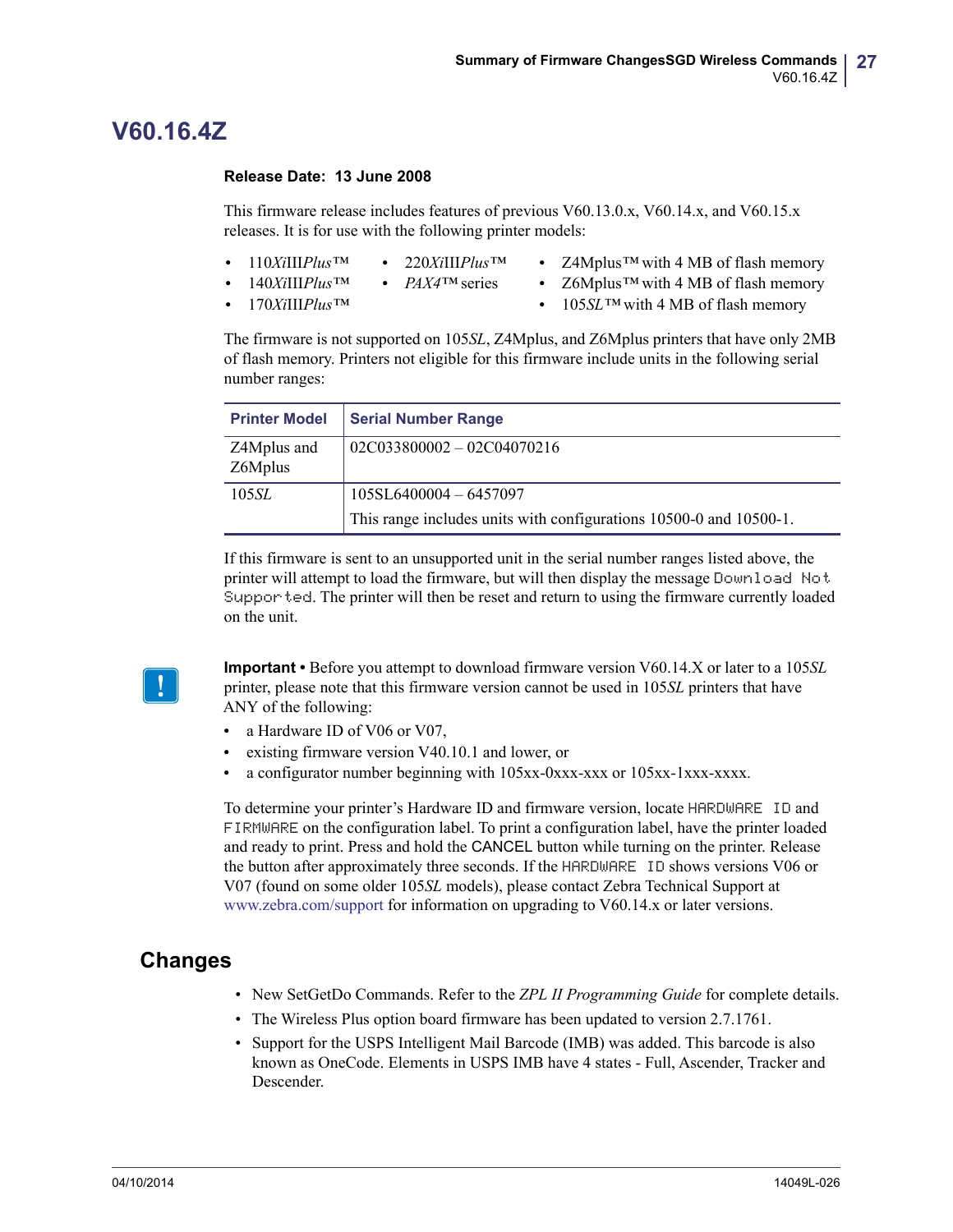**Example •** This is an example of a USPS Intelligent Mail bar code:

| <b>ZPL II CODE</b>                                                                                                  | USPS INTELLIGENT MAIL BAR CODE |
|---------------------------------------------------------------------------------------------------------------------|--------------------------------|
| $^{\wedge}$ XA<br>$^{\wedge}$ FO100, 040 $^{\wedge}$ BZ, 40, , , 3<br>^FD00123123456123456789^FS<br>$^{\wedge}$ X Z | րը Ախմեն ատիվԱզ  կիկ  Ալկ      |

### **Issues Corrected**

- Pause mode on 170*PAX*4 now clears correctly after cover open error.
- Updated wireless print server to work with latest revision of CISCO AP firmware.

### <span id="page-27-0"></span>**V60.16.3ZA**

#### <span id="page-27-1"></span>**Release Date: 28 May 2008**

This firmware release includes features of previous V60.13.0.x, V60.14.x, and V60.15.x releases. It is for use with the following printer models:

- **•** 110*Xi*III*Plus™* **•** 220*Xi*III*Plus™*
- **•** 140*Xi*III*Plus™* **•** *PAX4™* series
- **•** Z4Mplus*™* with 4 MB of flash memory
- **•** Z6Mplus*™* with 4 MB of flash memory

**•** 170*Xi*III*Plus™*

**•** 105*SL™* with 4 MB of flash memory

The firmware is not supported on 105*SL*, Z4Mplus, and Z6Mplus printers that have only 2MB of flash memory. Printers not eligible for this firmware include units in the following serial number ranges:

| <b>Printer Model</b>   | <b>Serial Number Range</b>                                         |
|------------------------|--------------------------------------------------------------------|
| Z4Mplus and<br>Z6Mplus | $02C033800002 - 02C04070216$                                       |
| 105 <i>SL</i>          | $105SL6400004 - 6457097$                                           |
|                        | This range includes units with configurations 10500-0 and 10500-1. |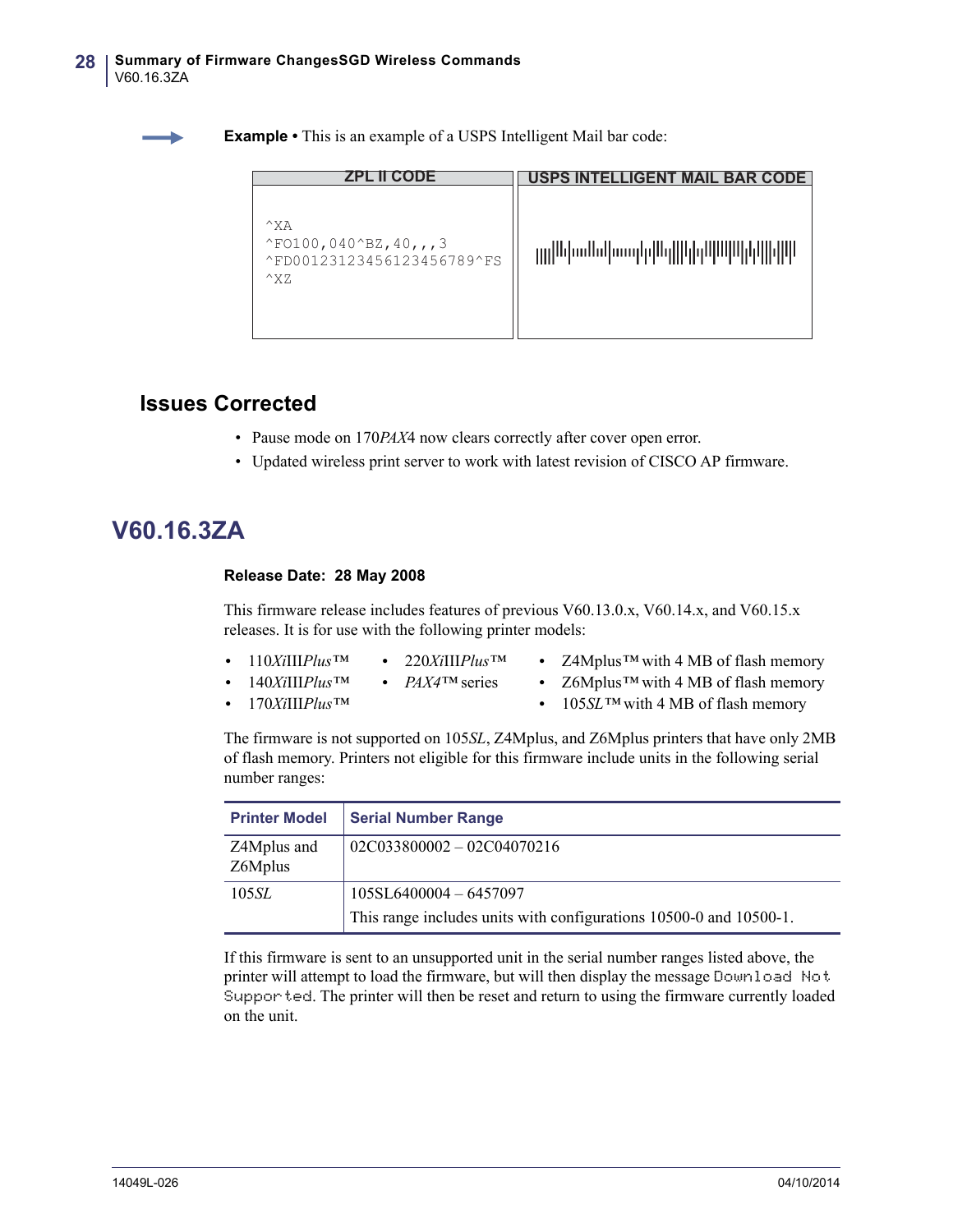

**Important •** Before you attempt to download firmware version V60.14.X or later to a 105*SL* printer, please note that this firmware version cannot be used in 105*SL* printers that have ANY of the following:

- a Hardware ID of V06 or V07,
- **•** existing firmware version V40.10.1 and lower, or
- **•** a configurator number beginning with 105xx-0xxx-xxx or 105xx-1xxx-xxxx.

To determine your printer's Hardware ID and firmware version, locate HARDWARE ID and FIRMWARE on the configuration label. To print a configuration label, have the printer loaded and ready to print. Press and hold the CANCEL button while turning on the printer. Release the button after approximately three seconds. If the HARDWARE ID shows versions V06 or V07 (found on some older 105*SL* models), please contact Zebra Technical Support at [www.zebra.com/support](http://www.zebra.com/support) for information on upgrading to V60.14.x or later versions.

### **Issues Corrected**

- Timing of writes to memory cards has been enhanced to allow for variation in cards
- Wireless print servers now respond correctly to LPQ Stat inquiry.
- Wireless print servers now respond correctly to LPD job control messages.
- The torque used on *PAX*4 printer during calibration has been corrected.

### <span id="page-28-0"></span>**V60.16.3Z**

#### <span id="page-28-1"></span>**Release Date: 11 April 2008**

This firmware release includes features of previous V60.13.0.x, V60.14.x, and V60.15.x releases. It is for use with the following printer models:

- **•** 110*Xi*III*Plus™* **•** 220*Xi*III*Plus™*
	-
- **•** *PAX4™* series
- **•** Z4Mplus*™* with 4 MB of flash memory **•** Z6Mplus*™* with 4 MB of flash memory
- **•** 140*Xi*III*Plus™* **•** 170*Xi*III*Plus™*
- **•** 105*SL™* with 4 MB of flash memory

The firmware is not supported on 105*SL*, Z4Mplus, and Z6Mplus printers that have only 2MB of flash memory. Printers not eligible for this firmware include units in the following serial number ranges:

| <b>Printer Model</b>   | <b>Serial Number Range</b>                                         |
|------------------------|--------------------------------------------------------------------|
| Z4Mplus and<br>Z6Mplus | $02C033800002 - 02C04070216$                                       |
| 105 <i>SL</i>          | $105SL6400004 - 6457097$                                           |
|                        | This range includes units with configurations 10500-0 and 10500-1. |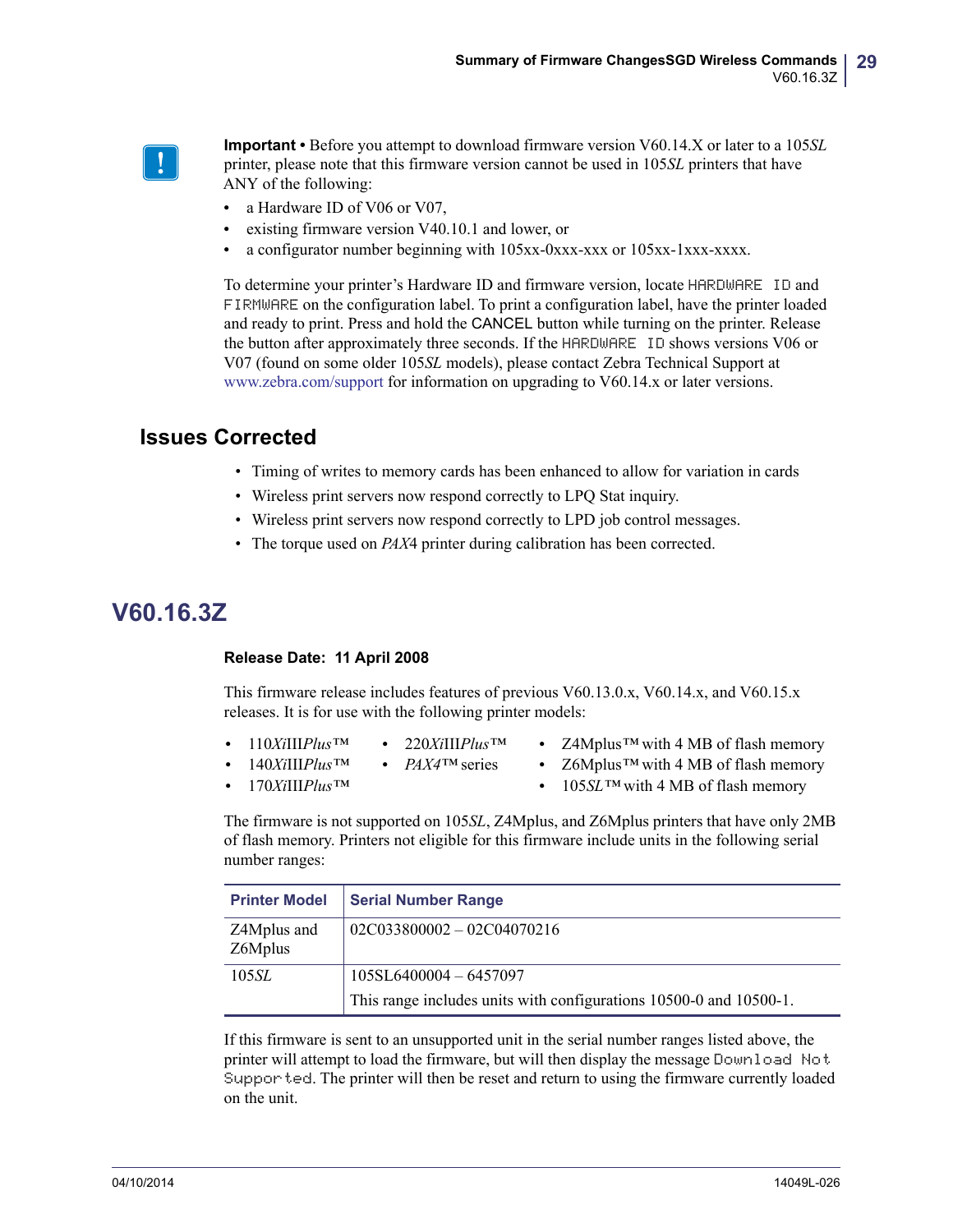

**Important •** Before you attempt to download firmware version V60.14.X or later to a 105*SL* printer, please note that this firmware version cannot be used in 105*SL* printers that have ANY of the following:

- a Hardware ID of V06 or V07,
- **•** existing firmware version V40.10.1 and lower, or
- **•** a configurator number beginning with 105xx-0xxx-xxx or 105xx-1xxx-xxxx.

To determine your printer's Hardware ID and firmware version, locate HARDWARE ID and FIRMWARE on the configuration label. To print a configuration label, have the printer loaded and ready to print. Press and hold the CANCEL button while turning on the printer. Release the button after approximately three seconds. If the HARDWARE ID shows versions V06 or V07 (found on some older 105*SL* models), please contact Zebra Technical Support at [www.zebra.com/support](http://www.zebra.com/support) for information on upgrading to V60.14.x or later versions.

### **Changes**

• ZebraNet® Internal Wireless Plus print server is now supported for the 105*SL*™ and *Xi*III*Plus*™ series printers.

### <span id="page-29-0"></span>**V60.16.2Z**

#### <span id="page-29-1"></span>**Release Date: 03 March 2008**

This firmware release includes features of previous V60.13.0.x, V60.14.x, and V60.15.x releases. It is for use with the following printer models:

- **•** 110*Xi*III*Plus™* **•** 220*Xi*III*Plus™*
	- **•** *PAX4™* series
- **•** Z4Mplus*™* with 4 MB of flash memory **•** Z6Mplus*™* with 4 MB of flash memory

**•** 140*Xi*III*Plus™* **•** 170*Xi*III*Plus™*

**•** 105*SL™* with 4 MB of flash memory

The firmware is not supported on 105*SL*, Z4Mplus, and Z6Mplus printers that have only 2MB of flash memory. Printers not eligible for this firmware include units in the following serial number ranges:

| <b>Printer Model</b>   | <b>Serial Number Range</b>                                         |
|------------------------|--------------------------------------------------------------------|
| Z4Mplus and<br>Z6Mplus | $02C033800002 - 02C04070216$                                       |
| 105 <i>SL</i>          | $105SL6400004 - 6457097$                                           |
|                        | This range includes units with configurations 10500-0 and 10500-1. |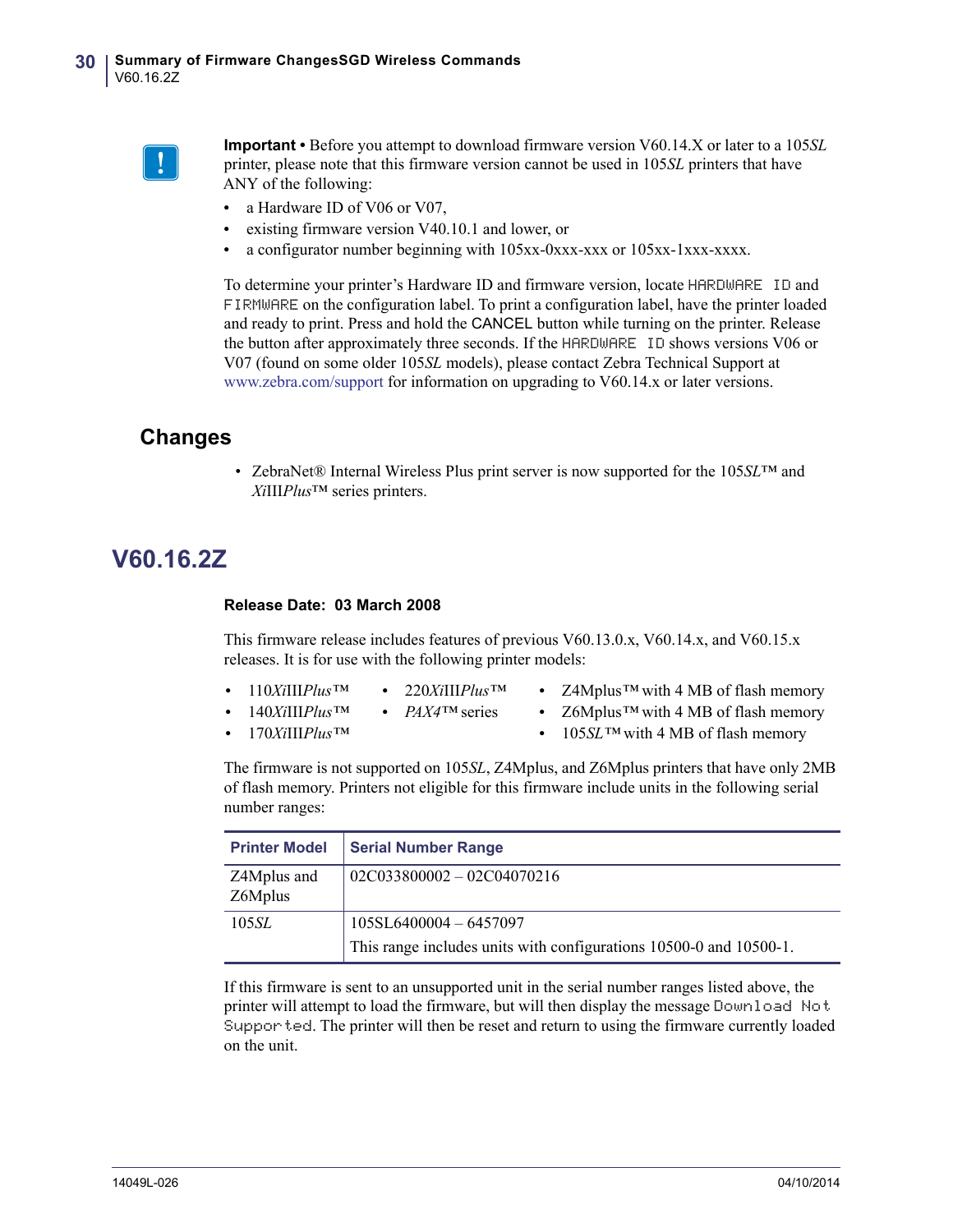

**Important •** Before you attempt to download firmware version V60.14.X or later to a 105*SL* printer, please note that this firmware version cannot be used in 105*SL* printers that have ANY of the following:

- a Hardware ID of V06 or V07,
- **•** existing firmware version V40.10.1 and lower, or
- **•** a configurator number beginning with 105xx-0xxx-xxx or 105xx-1xxx-xxxx.

To determine your printer's Hardware ID and firmware version, locate HARDWARE ID and FIRMWARE on the configuration label. To print a configuration label, have the printer loaded and ready to print. Press and hold the CANCEL button while turning on the printer. Release the button after approximately three seconds. If the HARDWARE ID shows versions V06 or V07 (found on some older 105*SL* models), please contact Zebra Technical Support at [www.zebra.com/support](http://www.zebra.com/support) for information on upgrading to V60.14.x or later versions.

### **Changes**

- V60.16.x and later firmware is ZBI 2.0-Ready
- ZBI 2.0 can be enabled by placing a ZBI 2.0 key on the printer via the ZBI Key Manager & Downloader utility. Printers can be ordered from the factory with the ZBI 2.0 option enabled. Printers can be ZBI-Enabled in the field by purchasing and using a ZBI Key Kit. Printers can be ZBI-Enabled in the field by purchasing a key at www.zebrasoftware.com.
- Printers which have been ZBI-Enabled will not display a "Z" at the end of the firmware version string. For example, a printer which has been ZBI-Enabled will display the firmware version as "V53.16.1", while a printer which has not been ZBI-Enabled will display the firmware version as "V53.16.1Z"
- The printer configuration label will display the ZBI status for the printer:
	- ZBI-Enabled

| ENABLED ZBI<br>   2.0 ZBI VERSION<br>   READY ZBI STATUS |
|----------------------------------------------------------|
|                                                          |
|                                                          |

• Not ZBI-Enabled

| DISABLED ZBI<br>   2.0 ZBI VERSION |  |
|------------------------------------|--|
|                                    |  |

The printer configuration label will list which ZBI program is running.

| ENABLED ZBI<br>  2.0 ZBI VERSION<br>  CHOICES.BAS ZBI STATUS |  |
|--------------------------------------------------------------|--|

- ZBI 2.0 is backwards compatible with previous versions of ZBI. Any code which was specifically written to handle a maximum string length of 255 characters will need to be reviewed to ensure it works with unlimited string lengths.
- Other new ZBI 2.0 Features:
	- Applicator port control
	- List ZBI programs from the front panel
	- Start/Stop ZBI programs from the front panel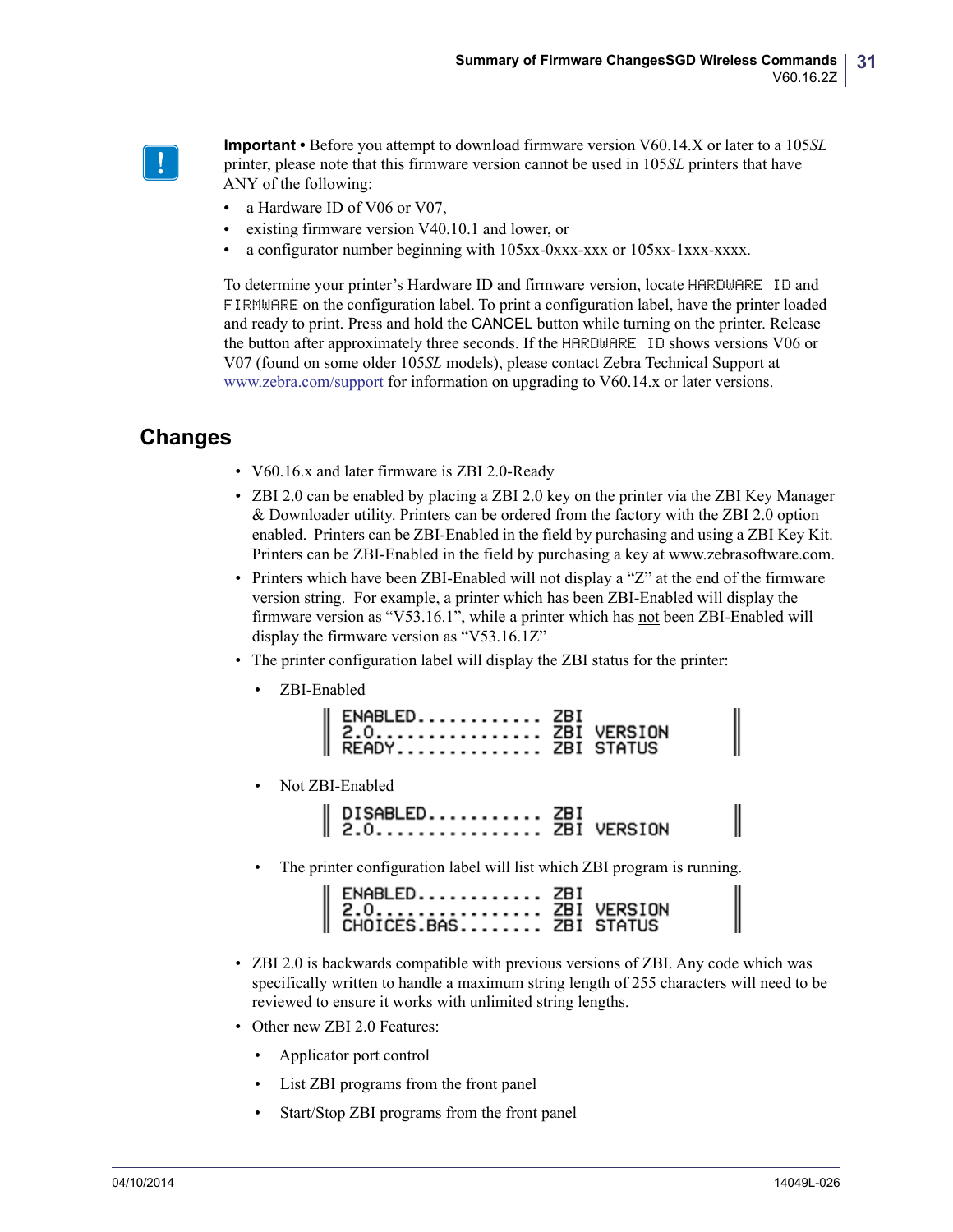- Button presses on front panel can be registered as events in ZBI programs.
- Support for longer strings, the length of the string dependent on available memory.
- Support for NULL values in Strings and String operations
- SNMP & Set/Get/Do (SGD) Control of ZBI
- On-printer Debugging (via ZBI-Developer)
- ZBI 2.0 Program Encryption
- ZBI 2.0 programs can be made hidden and/or persistent
- New ZBI 2.0 Commands:

| <b>New ZBI 2.0 Commands</b> |                         |  |  |  |
|-----------------------------|-------------------------|--|--|--|
| <b>ACCEPT</b>               | <b>INTTOHEXS</b>        |  |  |  |
| <b>ADDBREAK</b>             | <b>READ</b>             |  |  |  |
| <b>AUXPORT GETPIN</b>       | <b>REGISTEREVENTS</b>   |  |  |  |
| <b>AUXPORT RELEASEPIN</b>   | <b>SERVERSOCKET</b>     |  |  |  |
| <b>AUXPORT SETPIN</b>       | <b>SPLIT</b>            |  |  |  |
| <b>AUXPORT STEALPIN</b>     | <b>SPLITCOUNT</b>       |  |  |  |
| <b>CLIENTSOCKET</b>         | <b>SUB</b>              |  |  |  |
| <b>CLOSE ALL</b>            | <b>TCPX</b>             |  |  |  |
| <b>DELBREAK</b>             | <b>TRIGGEREVENT</b>     |  |  |  |
| <b>HANDLEEVENT</b>          | <b>UNREGISTEREVENTS</b> |  |  |  |
| <b>HEXTOINT</b>             | WRITE                   |  |  |  |

\* See the latest ZPL manual (available at www.zebra.com) for details on new commands.

### **Issues Corrected and Items Changed**

- *PAX*4 printers will go into pause when the cover is opened.
- The ^HW command now offer a new parameter to control the response format.\*
- Closing the console from within a running ZBI program now closes the console.
- Datamatrix now correctly serializes long alphanumeric strings.
- Characters in the Msung.font are no longer replaced with the  $\sim$  character when the format is sent multiple times.
- \* See the latest ZPL manual (available at www.zebra.com) for details on new commands.

| <b>Securities</b><br><b>Supported</b> | <b>Cisco CB21</b><br>(CardBus) | <b>Cisco 350</b><br>(PCMCIA) | LA-4121<br>(PCMCIA) | <b>LA-4137CF</b><br>(Compact Flash) |
|---------------------------------------|--------------------------------|------------------------------|---------------------|-------------------------------------|
| Open                                  | Yes                            | Yes                          | Yes                 | Yes                                 |
| <b>KERBEROS</b>                       | Not Supported                  | Not Supported                | Yes                 | Yes                                 |
| WEP 40-bit & 128-bit                  | Yes                            | Yes                          | Yes                 | Yes                                 |

#### **Table 2 • Wireless Plus PrintServer Security Support**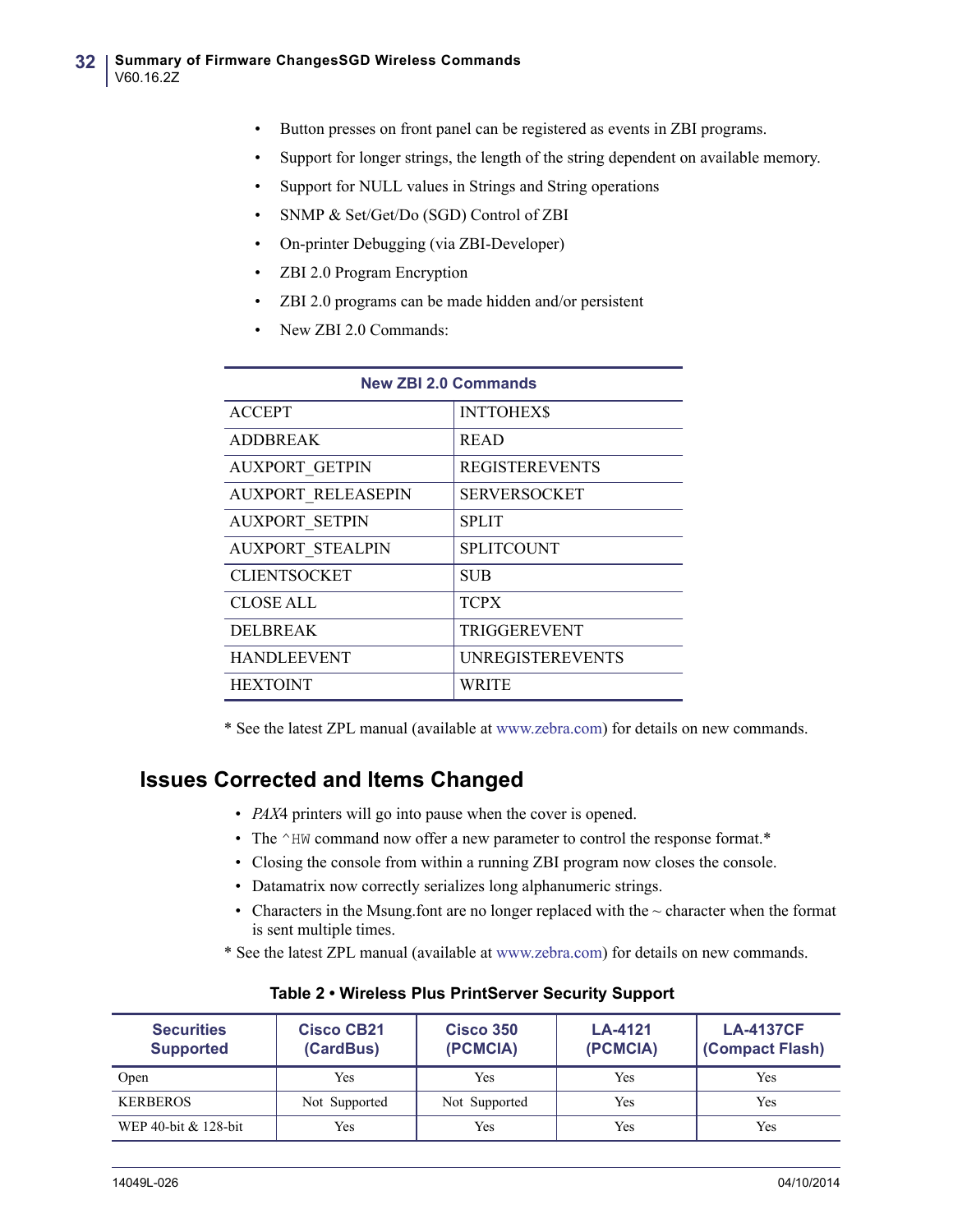| <b>Securities</b><br><b>Supported</b> | <b>Cisco CB21</b><br>(CardBus) | <b>Cisco 350</b><br>(PCMCIA) | LA-4121<br>(PCMCIA) | <b>LA-4137CF</b><br>(Compact Flash) |
|---------------------------------------|--------------------------------|------------------------------|---------------------|-------------------------------------|
| <b>LEAP</b>                           | Yes                            | Yes                          | Yes                 | Yes                                 |
| <b>PEAP</b>                           | Yes                            | Not Supported                | <b>Yes</b>          | Yes                                 |
| <b>EAP-FAST</b>                       | Yes                            | Not Supported                | <b>Yes</b>          | Yes                                 |
| EAP-TLS                               | Yes                            | Not Supported                | Yes                 | Yes                                 |
| <b>EAP-TTLS</b>                       | Yes                            | Not Supported                | Yes                 | Yes                                 |
| <b>WPA PSK</b>                        | Yes                            | Yes                          | Yes                 | Yes                                 |
| <b>WPA LEAP</b>                       | Yes                            | Yes                          | <b>Yes</b>          | Yes                                 |
| <b>WPA PEAP</b>                       | Yes                            | Yes                          | Yes                 | Yes                                 |
| <b>WPA EAP-FAST</b>                   | Yes                            | Yes                          | <b>Yes</b>          | Yes                                 |
| <b>WPA EAP-TLS</b>                    | Yes                            | Yes                          | Not Supported       | Yes                                 |
| <b>WPA EAP-TTLS</b>                   | Yes                            | Yes                          | Not Supported       | Yes                                 |
| WPA2 PSK                              | Yes                            | Not Supported                | Not Supported       | Not Supported                       |
| <b>WPA2 LEAP</b>                      | Yes                            | Not Supported                | Not Supported       | Not Supported                       |
| <b>WPA2 PEAP</b>                      | Yes                            | Not Supported                | Not Supported       | Not Supported                       |
| <b>WPA2 EAP-FAST</b>                  | Yes                            | Not Supported                | Not Supported       | Not Supported                       |
| <b>WPA2 EAP-TLS</b>                   | Yes                            | Not Supported                | Not Supported       | Not Supported                       |
| <b>WPA2 EAP-TTLS</b>                  | Yes                            | Not Supported                | Not Supported       | Not Supported                       |

#### **Table 2 • Wireless Plus PrintServer Security Support** *(Continued)*

### **Wireless Notes**

The following items are issues Zebra has noted during testing with various wireless networking products:

- Conflicts can exist between the Symbol LA-4137CF and some Cisco Access Points. This is characterized by the RF card reaching the Maximum Retry timeout.
- Conflicts can exist between the 802.11B Symbol LA-4137CF and 802.11G support on some Access Points. One potential work-around is to disable G support on the Access Point.
- It is recommended to set WPA Handshaking to 1000.
- It is recommended to disable the Aironet Extensions.
- It is recommended to use Cisco Access Point firmware 12.3(8)JAE1 or later.
- The Wireless Plus option board firmware has been updated to version 1.51.1761.

### **Wired Note**

It is recommended to use firmware version 1.01.5 or later on the external 10/100 PrintServer.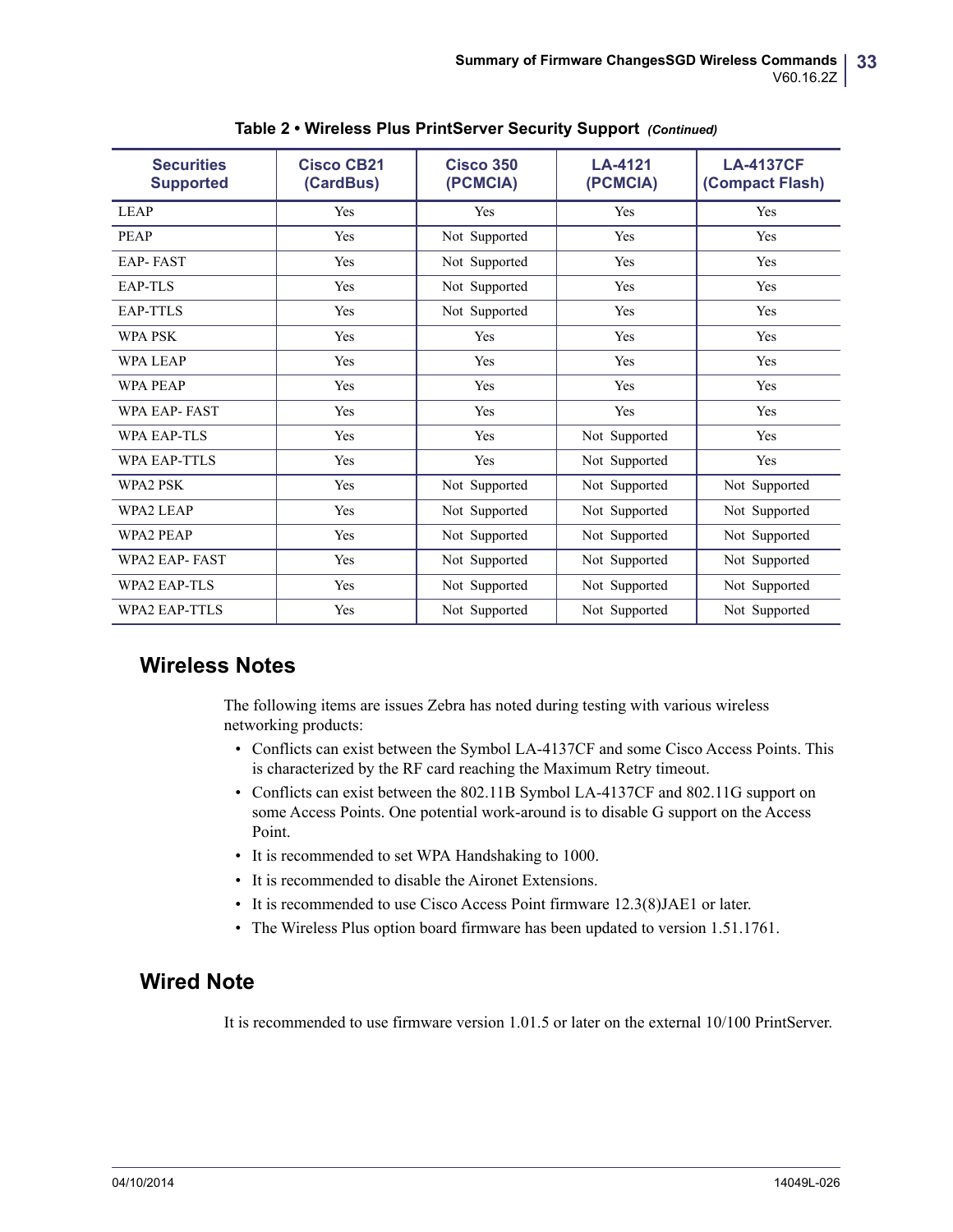# <span id="page-33-0"></span>**V60.15.x**

| <b>Firmware</b>                        | <b>Release Date</b> | Page |  | <b>Firmware</b> | <b>Release Date</b> | Page |
|----------------------------------------|---------------------|------|--|-----------------|---------------------|------|
| <i>V</i> 60.15.8ZB                     | 14 February 2008    | 34   |  | V60.15.2Z       | 12 February 2007    | 39   |
| V60.15.8Z                              | 19 November 2007    | 35   |  |                 |                     |      |
| Using Older Firmware on Newer Printers |                     |      |  |                 |                     | 50   |

### <span id="page-33-1"></span>**V60.15.8ZB**

#### <span id="page-33-2"></span>**Release Date: 14 February 2008**

This firmware release includes features of previous V60.13.0.x, V60.14.x, and V60.15.x releases. It is for use with the following printer models:

- **•** 110*Xi*III*Plus™*
	- **•** 220*Xi*III*Plus™*
- **•** Z4Mplus*™* with 4 MB of flash memory
- **•** 140*Xi*III*Plus™*
- **•** *PAX4™* series
- **•** 170*Xi*III*Plus™*
- **•** Z6Mplus*™* with 4 MB of flash memory
- **•** 105*SL™* with 4 MB of flash memory

The firmware is not supported on 105*SL*, Z4Mplus, and Z6Mplus printers that have only 2MB of flash memory. Printers not eligible for this firmware include units in the following serial number ranges:

| <b>Printer Model</b>   | <b>Serial Number Range</b>                                         |
|------------------------|--------------------------------------------------------------------|
| Z4Mplus and<br>Z6Mplus | $02C033800002 - 02C04070216$                                       |
| 105 <i>SL</i>          | 105SL6400004 - 6457097                                             |
|                        | This range includes units with configurations 10500-0 and 10500-1. |

If this firmware is sent to an unsupported unit in the serial number ranges listed above, the printer will attempt to load the firmware, but will then display the message Download Not Supported. The printer will then be reset and return to using the firmware currently loaded on the unit.



**Important •** Before you attempt to download firmware version V60.14.X or later to a 105*SL* printer, please note that this firmware version cannot be used in 105*SL* printers that have ANY of the following:

- a Hardware ID of V06 or V07,
- **•** existing firmware version V40.10.1 and lower, or
- **•** a configurator number beginning with 105xx-0xxx-xxx or 105xx-1xxx-xxxx.

To determine your printer's Hardware ID and firmware version, locate HARDWARE ID and FIRMWARE on the configuration label. To print a configuration label, have the printer loaded and ready to print. Press and hold the CANCEL button while turning on the printer. Release the button after approximately three seconds. If the HARDWARE ID shows versions V06 or V07 (found on some older 105*SL* models), please contact Zebra Technical Support at [www.zebra.com/support](http://www.zebra.com/support) for information on upgrading to V60.14.x or later versions.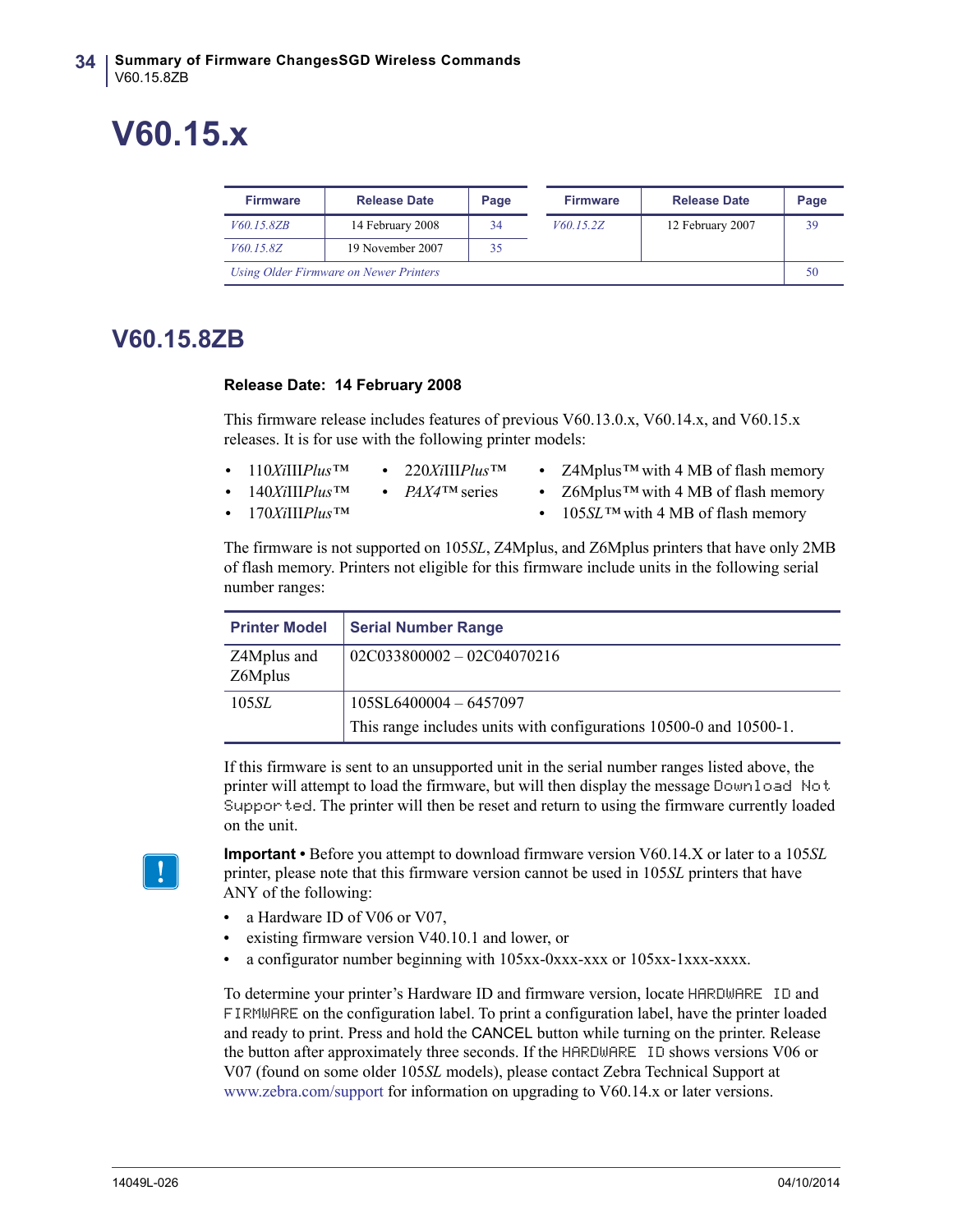### **Issues Corrected and Items Changed**

• The "{" character is no longer intermittently encoded in the DataMatrix bar codes.

### <span id="page-34-0"></span>**V60.15.8Z**

#### <span id="page-34-1"></span>**Release Date: 19 November 2007**

This firmware release includes features of previous V60.13.0.#, V60.14.#, and V60.15.# releases. It is for use with the following printer models:

- **•** 110*Xi*III*Plus™* **•** 220*Xi*III*Plus™*
- **•** Z4Mplus*™* with 4 MB of flash memory **•** Z6Mplus*™* with 4 MB of flash memory
- **•** 140*Xi*III*Plus™* **•** 170*Xi*III*Plus™* **•** *PAX4™* series
- **•** 105*SL™* with 4 MB of flash memory

The firmware is not supported on 105*SL*, Z4Mplus, and Z6Mplus printers that have only 2MB of flash memory. Printers not eligible for this firmware include units in the following serial number ranges:

| <b>Printer Model</b>   | <b>Serial Number Range</b>                                         |
|------------------------|--------------------------------------------------------------------|
| Z4Mplus and<br>Z6Mplus | $02C033800002 - 02C04070216$                                       |
| 105 <i>SL</i>          | 105SL6400004 - 6457097                                             |
|                        | This range includes units with configurations 10500-0 and 10500-1. |

If this firmware is sent to an unsupported unit in the serial number ranges listed above, the printer will attempt to load the firmware, but will then display the message Download Not Supported. The printer will then be reset and return to using the firmware currently loaded on the unit.



**Important •** Before you attempt to download firmware version V60.14.X or later to a 105*SL* printer, please note that this firmware version cannot be used in 105*SL* printers that have ANY of the following:

- a Hardware ID of V06 or V07,
- **•** existing firmware version V40.10.1 and lower, or
- **•** a configurator number beginning with 105xx-0xxx-xxx or 105xx-1xxx-xxxx.

To determine your printer's Hardware ID and firmware version, locate HARDWARE ID and FIRMWARE on the configuration label. To print a configuration label, have the printer loaded and ready to print. Press and hold the CANCEL button while turning on the printer. Release the button after approximately three seconds. If the HARDWARE ID shows versions V06 or V07 (found on some older 105*SL* models), please contact Zebra Technical Support at [www.zebra.com/support](http://www.zebra.com/support) for information on upgrading to V60.14.x or later versions.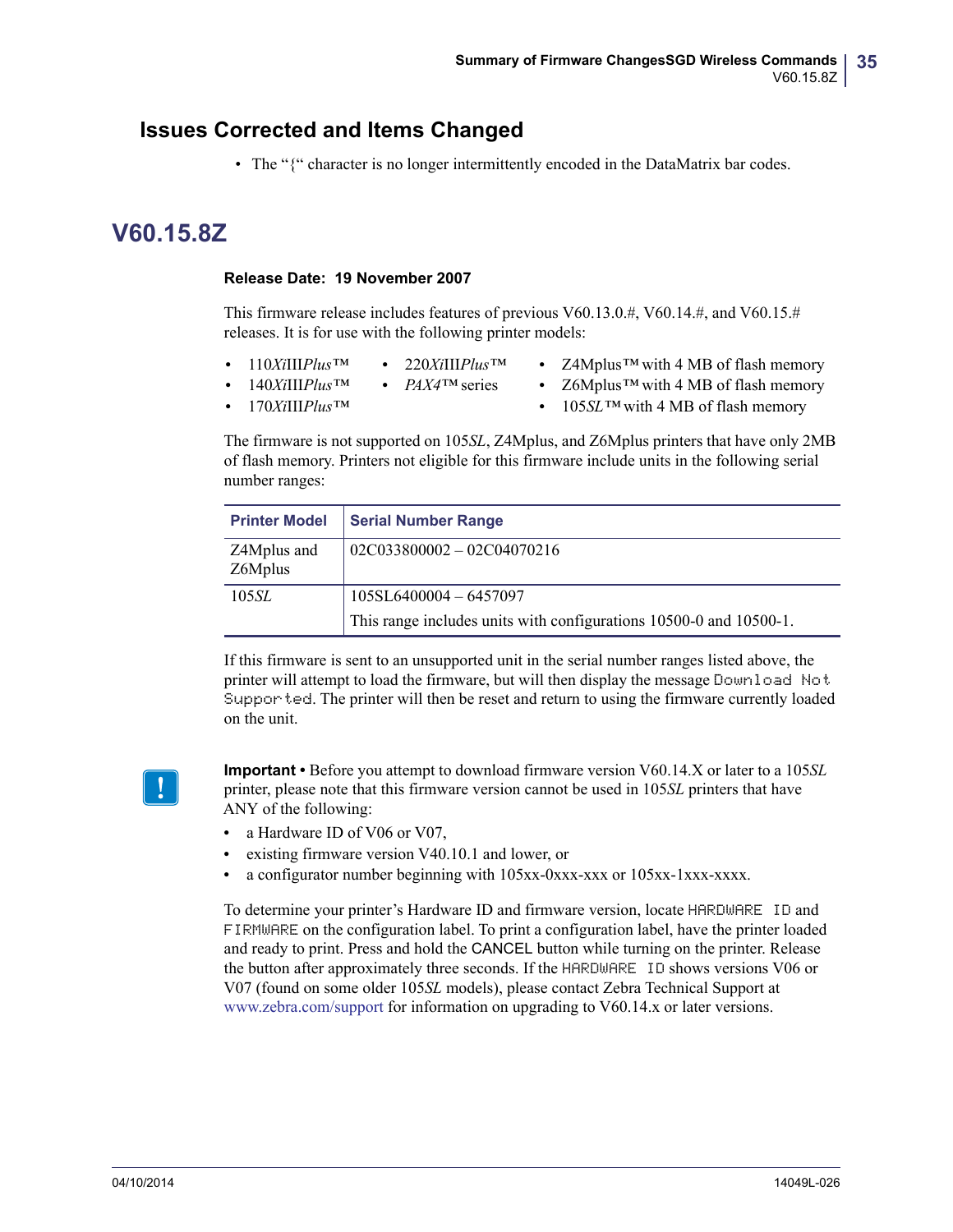### **Changes**

- XML-Enabled Printing is now supported on printers running v60.15.8Z and later. See the Zebra XML-Enabled printer site at [www.zebra.com/xml](http://www.zebra.com/xml
) for additional details. This new feature does not alter the ZPL capabilities of the printer.
- A new SGD command "device.xml.enable" allows users to turn XML-Enabled printing on or off when used as a setvar, or to check the status of the XML-Enabled printing feature when used as a getvar.
- When the "Default Network" selection is made from the front panel, the following settings will be defaulted:
	- IP Address
	- Subnet Mask
	- **Gateway**
	- WINS server Address
	- Connection Timeout Checking
	- Connection Checking Timeout Value
	- ARP Broadcast Interval
	- Base Raw Port Number
	- IP Protocol
	- Client Identifier Settings
	- Set Antenna
	- Wireless Password
	- Transmit Rate
	- Wireless Card Values
	- Wireless Securities
- When the "Default Printer" selection is made from the front panel, the following wireless print server settings will be defaulted:
	- Primary Network Device
	- Wired Print Server Search
	- **SNMP** Settings
	- Set Primary
	- Set SMTP
	- Web Authentication Timeout
- New Wireless Securities (see compatibility chart below):
	- WPA2 PSK
	- WPA2 PEAP
	- WPA2 LEAP
	- WPA2 EAP-TLS
	- WPA2 EAP-TTLS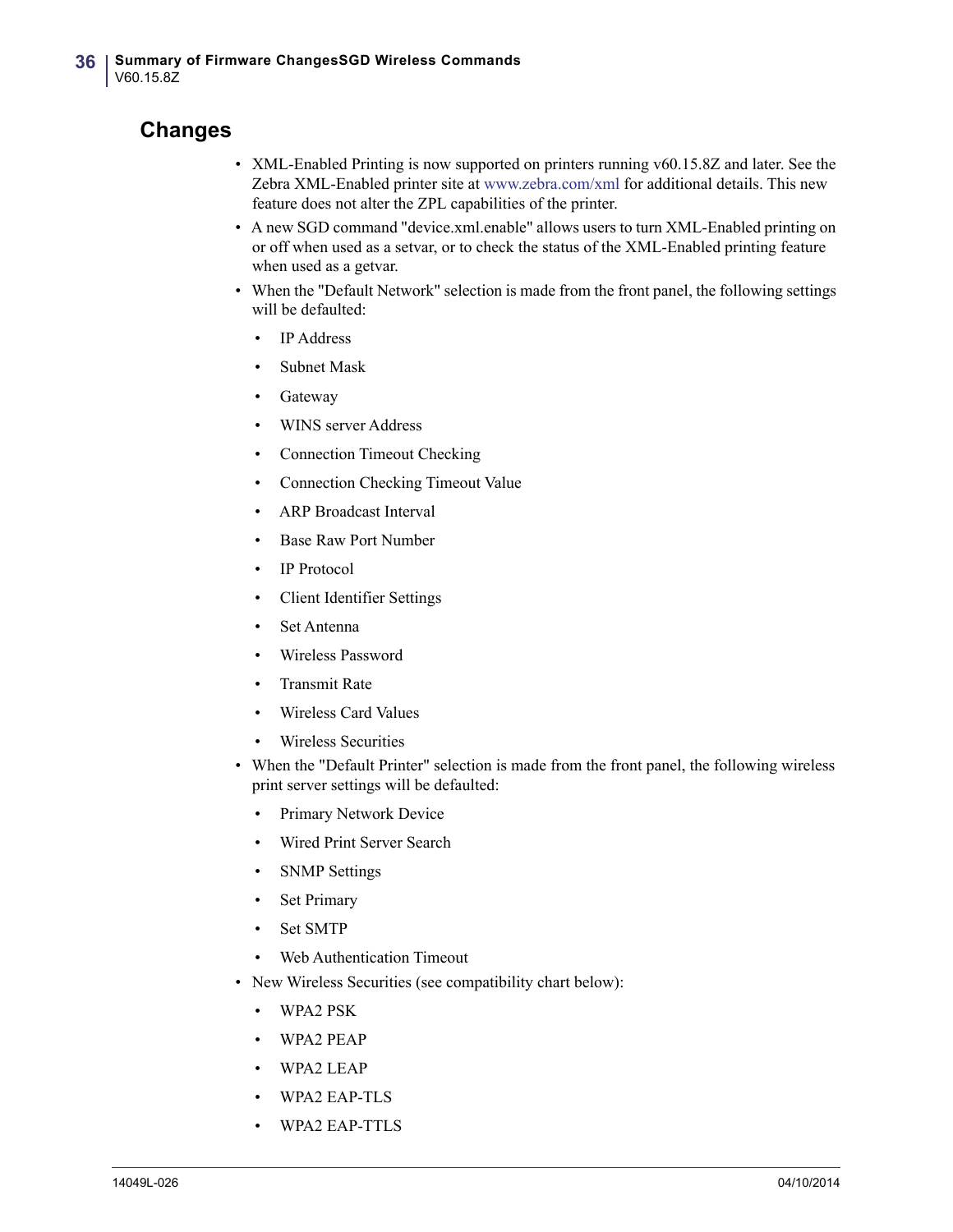- WPA2 EAP-FAST
- The Communications Diagnostics mode format has been changed to match the format used on the ZM400 and ZM600 printers.
- Set Date and Set Time are instantly updated when setting the value on the front panel.
- Menu items now use  $+/-$  indicators if applicable.
- The version number on the LCD is left justified.
- Changing the language on the LCD is now immediate.
- Displays previously displayed with cursors now display with the gauge blocks.
- When it is necessary to display as asterisk, the phrase on the LCD will be moved one position so that the asterisk can be displayed to the left of the phrase.
- When FORMAT CARD is displayed on the LCD, the A memory option will be displayed on the left and the B memory option will be displayed on the right.
- CONTROL PREFIX, FORMAT PREFIX, DELIMITER CHAR, LEFT POSITION, RTC DATE, RTC TIME are displayed with the '+' and '-' characters to indicate incrementing and decrementing.
- Maintenance Alerts (via the  $\wedge$ MI and  $\wedge$ MA commands)\*.
- Short Calibration (via the  $^{\wedge}$ MF command)\*.
- The ability to reset the head cleaned counter (via the  $\sim$ RO command)<sup>\*</sup>.
- The ability to print odometer, maintenance, alert of printhead information via the  $\sim$ WQ command\*.
- The front panel will now display the Active PrintServer, if available. This value does not display if the parallel port connected print server has bi-directionality turned off, or if bidirectionality is turned off on the front panel.
- Support for Host MIB 1514 has been added for the Wireless Plus print server.
- The Wireless Plus option board firmware has been updated to version 1.49.1753.

[\\* See the latest ZPL manual \(available at w](http://www.zebra.com)ww.zebra.com) for details on new commands.

### **Issues Corrected and Items Changed**

- Fonts in A: memory are now saved after a power cycle.
- Printer web pages now display correctly when the CB21 is used.
- Selected field miss-prints on 300dpi printers when Darkness is set to  $+25$  are resolved.
- Blank lines no longer appear on date fields during long print runs.
- Use of  $\textdegree$ FV no longer automatically causes text to be capitalized.
- Formats with two  $\wedge$ FD commands in same field no longer delay printing.
- Graphics sent and stored using the  $^{\wedge}$ GFA  $^{\wedge}$ DF commands are now correctly recalled.
- Greek characters will now print correctly when using a XML format and Swiss 721 font.
- Inconsistent calibration of notched media on the Z4MPlus resolved.
- Issue with graphics printing in wrong orientation is resolved.
- Issue with graphic fields on left half of label being truncated is now resolved.
- Sending a  $\sim$  JA command to a printer in the same connection while also printing an XML format will cancel the format.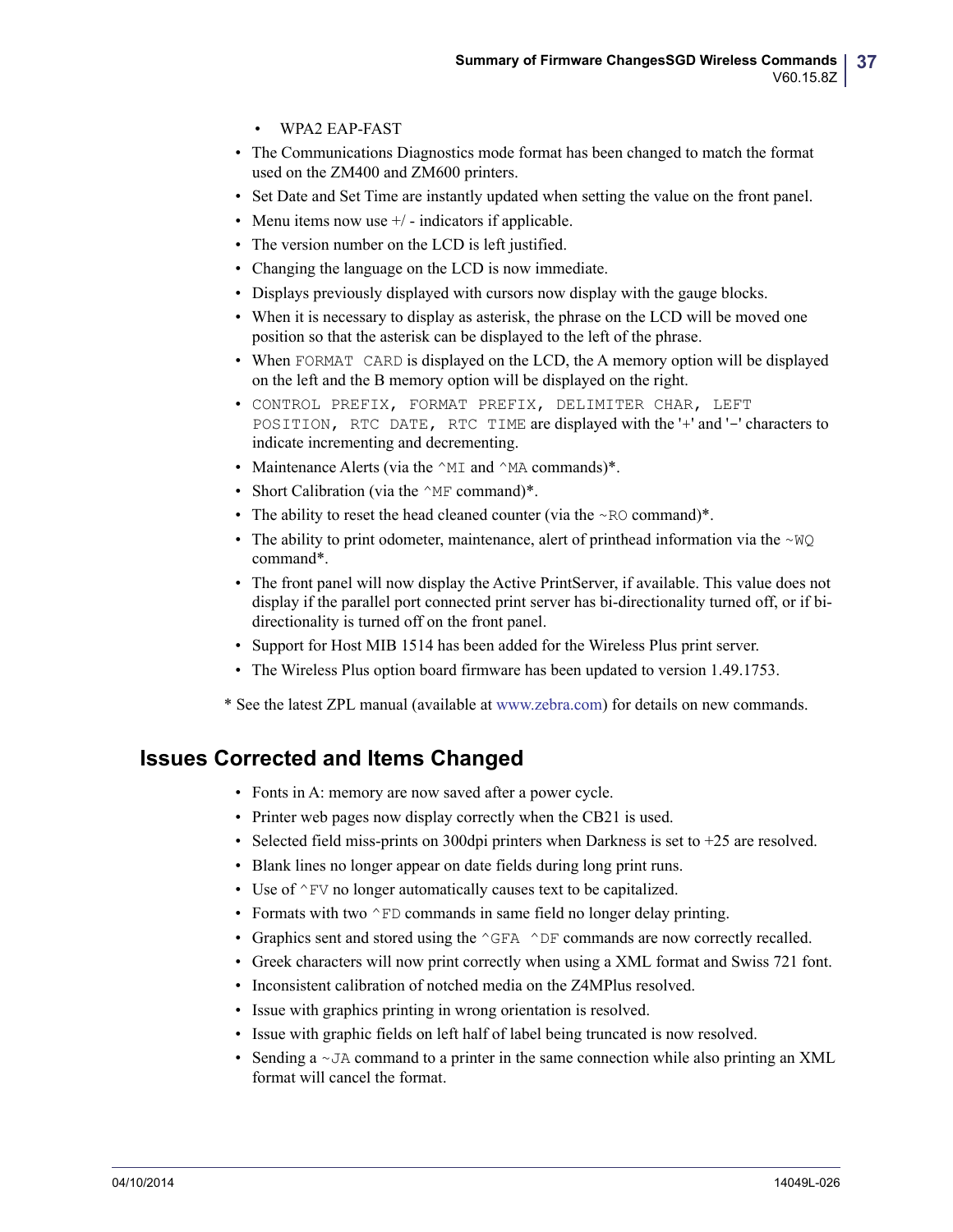| <b>Securities</b><br><b>Supported</b> | <b>Cisco CB21</b><br>(CardBus) | <b>Cisco 350</b><br>(PCMCIA) | LA-4121<br>(PCMCIA) | <b>LA-4137CF</b><br>(Compact Flash) |
|---------------------------------------|--------------------------------|------------------------------|---------------------|-------------------------------------|
| Open                                  | Yes                            | Yes                          | Yes                 | Yes                                 |
| <b>KERBEROS</b>                       | Not Supported                  | Not Supported                | Yes                 | Yes                                 |
| WEP 40-bit & 128-bit                  | Yes                            | Yes                          | Yes                 | Yes                                 |
| <b>LEAP</b>                           | Yes                            | Yes                          | Yes                 | Yes                                 |
| <b>PEAP</b>                           | Yes                            | Not Supported                | Yes                 | Yes                                 |
| <b>EAP-FAST</b>                       | Yes                            | Not Supported                | Yes                 | Yes                                 |
| EAP-TLS                               | Yes                            | Not Supported                | Yes                 | Yes                                 |
| <b>EAP-TTLS</b>                       | Yes                            | Not Supported                | Yes                 | Yes                                 |
| <b>WPA PSK</b>                        | Yes                            | Yes                          | Yes                 | Yes                                 |
| <b>WPA LEAP</b>                       | Yes                            | Yes                          | Yes                 | Yes                                 |
| <b>WPA PEAP</b>                       | Yes                            | Yes                          | Yes                 | Yes                                 |
| <b>WPA EAP-FAST</b>                   | Yes                            | Yes                          | Yes                 | Yes                                 |
| <b>WPA EAP-TLS</b>                    | Yes                            | Yes                          | Not Supported       | Yes                                 |
| <b>WPA EAP-TTLS</b>                   | Yes                            | Yes                          | Not Supported       | Yes                                 |
| WPA2 PSK                              | Yes                            | Not Supported                | Not Supported       | Not Supported                       |
| <b>WPA2 LEAP</b>                      | Yes                            | Not Supported                | Not Supported       | Not Supported                       |
| <b>WPA2 PEAP</b>                      | Yes                            | Not Supported                | Not Supported       | Not Supported                       |
| <b>WPA2 EAP-FAST</b>                  | Yes                            | Not Supported                | Not Supported       | Not Supported                       |
| WPA2 EAP-TLS                          | Yes                            | Not Supported                | Not Supported       | Not Supported                       |
| <b>WPA2 EAP-TTLS</b>                  | Yes                            | Not Supported                | Not Supported       | Not Supported                       |

**Table 3 • Wireless Plus PrintServer Security Support** 

### **Wireless Notes**

The following items are issues Zebra has noted during testing with various wireless networking products:

- Conflicts can exist between the Symbol LA-4137CF and some Cisco Access Points. This is characterized by the RF card reaching the Maximum Retry timeout.
- Conflicts can exist between the 802.11B Symbol LA-4137CF and 802.11G support on some Access Points. One potential work-around is to disable G support on the Access Point.
- It is recommended to set WPA Handshaking to 1000.
- It is recommended to disable the Aironet Extensions.
- It is recommended to use Cisco Access Point firmware 12.3(8)JAE1 or later.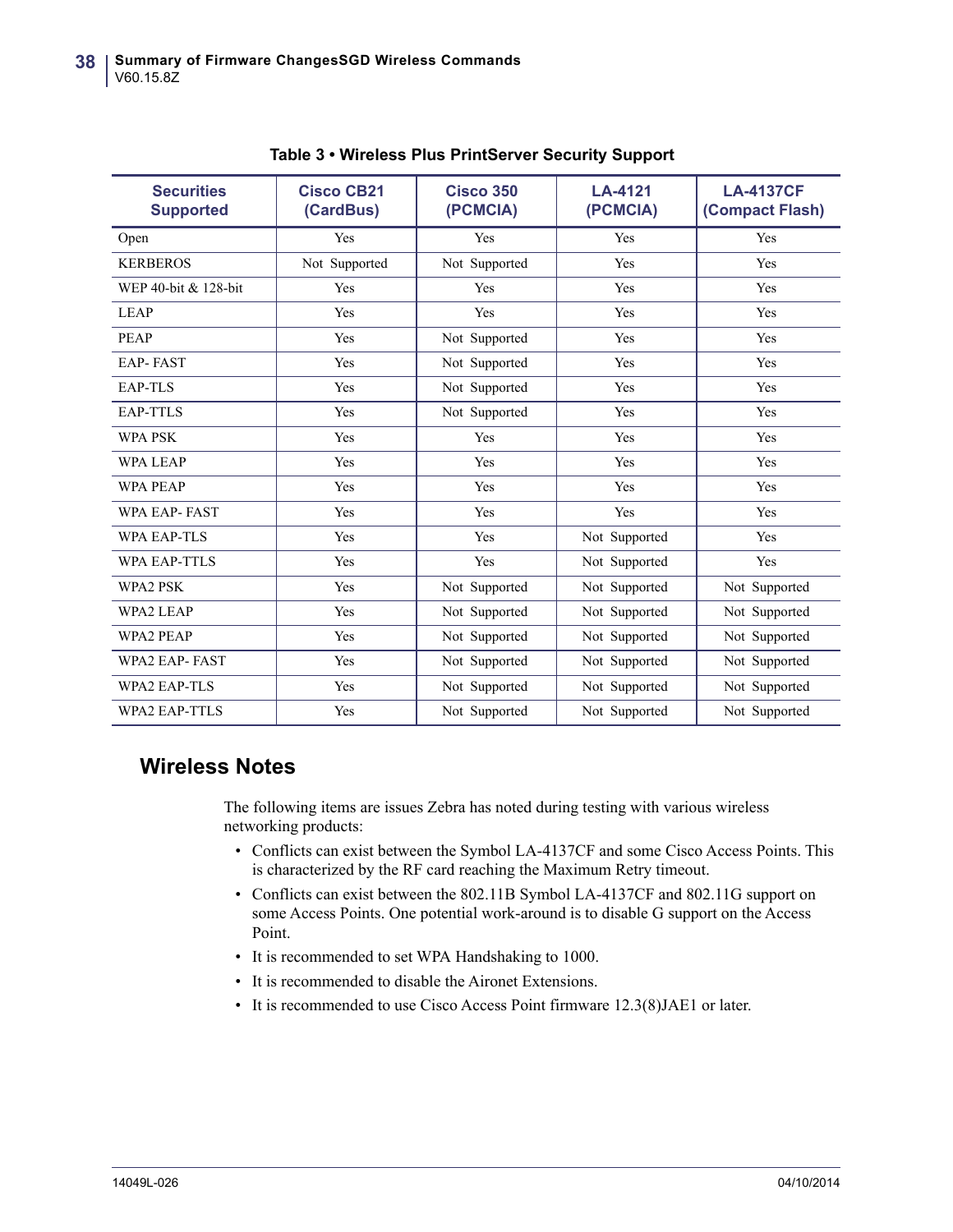### <span id="page-38-0"></span>**V60.15.2Z**

#### <span id="page-38-1"></span>**Release Date: 12 February 2007**

This firmware release includes features of previous V60.13.0.# and V60.14.# releases. It is for use with the following printer models:

- **•** 110*Xi*III*Plus™* **•** 220*Xi*III*Plus™*
- **•** Z4Mplus*™* with 4 MB of flash memory
- **•** 140*Xi*III*Plus™*
- **•** *PAX4™* series
- **•** 170*Xi*III*Plus™*
- **•** Z6Mplus*™* with 4 MB of flash memory
- **•** 105*SL™* with 4 MB of flash memory

The firmware is not supported on 105*SL*, Z4Mplus, and Z6Mplus printers that have only 2MB of flash memory. Printers not eligible for this firmware include units in the following serial number ranges:

| <b>Printer Model</b>   | <b>Serial Number Range</b>                                         |
|------------------------|--------------------------------------------------------------------|
| Z4Mplus and<br>Z6Mplus | $02C033800002 - 02C04070216$                                       |
| 105SL                  | 105SL6400004-6457097                                               |
|                        | This range includes units with configurations 10500-0 and 10500-1. |

If this firmware is sent to an unsupported unit in the serial number ranges listed above, the printer will attempt to load the firmware, but will then display the message Download Not Supported. The printer will then be reset and return to using the firmware currently loaded on the unit.



**Important •** Before you attempt to download firmware version V60.14.X or later to a 105*SL* printer, please note that this firmware version cannot be used in 105*SL* printers that have ANY of the following:

- a Hardware ID of V06 or V07.
- **•** existing firmware version V40.10.1 and lower, or
- **•** a configurator number beginning with 105xx-0xxx-xxx or 105xx-1xxx-xxxx.

To determine your printer's Hardware ID and firmware version, locate HARDWARE ID and FIRMWARE on the configuration label. To print a configuration label, have the printer loaded and ready to print. Press and hold the CANCEL button while turning on the printer. Release the button after approximately three seconds. If the HARDWARE ID shows versions V06 or V07 (found on some older 105*SL* models), please contact Zebra Technical Support at [www.zebra.com/support](http://www.zebra.com/support) for information on upgrading to V60.14.x or later versions.

### **Changes**

Support added for:

- The Wireless Plus option board for the 105*SL*, *PAX4* and *Xi*III*Plus* printers
- The Cisco<sup>TM</sup> CB21 802.11b/g card, when used with the Wireless Plus option board
- The optional 64MB A memory device on the new Wireless Plus option board for the 105*SL*, *PAX4*, and *Xi*III*Plus* series printers
- PEAP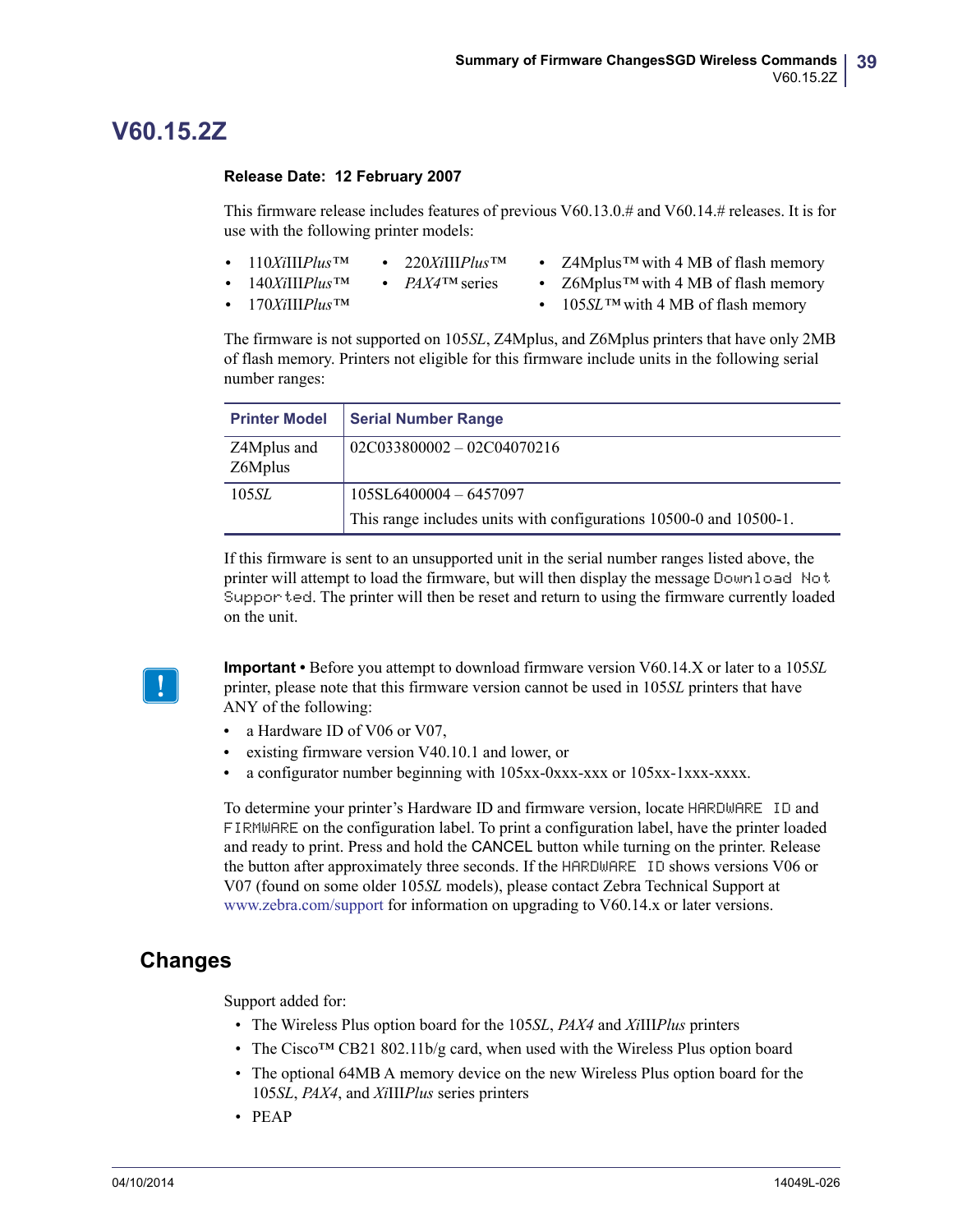- EAP-TLS
- EAP-TTLS
- EAP-FAST
- WPA PSK
- WPA2 PSK
- WPA PEAP
- WPA LEAP
- WPA EAP-TLS
- WPA EAP-TTLS
- WPA EAP-FAST
- Kerberos
- Wireless Set/Get/Do commands, allowing for configuration of wireless settings using Set/Get/Do command strings\*
- New ZPL command  $-\gamma$ WX for configuring wireless securities\*
- New ZPL command  $-\triangle$ KC for configuring the wireless client identifier\*
- New ZPL command options for  $\sim$  DY support . PAC files (protected access credential) and .NRD files (non readable)\*
- New ZPL command options for  $\wedge$ WS support a wireless pulse (LSAP packet), wireless pulse interval, channel mask, and international mode\*
- Extended SNMP support for use with a new management information base (MIB), allowing for control of printer settings using SNMP when using the Wireless Plus print server
- New LCD layout for Wireless Plus Print Server settings:\*\*

| <b>Previous LCD Layout</b> | <b>New LCD Layout</b> |  |  |
|----------------------------|-----------------------|--|--|
| IP PROTOCOL                | IP PROTOCOL           |  |  |
| IP ADDRESS                 | IP ADDRESS            |  |  |
| SUBNET MASK                | SUBNET MASK           |  |  |
| DEFAULT GATEWAY            | DEFAULT GATEWAY       |  |  |
| MAC ADDRESS                | MAC ADDRESS           |  |  |
| ESSID                      | ESSID                 |  |  |
| AUTH TYPE                  | WLAN SECURITY         |  |  |
| LEAP MODE                  | WEP TYPE              |  |  |
| ENCRYPTION MODE            | WEP INDEX             |  |  |
| ENCRYPTION INDEX           | RESET NETWORK         |  |  |
| RESET NETWORK              |                       |  |  |

- New items displayed on the Network Configuration label:
	- Wireless Plus option board firmware
	- Channel Mask setting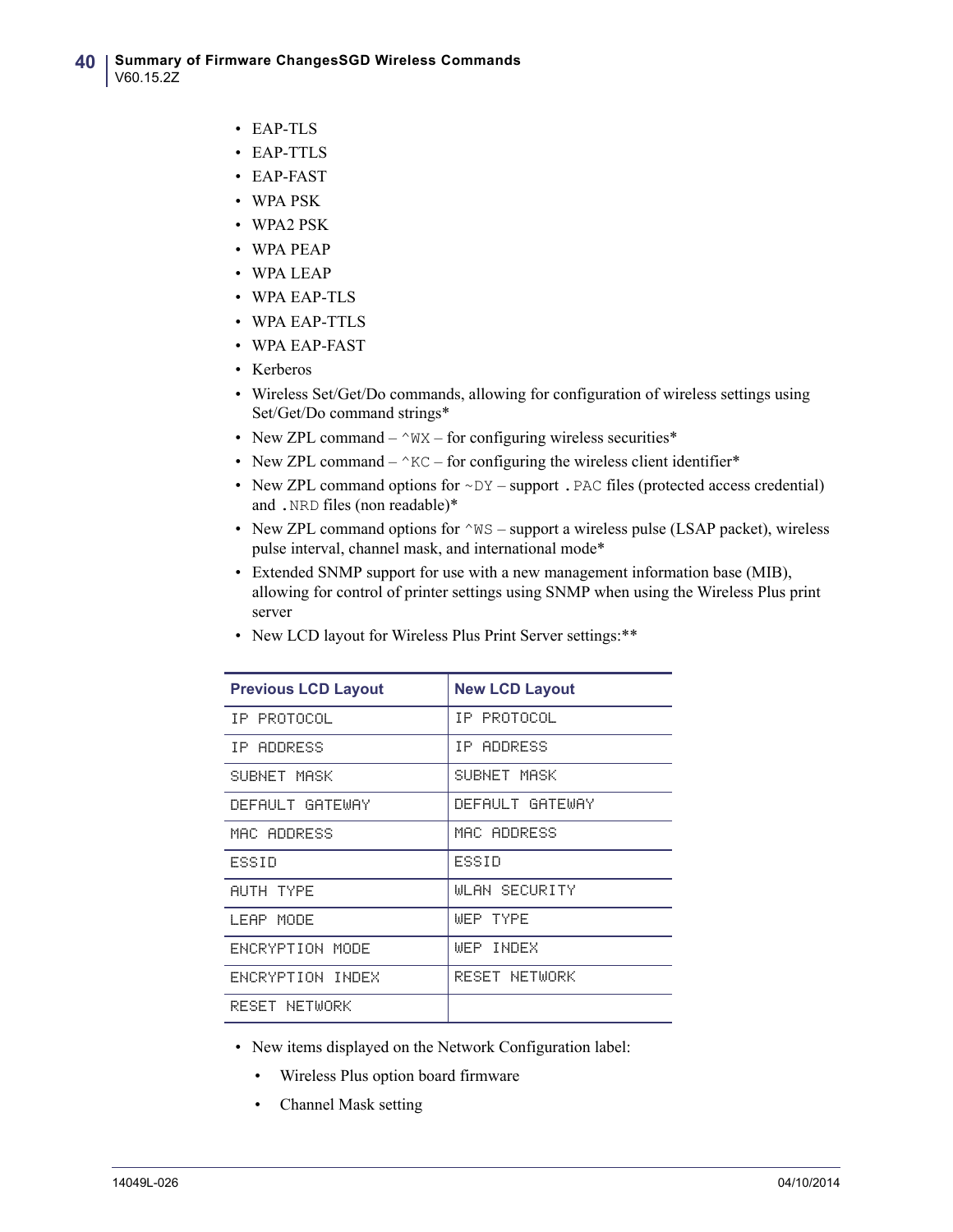- International Mode setting
- Wireless Pulse setting and rate
- Eight simultaneous connections for printing via wireless (raw port)
- Updating the Wireless Plus option board when printer firmware is updated. Users will see a Downloading Firmware message and status message for both the printer and Wireless Plus option board firmware downloads
- Updated Web pages (to support new wireless features)
- A Wireless Pulse feature, which sends a LSAP packet at a regular interval, has been added\*
- The data LED now flashes in response to the receipt of data, not to the receipt of each wireless packet

\*See the latest ZPL manual (available at [w](http://www.zebra.com/support)ww.zebra.com) for complete details on new commands.

\*\*WEP TYPE and WEP INDEX only display when the WEP security type is used.

### **Issues Corrected and Items Changed**

- The hyphen character is now allowed in a UCC 128 Application Identifier number 240.
- IPP is not supported on the Wireless option boards.

#### **V60.15.2Z Supported Wireless Securities**

From [Table 4](#page-40-0) select a wireless radio card that supports the security type being used on your WLAN.

<span id="page-40-0"></span>

| <b>Manufacturer</b>                   |                                                                | <b>Cisco</b>                                |                     | <b>Symbol</b>                     |  |
|---------------------------------------|----------------------------------------------------------------|---------------------------------------------|---------------------|-----------------------------------|--|
| <b>Firmware/Products</b>              |                                                                | V60.15.2Z: PAX4, XillIPlus, 105SL, Z4Mplus* |                     |                                   |  |
| <b>Securities</b><br><b>Supported</b> | <b>Cisco CB21</b><br><b>Cisco 350</b><br>(CardBus)<br>(PCMCIA) |                                             | LA-4121<br>(PCMCIA) | <b>LA-4137</b><br>(Compact Flash) |  |
| EAP-TLS                               | Yes                                                            | Not Supported                               | Not Supported       | Not Supported                     |  |
| EAP-TTLS                              | Yes                                                            | Not Supported                               | Not Supported       | Not Supported                     |  |
| EAP-FAST                              | Yes                                                            | Not Supported                               | Not Supported       | Not Supported                     |  |
| <b>PEAP</b>                           | Yes                                                            | Not Supported                               | Not Supported       | Not Supported                     |  |
| <b>WPA-EAP-TLS</b>                    | Yes                                                            | Yes                                         | Not Supported       | Not Supported                     |  |
| WPA-EAP-TTLS                          | Yes                                                            | Yes                                         | Not Supported       | Not Supported                     |  |
| WPA-EAP-FAST                          | Yes                                                            | Yes                                         | Not Supported       | Not Supported                     |  |
| <b>WPA-PEAP</b>                       | Yes                                                            | Yes                                         | Not Supported       | Not Supported                     |  |
| WPA - LEAP                            | Yes                                                            | Yes                                         | Not Supported       | Not Supported                     |  |
| WPA - PSK                             | Yes                                                            | Yes                                         | Not Supported       | Not Supported                     |  |
| WPA2 - PSK<br>(no key rotation)       | Yes                                                            | Not Supported                               | Not Supported       | Not Supported                     |  |

\* Z4M00-200*X*-0040 configurations only, where  $X = 1, 4$ , or E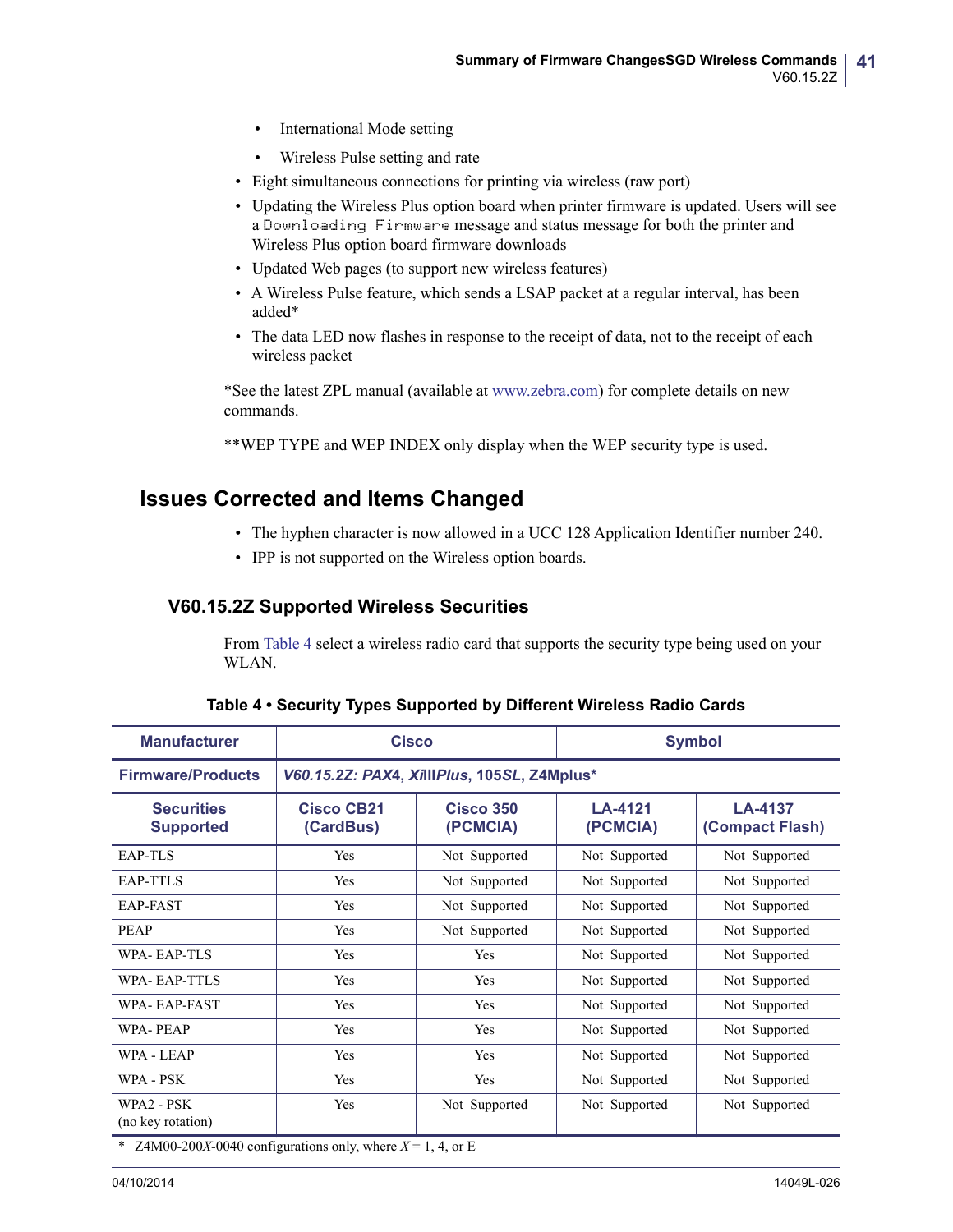| <b>Manufacturer</b>                   | Cisco                                                   |                                             | <b>Symbol</b>       |                                   |  |
|---------------------------------------|---------------------------------------------------------|---------------------------------------------|---------------------|-----------------------------------|--|
| <b>Firmware/Products</b>              |                                                         | V60.15.2Z: PAX4, XillIPlus, 105SL, Z4Mplus* |                     |                                   |  |
| <b>Securities</b><br><b>Supported</b> | Cisco CB21<br><b>Cisco 350</b><br>(PCMCIA)<br>(CardBus) |                                             | LA-4121<br>(PCMCIA) | <b>LA-4137</b><br>(Compact Flash) |  |
| <b>LEAP</b>                           | Yes                                                     | <b>Yes</b>                                  | Yes                 | <b>Yes</b>                        |  |
| <b>WEP</b>                            | Yes                                                     | <b>Yes</b>                                  | Yes                 | <b>Yes</b>                        |  |
| Kerberos                              | Not Supported                                           | Not Supported                               | Not Supported       | Yes                               |  |

#### **Table 4 • Security Types Supported by Different Wireless Radio Cards**

\* Z4M00-200*X*-0040 configurations only, where  $X = 1, 4$ , or E

### <span id="page-41-0"></span>**V60.14.5Z**

#### <span id="page-41-1"></span>**Release Date: 12 September 2006**

This firmware release includes all features of previous V60.13.0.# and V60.14.# releases. It is for use with the following printer models:

- **•** 110*Xi*III*Plus™* **•** 220*Xi*III*Plus™*
- **•** 140*Xi*III*Plus™* **•** *PAX4™* series
- **•** Z4Mplus*™* with 4 MB of flash memory
- **•** Z6Mplus*™* with 4 MB of flash memory

**•** 170*Xi*III*Plus™*

**•** 105*SL™* with 4 MB of flash memory

The firmware is not supported on 105*SL*, Z4Mplus, and Z6Mplus printers that have only 2MB of flash memory. Printers not eligible for this firmware include units in the following serial number ranges:

| <b>Printer Model</b>   | <b>Serial Number Range</b>                                         |
|------------------------|--------------------------------------------------------------------|
| Z4Mplus and<br>Z6Mplus | $02C033800002 - 02C04070216$                                       |
| 105 <i>SL</i>          | 105SL6400004 - 6457097                                             |
|                        | This range includes units with configurations 10500-0 and 10500-1. |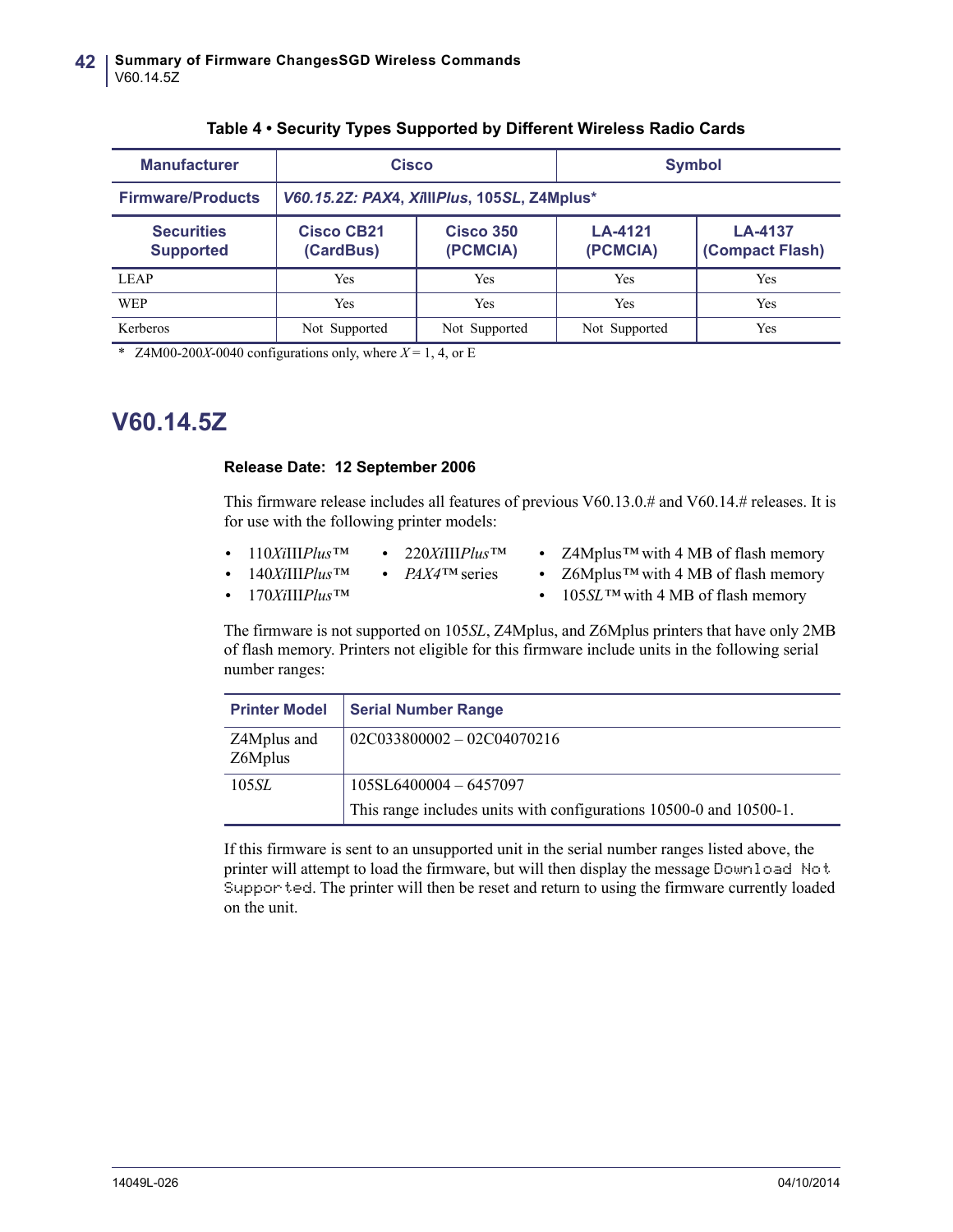

**Important •** Before you attempt to download firmware version V60.14.X to a 105*SL* printer, please note that this firmware version cannot be used in 105*SL* printers that have ANY of the following:

- a Hardware ID of V06 or V07,
- **•** existing firmware version V40.10.1 and lower, or
- **•** a configurator number beginning with 105xx-0xxx-xxx or 105xx-1xxx-xxxx.

To determine your printer's Hardware ID and firmware version, locate HARDWARE ID and FIRMWARE on the configuration label. To print a configuration label, have the printer loaded and ready to print. Press and hold the CANCEL button while turning on the printer. Release the button after approximately three seconds. If the HARDWARE ID shows versions V06 or V07 (found on some older 105*SL* models), please contact Zebra Technical Support at [www.zebra.com/support](http://www.zebra.com/support) for information on upgrading to V60.14.x.

- Resolved issue with partial batch of labels printing using USB.
- Resolved issue with graphics not printing when multiple  $\gamma$ GF commands used in the same format.
- When the user sends the  $\sim$  JN command and the printer encounters a head test failure, the printer will now go into pause and report HEAD ELEMENT BAD on the LCD. To clear the error, the user should either send a ~JO command or power cycle the printer.
- Resolved issue where some label elements would not print when the A parameter in the ^PM command was set to Y.
- Corrected issue where the umlaut was not appearing when the front panel was in German.
- The printer no longer hesitates between labels when the  $\gamma$ JM command is used.
- Resolved issue where some characters were not printing when a character not present in a DAT was requested. To control what is printed if the character is not in the DAT table, the ^PAa command should be used. Use the ^PA0 to print a space as default glyph and use  $\triangle$ PA1 to print the default glyph of a font. In some instances, this is sometimes a hollow box
- The range of the print head resistance, as seen on the control panel, a web page, or in the XML information, is now limited to the specific range of the printer model.
- If the printer encounters a data stream in which the data is alternating between single byte and double byte, the printer will note if the 2nd byte if not valid. At that point the printer will then disregard the 1st byte and start using the 2nd byte as the 1st byte.
- Resolved an issue in which the printer was reporting the WINS Server address incorrectly.
- Liner take-up tension on the Z4Mplus and Z6Mplus is now defaulted to 75%
- The Password Level feature has been added to the *XI*III*Plus* and *PAX*4 series control panels.
- The format prefix can be set to an ASCII character other than the  $\land$  (HEX 5E) when using the autoexec.zpl feature.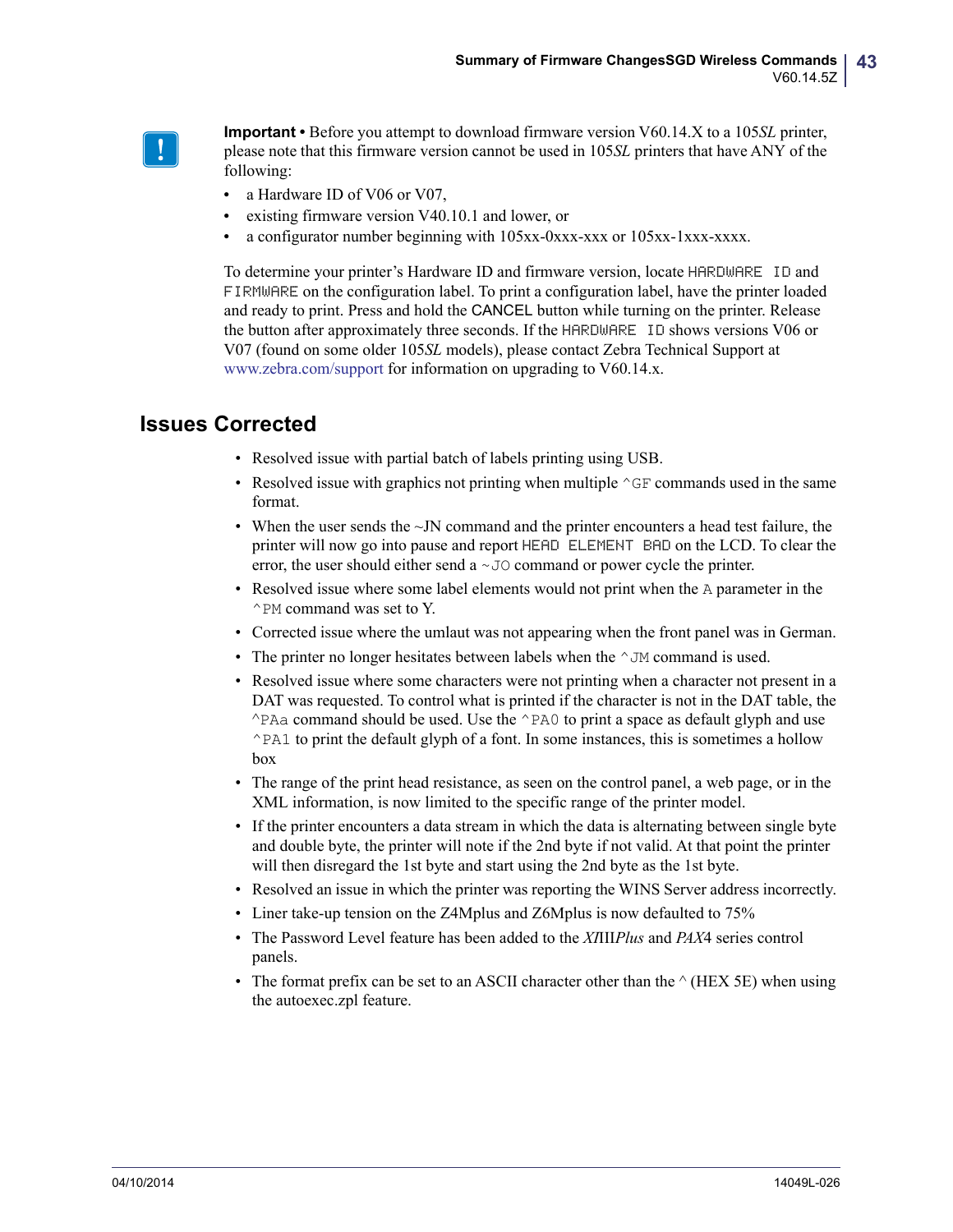# <span id="page-43-0"></span>**V60.14.x**

| <b>Firmware</b>                        | <b>Release Date</b> | Page |  | <b>Firmware</b> | <b>Release Date</b> | Page |
|----------------------------------------|---------------------|------|--|-----------------|---------------------|------|
| V60.14.5Z                              | 12 September 2006   | 42   |  | V60.14.3ZA      | 31 March 2006       | 46   |
| V60.14.3ZC                             | 22 June 2006        | 44   |  | V60.14.3Z       | 31 March 2006       |      |
| V60.14.3ZB                             | 23 May 2006         | 45   |  |                 |                     |      |
| Using Older Firmware on Newer Printers |                     |      |  |                 | 50                  |      |

### <span id="page-43-1"></span>**V60.14.3ZC**

#### <span id="page-43-2"></span>**Release Date: 22 June 2006**

This firmware release includes all features of previous V60.13.0.# and V60.14.# releases. It is for use with the following printer models:

- **•** 110*Xi*III*Plus™* **•** 220*Xi*III*Plus™*
- **•** Z4Mplus*™* with 4 MB of flash memory
- **•** *PAX4™* series **•** Z6Mplus*™* with 4 MB of flash memory
- **•** 170*Xi*III*Plus™*

**•** 140*Xi*III*Plus™*

**•** 105*SL™* with 4 MB of flash memory

The firmware is not supported on 105*SL*, Z4Mplus, and Z6Mplus printers that have only 2MB of flash memory. Printers not eligible for this firmware include units in the following serial number ranges:

| <b>Printer Model</b>   | <b>Serial Number Range</b>                                         |
|------------------------|--------------------------------------------------------------------|
| Z4Mplus and<br>Z6Mplus | $02C033800002 - 02C04070216$                                       |
| 105 <i>SL</i>          | $105SL6400004 - 6457097$                                           |
|                        | This range includes units with configurations 10500-0 and 10500-1. |

If this firmware is sent to an unsupported unit in the serial number ranges listed above, the printer will attempt to load the firmware, but will then display the message Download Not Supported. The printer will then be reset and return to using the firmware currently loaded on the unit.



**Important •** Before you attempt to download firmware version V60.14.X to a 105*SL* printer, please note that this firmware version cannot be used in 105*SL* printers that have ANY of the following:

- **•** a Hardware ID of V06 or V07,
- **•** existing firmware version V40.10.1 and lower, or
- **•** a configurator number beginning with 105xx-0xxx-xxx or 105xx-1xxx-xxxx.

To determine your printer's Hardware ID and firmware version, locate HARDWARE ID and FIRMWARE on the configuration label. To print a configuration label, have the printer loaded and ready to print. Press and hold the CANCEL button while turning on the printer. Release the button after approximately three seconds. If the HARDWARE ID shows versions V06 or V07 (found on some older 105*SL* models), please contact Zebra Technical Support at [www.zebra.com/support](http://www.zebra.com/support) for information on upgrading to V60.14.x.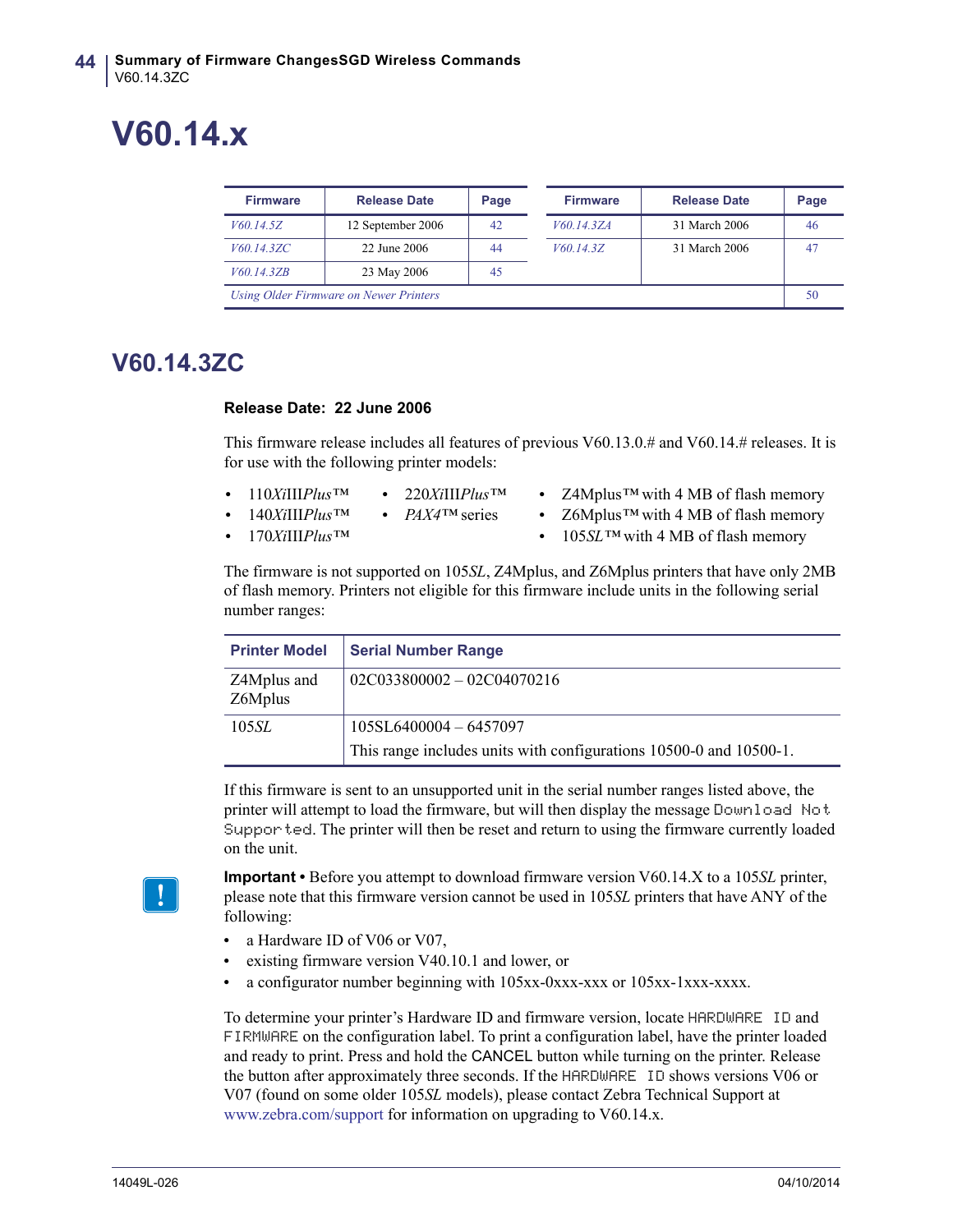### **Issues Corrected**

- Resolved issue when mixing Tear-off and Cut modes in a batch print job.
- $\gamma$ XB can now be used when the printer is in Cutter mode.

### <span id="page-44-0"></span>**V60.14.3ZB**

#### <span id="page-44-1"></span>**Release Date: 23 May 2006**

This firmware release includes all features of previous V60.13.0.# and V60.14.# releases. It is for use with the following printer models:

| $\cdot$ 110 <i>XiIIIPlus</i> TM | • 220 <i>XiIIIPlus</i> TM     | • Z4Mplus <sup>TM</sup> with 4 MB of flash memory |
|---------------------------------|-------------------------------|---------------------------------------------------|
| • 140XiIII $Plus$ <sup>TM</sup> | • $PAX4$ <sup>TM</sup> series | • $Z6Mplus^{TM}$ with 4 MB of flash memory        |
| • $170XiIPlus$ <sup>TM</sup>    |                               | • 105SL TM with 4 MB of flash memory              |

The firmware is not supported on 105*SL*, Z4Mplus, and Z6Mplus printers that have only 2MB of flash memory. Printers not eligible for this firmware include units in the following serial number ranges:

| <b>Printer Model</b>   | <b>Serial Number Range</b>                                         |
|------------------------|--------------------------------------------------------------------|
| Z4Mplus and<br>Z6Mplus | $02C033800002 - 02C04070216$                                       |
| 105 <i>SL</i>          | 105SL6400004 - 6457097                                             |
|                        | This range includes units with configurations 10500-0 and 10500-1. |

If this firmware is sent to an unsupported unit in the serial number ranges listed above, the printer will attempt to load the firmware, but will then display the message Download Not Supported. The printer will then be reset and return to using the firmware currently loaded on the unit.



**Important •** Before you attempt to download firmware version V60.14.X to a 105*SL* printer, please note that this firmware version cannot be used in 105*SL* printers that have ANY of the following:

- a Hardware ID of V06 or V07,
- **•** existing firmware version V40.10.1 and lower, or
- **•** a configurator number beginning with 105xx-0xxx-xxx or 105xx-1xxx-xxxx.

To determine your printer's Hardware ID and firmware version, locate HARDWARE ID and FIRMWARE on the configuration label. To print a configuration label, have the printer loaded and ready to print. Press and hold the CANCEL button while turning on the printer. Release the button after approximately three seconds. If the HARDWARE ID shows versions V06 or V07 (found on some older 105*SL* models), please contact Zebra Technical Support at [www.zebra.com/support](http://www.zebra.com/support) for information on upgrading to V60.14.x.

### **Issues Corrected**

• Implemented an updated driver file from Symbol to prevent possible connection issues with the 4137 Symbol Wireless Card.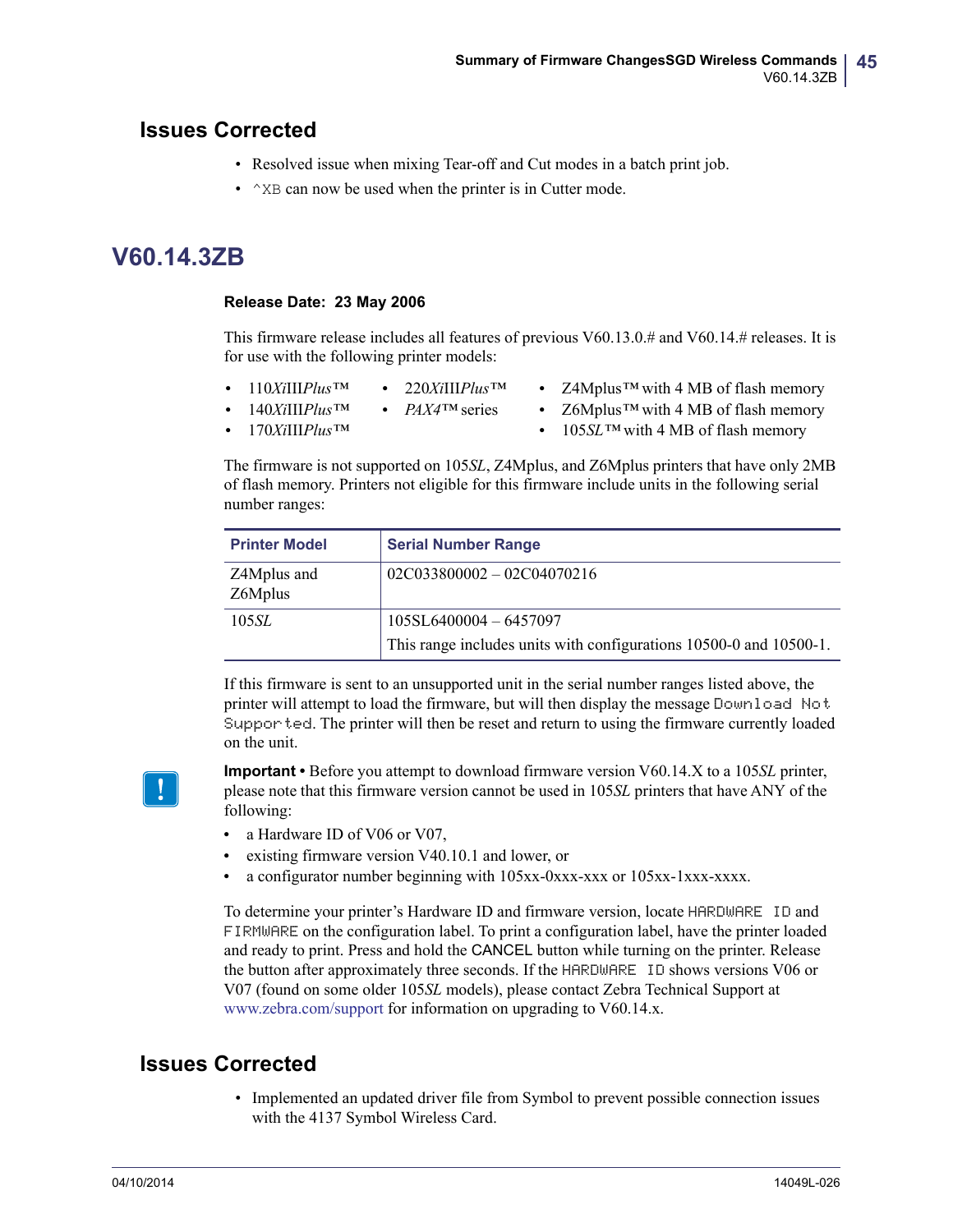### <span id="page-45-0"></span>**V60.14.3ZA**

#### <span id="page-45-1"></span>**Release Date: 31 March 2006**

This firmware release includes all features of previous V60.13.0.# and V60.14.# releases. It is for use with the following printer models:

- **•** 110*Xi*III*Plus™* **•** 220*Xi*III*Plus™*
- **•** Z4Mplus*™* with 4 MB of flash memory
- **•** 140*Xi*III*Plus™*
- **•** *PAX4™* series
- **•** 170*Xi*III*Plus™*
- **•** Z6Mplus*™* with 4 MB of flash memory
- **•** 105*SL™* with 4 MB of flash memory

**Important •** Effective 31 March 2006, Zebra will no longer offer ZBI functionality.

- **•** After 31 March 2006, Zebra will no longer make, distribute, or support firmware with ZBI functionality on any new products. After 01 September 2006, all support for ZBI functionality on all products will end.
- **•** Printers made after 31 March 2006 will no longer accept firmware created before 31 March 2006. Refer to *[Using Older Firmware on Newer Printers](#page-49-0)* on page 50 for more information.

The firmware is not supported on 105*SL*, Z4Mplus, and Z6Mplus printers that have only 2MB of flash memory. Printers not eligible for this firmware include units in the following serial number ranges:

| <b>Printer Model</b>   | <b>Serial Number Range</b>                                         |
|------------------------|--------------------------------------------------------------------|
| Z4Mplus and<br>Z6Mplus | $02C033800002 - 02C04070216$                                       |
| 105 <i>SL</i>          | $105SL6400004 - 6457097$                                           |
|                        | This range includes units with configurations 10500-0 and 10500-1. |

If this firmware is sent to an unsupported unit in the serial number ranges listed above, the printer will attempt to load the firmware, but will then display the message Download Not Supported. The printer will then be reset and return to using the firmware currently loaded on the unit.

**Important •** Before you attempt to download firmware version V60.14.X to a 105*SL* printer, please note that this firmware version cannot be used in 105*SL* printers that have any of the following:

- a Hardware ID of V06 or V07,
- **•** existing firmware version V40.10.1 and lower, or
- **•** a configurator number beginning with 105xx-0xxx-xxx or 105xx-1xxx-xxxx.

To determine your printer's Hardware ID and firmware version, locate HARDWARE ID and FIRMWARE on the configuration label. To print a configuration label, have the printer loaded and ready to print. Press and hold the CANCEL button while turning on the printer. Release the button after approximately three seconds. If the HARDWARE ID shows versions V06 or V07 (found on some older 105*SL* models), please contact Zebra Technical Support at [www.zebra.com/support](http://www.zebra.com/support) for information on upgrading to V60.14.x.



**Note •** Zebra does not distribute the files necessary to change the Hardware ID on a printer.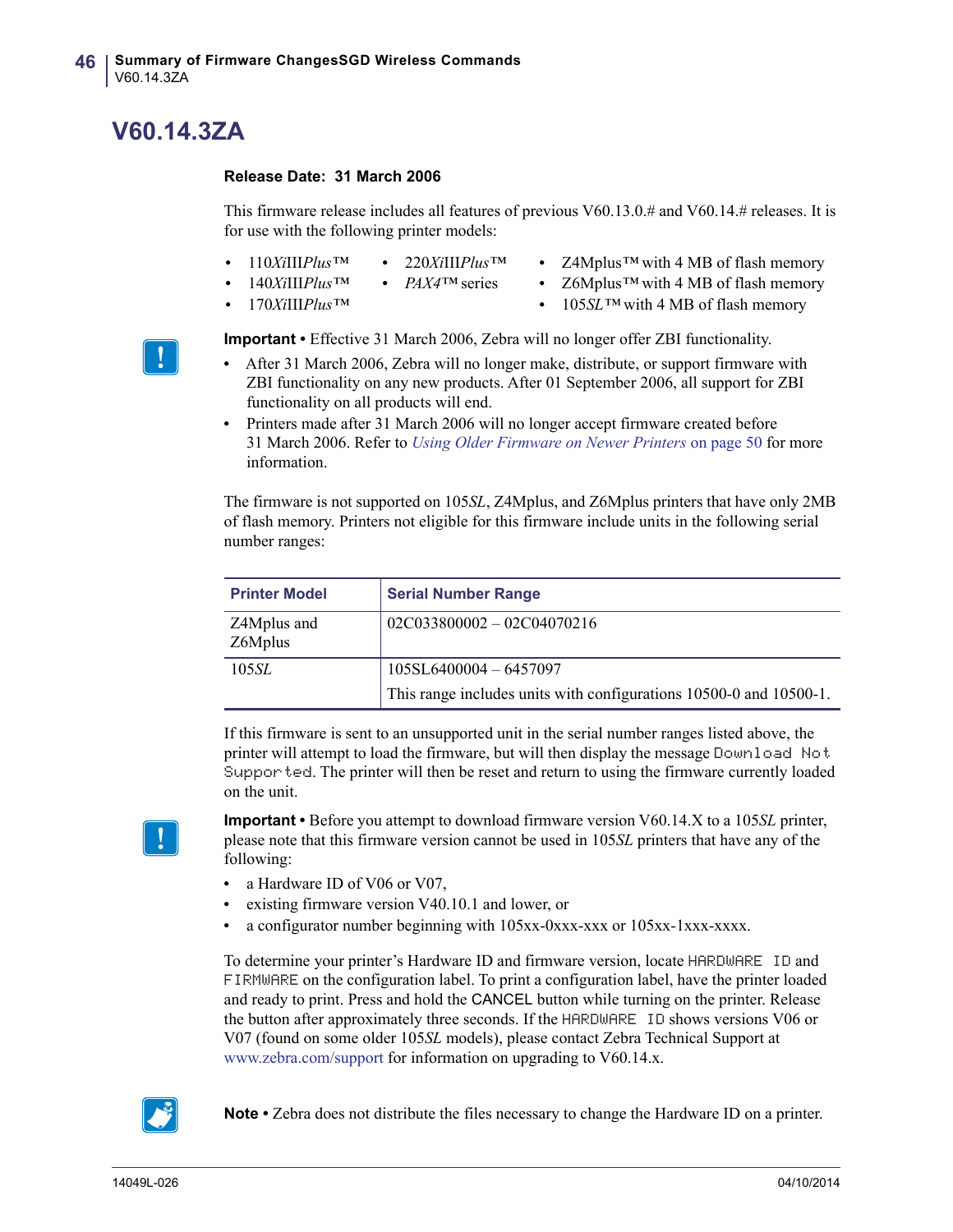### **Issues Corrected**

- Corrected Tear-Off adjust on 600 dpi printers to  $-120/+120$  instead of  $-60/+120$
- Corrected  $\textdegree$ LT 600 dpi printers to -120 to +120 instead of -60 to +60.
- Corrected an issue with the *PAX4™* series control panel. Previously, if accessed for any reason, the RTC would stop and simply print the time of the last update.
- Corrected an issue which caused 110XiIIIPlus printers to report Invalid Head Element Out on Configuration Labels and on the LCD Panel.
- Added missing control panel Mode Protection for the CALIBRATE button to the Configuration labels for the XiIIIPlus and *PAX4*™ series printers. Other models do not have the control panel CALIBRATE button.
- Corrected Level Mode on *PAX4*™ series printers. It now functions as it did with the *PAX*3*®*.
- Corrected Spanish and French spelling mistakes on printer LCD.
- Corrected an issue which could cause serialized data to print out of order.

### <span id="page-46-1"></span>**V60.14.3Z**

#### <span id="page-46-0"></span>**Release Date: 31 March 2006**

This firmware release includes all features of previous V60.13.0.# releases. It is for use with the following printer models:

- **•** 110*Xi*III*Plus™* **•** 220*Xi*III*Plus™*
- **•** Z4Mplus*™* with 4 MB of flash memory
- **•** 140*Xi*III*Plus™* **•** *PAX4™* series
- **•** Z6Mplus*™* with 4 MB of flash memory

**•** 170*Xi*III*Plus™*

**•** 105*SL™* with 4 MB of flash memory



**Important •** Effective 31 March 2006, Zebra will no longer offer ZBI functionality.

- **•** After 31 March 2006, Zebra will no longer make, distribute, or support firmware with ZBI functionality on any new products. After 01 September 2006, all support for ZBI functionality on all products will end.
- **•** Printers made after 31 March 2006 will no longer accept firmware created before 31 March 2006. Refer to *[Using Older Firmware on Newer Printers](#page-49-0)* on page 50 for more information.

The firmware is not supported on 105*SL*, Z4Mplus, and Z6Mplus printers that have only 2MB of flash memory. Printers not eligible for this firmware include units in the following serial number ranges:

| <b>Printer Model</b>   | <b>Serial Number Range</b>                                         |
|------------------------|--------------------------------------------------------------------|
| Z4Mplus and<br>Z6Mplus | $02C033800002 - 02C04070216$                                       |
| 105 <i>SL</i>          | $105SL6400004 - 6457097$                                           |
|                        | This range includes units with configurations 10500-0 and 10500-1. |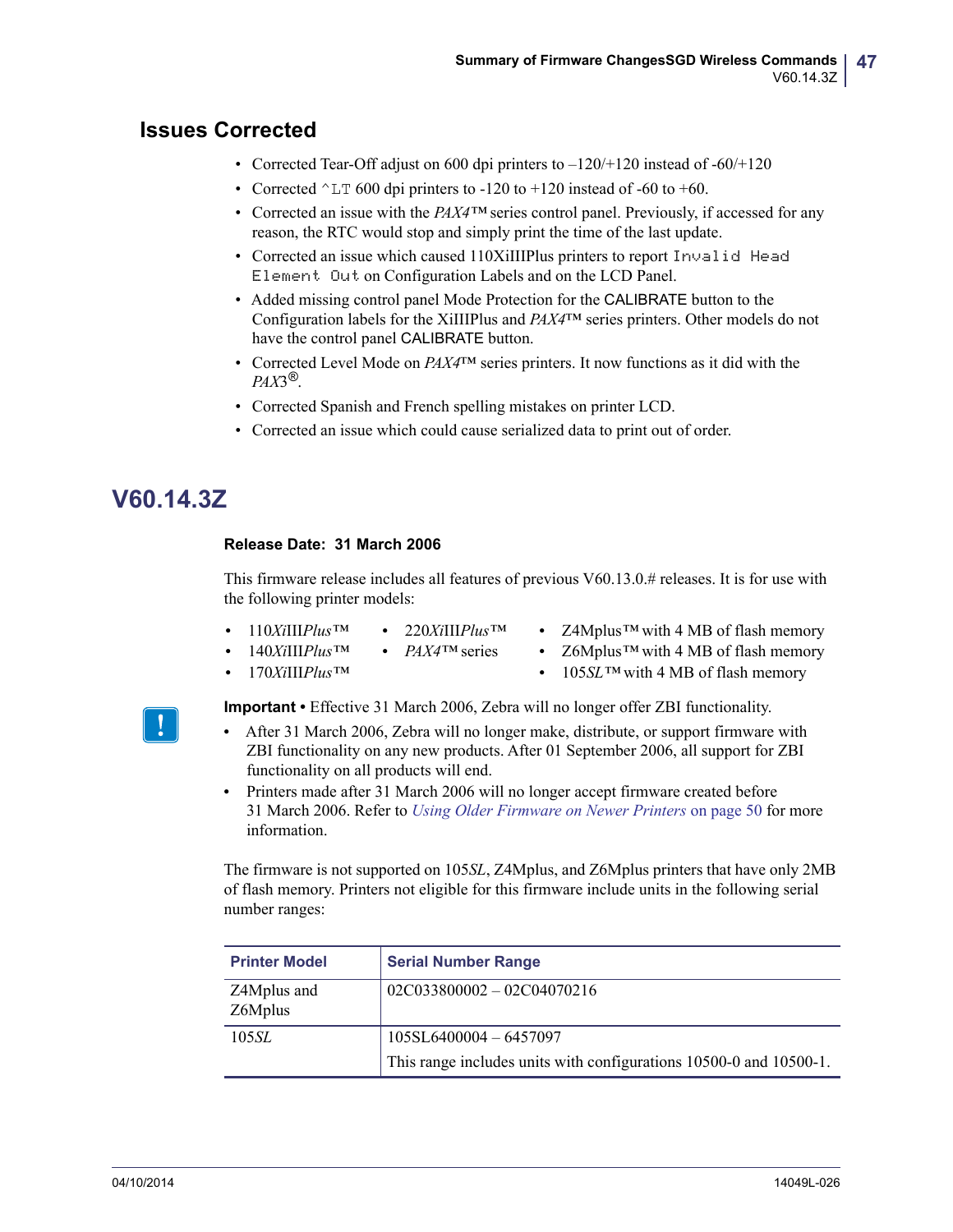If this firmware is sent to an unsupported unit in the serial number ranges listed above, the printer will attempt to load the firmware, but will then display the message Download Not Supported. The printer will then be reset and return to using the firmware currently loaded on the unit.

**Important •** Before you attempt to download firmware version V60.14.X to a 105*SL* printer, please note that this firmware version cannot be used in 105*SL* printers that have any of the following:

- a Hardware ID of V06 or V07,
- **•** existing firmware version V40.10.1 and lower, or
- **•** a configurator number beginning with 105xx-0xxx-xxx or 105xx-1xxx-xxxx.

To determine your printer's Hardware ID and firmware version, locate HARDWARE ID and FIRMWARE on the configuration label. To print a configuration label, have the printer loaded and ready to print. Press and hold the CANCEL button while turning on the printer. Release the button after approximately three seconds. If the HARDWARE ID shows versions V06 or V07 (found on some older 105*SL* models), please contact Zebra Technical Support at [www.zebra.com/support](http://www.zebra.com/support) for information on upgrading to V60.14.x.



**Note •** Zebra does not distribute the files necessary to change the Hardware ID on a printer.



**Important •** Downgrading V60.14.3Z firmware below V60.13.0.9 firmware will cause the contents of E: memory to be lost and will require contents of E: memory to re-downloaded to the printer

### **New Features**

This firmware release provides support for the Symbol LA-4137-1020-WW Compact Flash Wireless Radio Card. The Compact Flash Wireless Card (CF card) is a replacement for discontinued Wireless cards. When using the new Symbol CF card, you must use a PCMCIA to Compact Flash adapter.



**Note •** All other supported Wireless cards do not require this adapter.

When upgrading to this new firmware, the wireless network settings on the printer may be set to the factory default settings. We recommend resetting the wireless settings on your printer after upgrading the firmware. The wireless settings can be sent to the printer using the SetWLAN utility that came with the Wireless Print Server or with our Printer Management utility, ZebraNet Bridge. Both utilities are available for download at our web site.

Zebra's Global Printing Solution with Unicode™ encoding allows most of the world's languages, including Arabic and Asian characters, to be printed without needing to develop the unique code pages for each language or slow label processing. Maximum printing performance can be achieved without language-specific code page development, label design, font licensing, or modification of business applications for different languages. It is now possible to design one label format, printing on one printer model, from one version of your business application software that can be used around the world.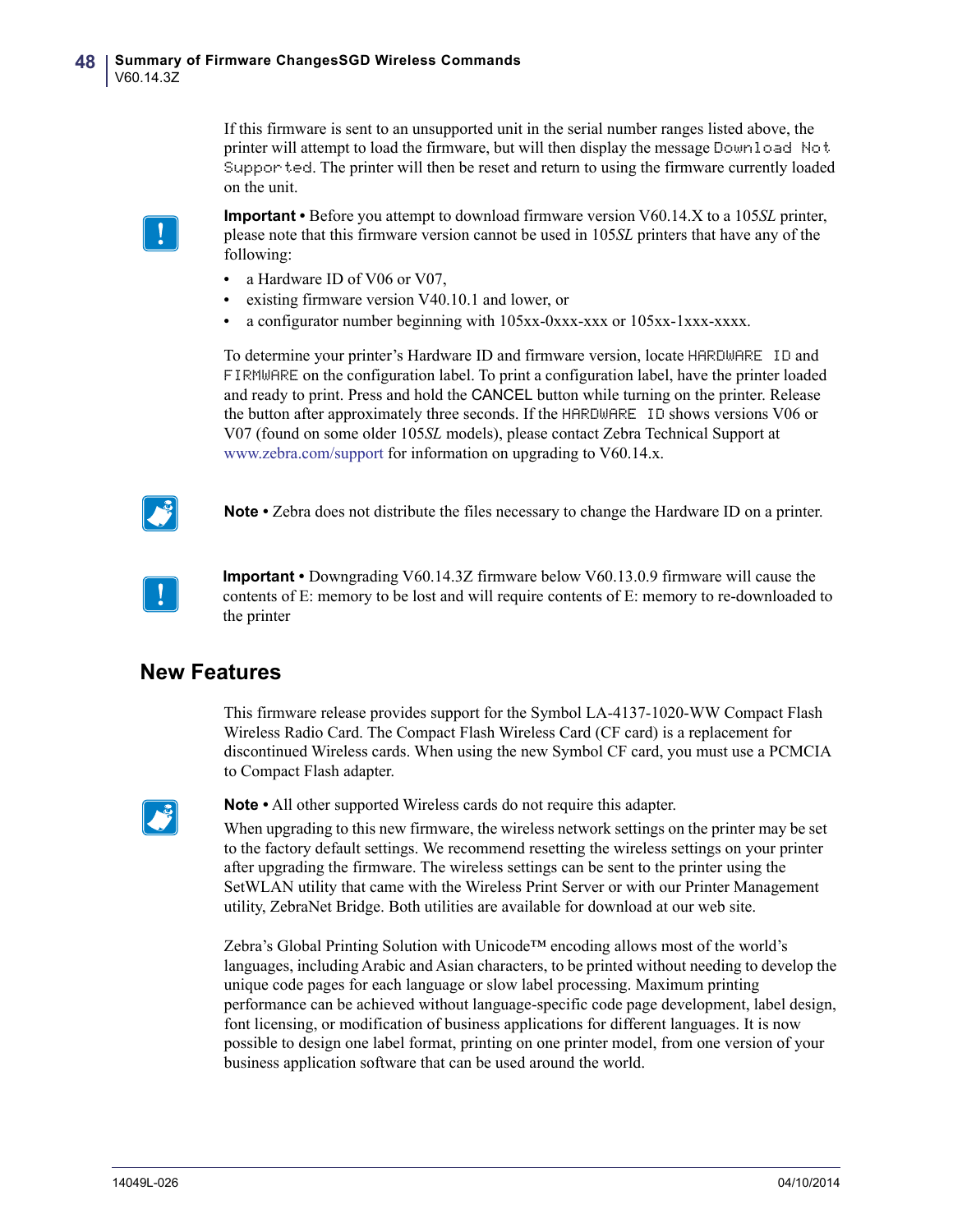| <b>Supported Scripts</b> |          |  |            |  |          |  |          |
|--------------------------|----------|--|------------|--|----------|--|----------|
|                          | Arabic   |  | Devanagari |  | Hangul   |  | Katakana |
|                          | Bopomofo |  | Greek      |  | Hebrew   |  | Latin    |
|                          | Cyrillic |  | Han        |  | Hiragana |  | Thai     |

| <b>Supported Encodings</b> |         |               |                     |  |  |
|----------------------------|---------|---------------|---------------------|--|--|
| ASCII                      | Johab   | UTF-8         | • Code Page $1252$  |  |  |
| Shift-JIS<br>٠             | UHangul | $UTF-16$      | GB 18030            |  |  |
| ЛS                         | GB2312  | UCS-2         | $\cdot$ Big 5 HKSCS |  |  |
| Wansung                    | BIG5    | Code Page 850 | Code Page 874       |  |  |

| <b>Supported Languages</b> |                       |                       |                 |                      |  |
|----------------------------|-----------------------|-----------------------|-----------------|----------------------|--|
|                            | Albanian              | Estonian<br>$\bullet$ | Italian<br>٠    | Serbian<br>$\bullet$ |  |
|                            | Arabic                | Farsi<br>٠            | Japanese<br>٠   | Slovak<br>٠          |  |
|                            | Azerbaijani           | Finnish<br>٠          | Kazakh<br>٠     | Slovene<br>٠         |  |
|                            | Bulgarian             | French<br>٠           | Malay<br>٠      | Spanish<br>٠         |  |
|                            | Chinese (Traditional) | German<br>$\bullet$   | Moldavian<br>٠  | Swedish<br>$\bullet$ |  |
|                            | Chinese (Simplified)  | Greek<br>$\bullet$    | Korean<br>٠     | Tajik<br>٠           |  |
|                            | Croatian              | Hebrew<br>$\bullet$   | Norwegian<br>٠  | Thai<br>٠            |  |
|                            | Czech                 | Hindi<br>$\bullet$    | Polish<br>٠     | Turkish              |  |
| ٠                          | Danish                | Hungarian<br>٠        | Portuguese<br>٠ | Ukrainian            |  |
| ٠                          | Dutch                 | <b>Icelandic</b><br>٠ | Romanian<br>٠   | Urdu                 |  |
|                            | English               | Indonesian<br>٠       | Russian<br>٠    | Vietnamese           |  |

### **Issues Corrected**

- Several incorrect characters on the French Configuration Label were corrected.
- Corrected issue with Data Matrix Barcode not printing if the letter 'A' is in the data field.
- Issue has been corrected which caused CI6 to print in Font 0 instead of a downloaded font.

### **New ZPL Commands**

- $^{\wedge}$  FL Font Linking
- ^HT Host Linked Fonts List
- ^LF List Font Links
- ^PA Advanced Text Properties
- ^TB Text Block

[See the latest ZPL manual \(available at w](http://www.zebra.com/manuals)ww.zebra.com/manuals) for complete details on new commands.